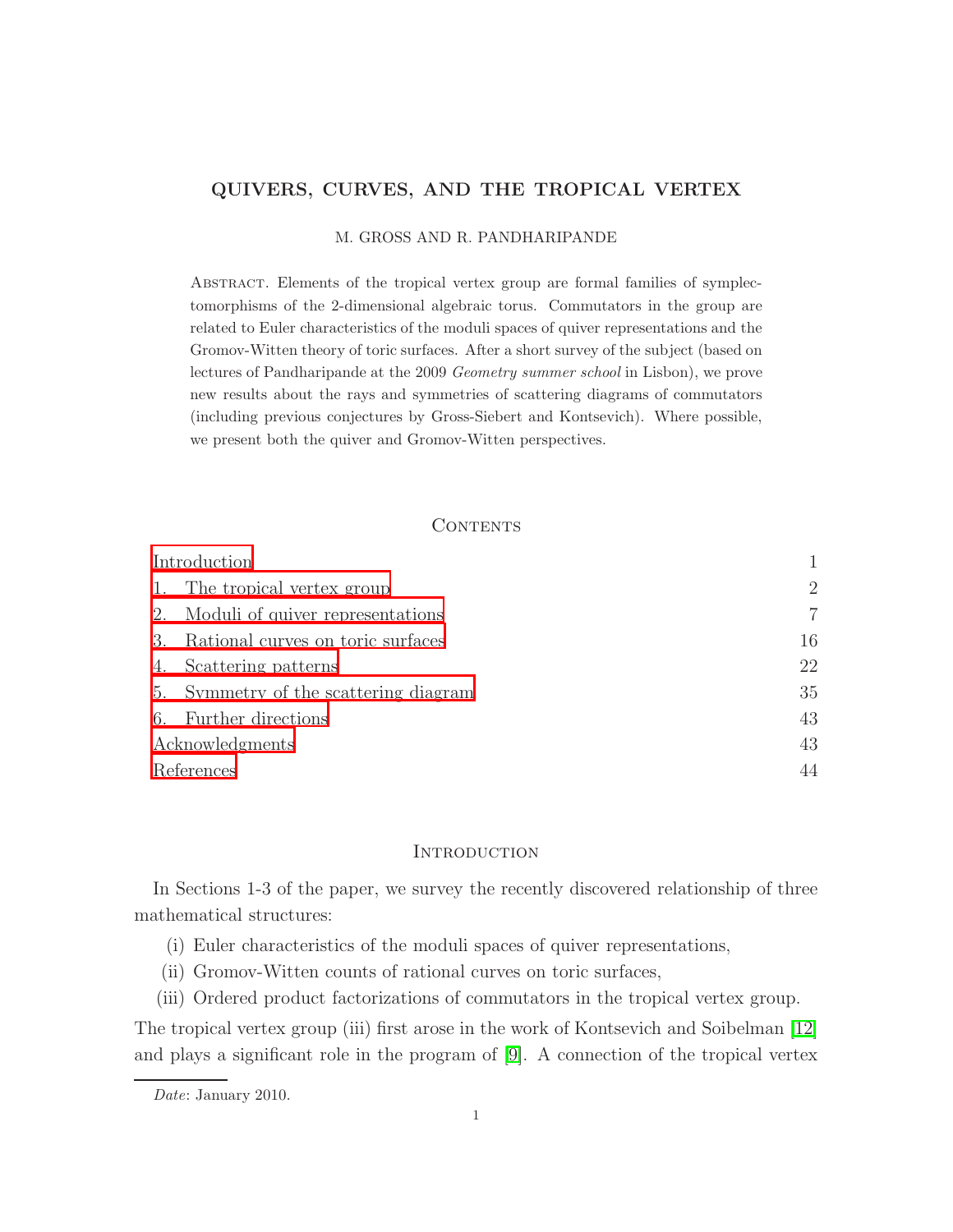group to (i) has been proven by Reineke [\[19\]](#page-43-3) using wall-crossing ideas. A connection to (ii) is proven in [\[8\]](#page-43-4). Our aim here is to present the shortest path to the simplest cases of the results. Lengthier treatments can be found in the original references.

The definition and basic properties of the tropical vertex group are reviewed in Section 1. Reineke's result is Theorem 1 of Section 2. The formula of [\[8\]](#page-43-4) relating commutators in the tropical vertex group to rational curve counts is Theorem 2 of Section 3. Put together, Theorems 1 and 2 yield a suprising equivalence between curve counts on toric surfaces and Euler characteristics of moduli spaces of quiver representations. The equivalence is stated in Corollary 3 without any reference to the tropical vertex group.

In Section 4, we address the question of which slopes occur in the ordered product factorizations of commutators (iii). In the language of (i), the question asks which slopes are achieved by semistable representations of particular quivers. In Theorem 5, we find necessary conditions from the perspective of (ii) using the classical geometry of curves on surfaces. The result includes all the previous conjectures on scattering patterns as special cases.

Symmetries of the commutator factorizations are proven in Theorem 7 of Section 5. From the point of view of curve counting, the symmetries are obtained by transformations of blown-up toric surfaces. On the quiver side, the symmetries are a consequence of well-known reflection functors. Further directions in the subject are suggested in Section [6.](#page-42-0)

#### 1. The tropical vertex group

<span id="page-1-0"></span>1.1. Automorphisms of the torus. The 2-dimensional complex torus has very few automorphisms

$$
\theta: \mathbb{C}^* \times \mathbb{C}^* \to \mathbb{C}^* \times \mathbb{C}^*
$$

as an algebraic group. Since  $\theta$  must take each component  $\mathbb{C}^*$  to a 1-dimensional subtorus,

$$
\operatorname{Aut}^{\operatorname{Gr}}_{\mathbb{C}}(\mathbb{C}^*\times\mathbb{C}^*)\stackrel{\sim}{=}\operatorname{GL}_2(\mathbb{Z}).
$$

As a complex algebraic variety,  $\mathbb{C}^* \times \mathbb{C}^*$  has, in addition, only the automorphisms obtained by the translation action on itself, $<sup>1</sup>$  $<sup>1</sup>$  $<sup>1</sup>$ </sup>

$$
1 \to \mathbb{C}^* \times \mathbb{C}^* \to \mathrm{Aut}_{\mathbb{C}}(\mathbb{C}^* \times \mathbb{C}^*) \to \mathrm{Aut}_{\mathbb{C}}^{\mathrm{Gr}}(\mathbb{C}^* \times \mathbb{C}^*) \to 1.
$$

$$
\phi(z) = \lambda \cdot z^k \quad \lambda \in \mathbb{C}^*, \ k \in \mathbb{Z}
$$

of all algebraic maps  $\phi : \mathbb{C}^* \to \mathbb{C}^*$ .

<span id="page-1-1"></span><sup>&</sup>lt;sup>1</sup>We leave the elementary proof to the reader. An argument can be found by using the characterization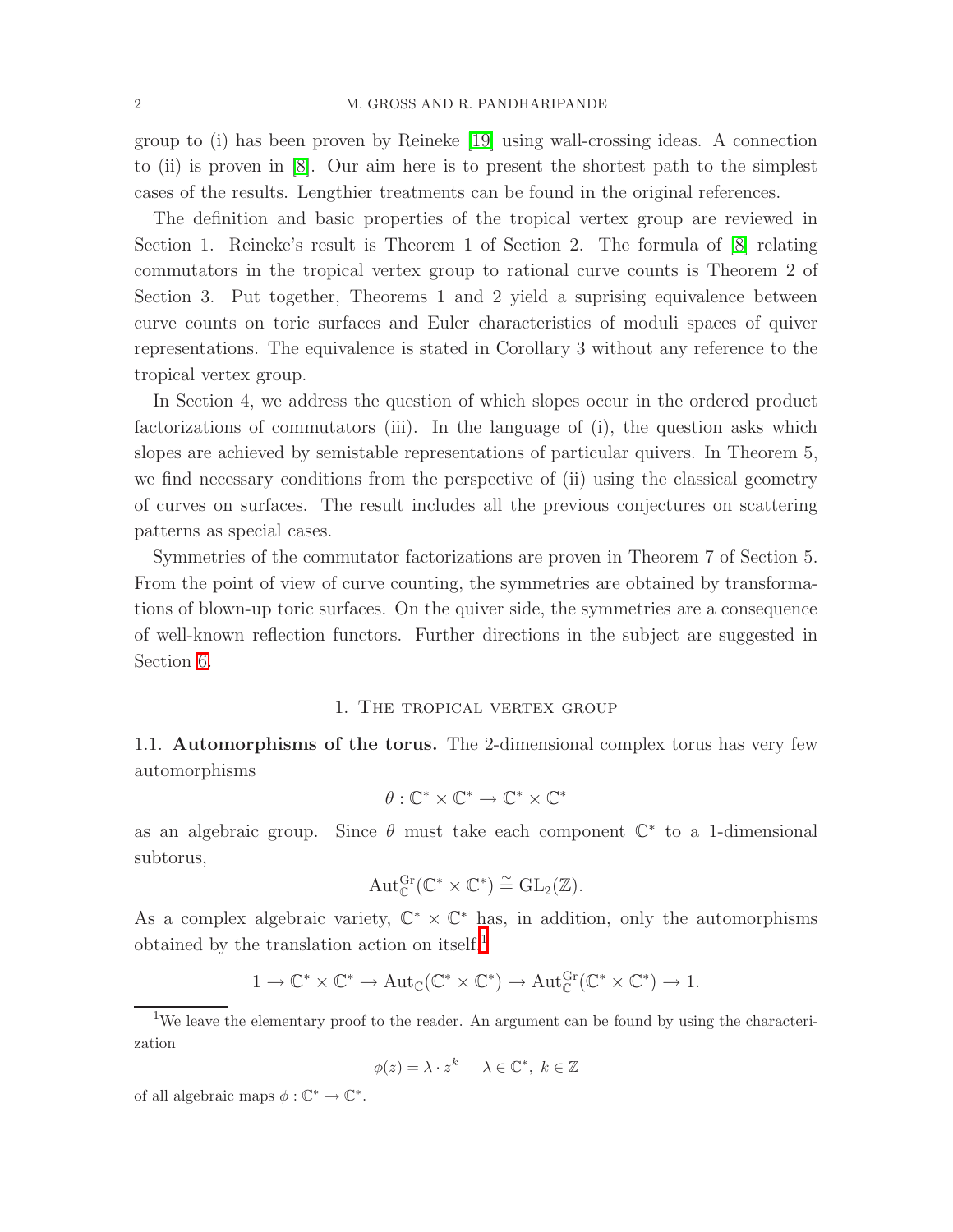A much richer algebraic structure appears if formal 1-parameter families of automorphisms of  $\mathbb{C}^* \times \mathbb{C}^*$  are considered,

$$
A = \mathrm{Aut}_{\mathbb{C}[[t]]}(\mathbb{C}^* \times \mathbb{C}^* \times \mathrm{Spec}(\mathbb{C}[[t]])).
$$

Let x and y be the coordinates of the two factors of  $\mathbb{C}^* \times \mathbb{C}^*$ . Then,

$$
\mathbb{C}^* \times \mathbb{C}^* = \text{Spec}(\mathbb{C}[x, x^{-1}, y, y^{-1}]).
$$

We may alternatively view A as a group of algebra automorphisms,

$$
A = \text{Aut}_{\mathbb{C}[[t]]}(\mathbb{C}[x, x^{-1}, y, y^{-1}][[t]]).
$$

Nontrivial elements of A are easily found. Let  $(a, b) \in \mathbb{Z}^2$  be a nonzero vector, and let  $f \in \mathbb{C}[x, x^{-1}, y, y^{-1}][[t]]$  be a function of the form

$$
f = 1 + tx^a y^b \cdot g(x^a y^b, t), \quad g(z, t) \in \mathbb{C}[z][[t]].
$$

<span id="page-2-0"></span>We specify the values of an automorphism on  $x$  and  $y$  by

(1.1) 
$$
\theta_{(a,b),f}(x) = x \cdot f^{-b}, \quad \theta_{(a,b),f}(y) = y \cdot f^{a}
$$

The assignment [\(1.1\)](#page-2-0) extends uniquely to determine an element  $\theta_{(a,b),f} \in A$ . The inverse is obtained by inverting  $f$ ,

.

$$
\theta_{(a,b),f}^{-1} = \theta_{(a,b),f^{-1}} \ .
$$

1.2. Tropical vertex group. The tropical vertex group  $H \subset A$  is the completion with respect to the maximal ideal  $(t) \subset \mathbb{C}[[t]]$  of the subgroup generated by all elements of the form  $\theta_{(a,b),f}$ . In particular, infinite products are well-defined in H if only finitely many terms are nontrivial mod  $t^k$  (for every k). A more natural characterization of H via the associated Lie algebra may be found in Section 1.1 of [\[8\]](#page-43-4).

The torus  $\mathbb{C}^* \times \mathbb{C}^*$  has a standard holomorphic symplectic form given by

$$
\omega = \frac{dx}{x} \wedge \frac{dy}{y}.
$$

Let  $S \subset A$  be the subgroup of automorphisms preserving  $\omega$ ,

$$
S = \{ \ \theta \in A \mid \theta^*(\omega) = \omega \ \}.
$$

Lemma 1.1.  $H \subset S$ .

Proof. The result is obtained from a direct calculation. Let

$$
\widetilde{x} = x f^{-b}, \qquad \widetilde{y} = y f^a.
$$

From the equations

$$
\frac{d\widetilde{x}}{\widetilde{x}} = \frac{dx}{x} - \frac{bf_x}{f} dx - \frac{bf_y}{f} dy, \qquad \frac{d\widetilde{y}}{\widetilde{y}} = \frac{dy}{y} + \frac{af_y}{f} dy + \frac{af_x}{f} dx,
$$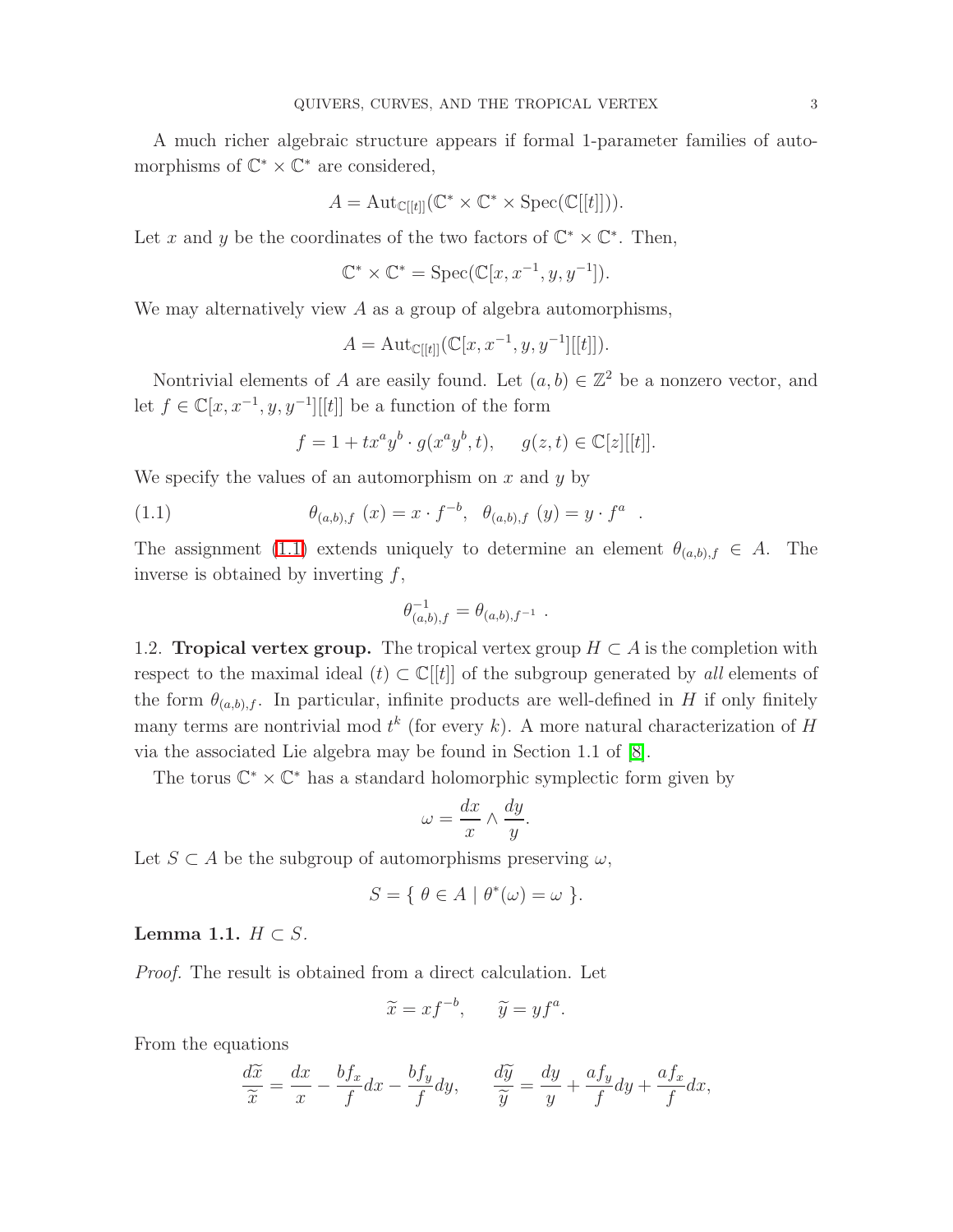we conclude  $\theta_{(a,b),f}^*(\omega) = \omega$  if

$$
\frac{af_y}{xf} = \frac{bf_x}{yf}.
$$

 $\Box$ 

The latter follows from the dependence of f on x and y only through  $x^a y^b$ 

A slight variant of the tropical vertex group  $H$  first arose in the study of affine structures by Kontsevich and Soibelman in [\[12\]](#page-43-1). Further development, related to mirror symmetry and tropical geometry, can be found in [\[9\]](#page-43-2). Recently, the tropical vertex group has played a role in wall-crossing formulas for counting invariants in derived categories [\[13\]](#page-43-5).

1.3. Commutators. The first question we can ask about the tropical vertex group is to find a formula for the commutators of the generators. The answer is related to Euler characteristics of moduli spaces of quiver representations and to Gromov-Witten counts of rational curves on toric surfaces. The simplest nontrivial cases to consider are the commutators of the elements

$$
S_{\ell_1} = \theta_{(1,0),(1+tx)^{\ell_1}} \quad \text{and} \quad T_{\ell_2} = \theta_{(0,1),(1+ty)^{\ell_2}}
$$

where  $\ell_1, \ell_2 > 0$ . By an elementary result of [\[12\]](#page-43-1) reviewed in Section 1.3 of [\[8\]](#page-43-4), there exists a unique factorization

<span id="page-3-2"></span>(1.2) 
$$
T_{\ell_2}^{-1} \circ S_{\ell_1} \circ T_{\ell_2} \circ S_{\ell_1}^{-1} = \prod \rightarrow{\ell_{(a,b),f_{a,b}}}
$$

where the product on the right is over all primitive vectors  $(a, b) \in \mathbb{Z}^2$  lying strictly in the first quadrant.<sup>[2](#page-3-0),[3](#page-3-1)</sup> The order is determined by increasing slopes of the vectors  $(a, b)$ . The product [\(1.2\)](#page-3-2) is very often infinite, but always has only finitely many nontrivial terms mod  $t^k$  (for every k). The question is what are the functions  $f_{a,b}$  associated to the slopes?

<span id="page-3-3"></span>1.4. **Examples.** The easiest example is  $\ell_1 = \ell_2 = 1$ . The formula

$$
T_1^{-1} \circ S_1 \circ T_1 \circ S_1^{-1} = \theta_{(1,1),1+t^2xy}
$$

can be directly checked by hand. We will display the information by drawing rays of slope  $(a, b)$  in the first quadrant for every term appearing on the right-hand side. Each ray should be thought of as labelled with a function, see Figure [1.1.](#page-4-0)

<span id="page-3-0"></span><sup>&</sup>lt;sup>2</sup>A vector  $(a, b)$  is primitive if it is not divisible in  $\mathbb{Z}^2$ . Primitivity implies  $(a, b) \neq (0, 0)$ . Strict inclusion in the first quadrant is equivalent to  $a > 0$  and  $b > 0$ .

<span id="page-3-1"></span><sup>&</sup>lt;sup>3</sup>Here and throughout the paper, we drop the dependence of  $f_{a,b}$  upon  $(\ell_1, \ell_2)$  for notational convenience.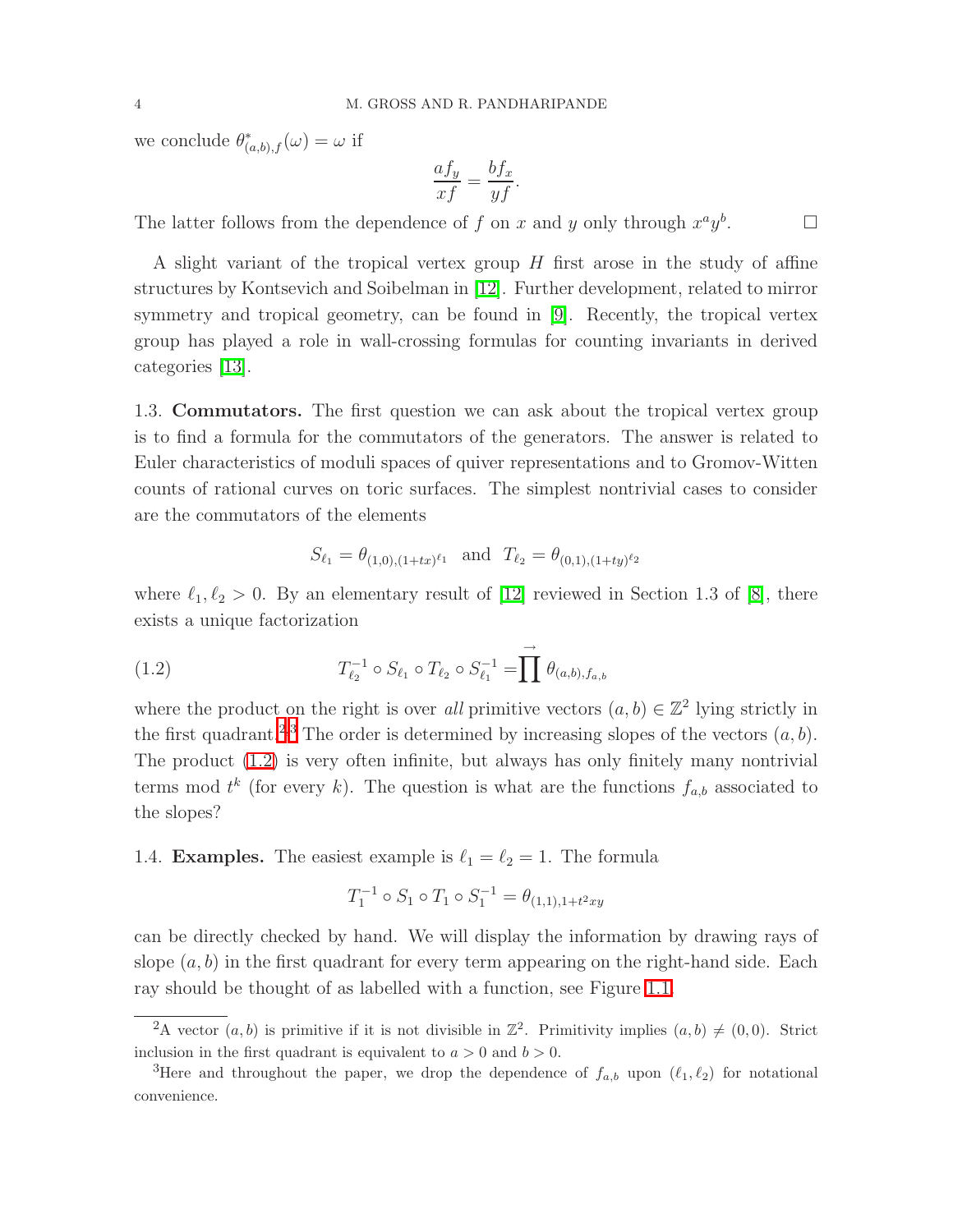

<span id="page-4-0"></span>FIGURE 1.1.

For  $\ell_1 = \ell_2 = 2$ , we already have a much more complicated expansion,

$$
T_2^{-1} \circ S_2 \circ T_2 \circ S_2^{-1} = \theta_{(1,2),(1+t^3xy^2)^2} \circ \theta_{(2,3),(1+t^5x^2y^3)^2} \circ \theta_{(3,4),(1+t^7x^3y^4)^2} \circ \cdots
$$

$$
\circ \theta_{(1,1),1/(1-t^2xy)^4} \circ \cdots \circ \theta_{(4,3),(1+t^7x^4y^3)^2} \circ \theta_{(3,2),(1+t^5x^3y^2)^2} \circ \theta_{(2,1),(1+t^3x^2y)^2}.
$$

The values of  $(a, b)$  which occur are of the form  $(k, k + 1)$  and  $(1, 1)$  and  $(k + 1, k)$  for all  $k \geq 1$ . We depict the slopes occuring by rays in the first quadrant as in Figure [1.2.](#page-5-0) Ideally, we would label each ray  $\mathbb{R}_{\geq 0}(a, b)$  with the function  $f_{a,b}$ , however the diagram would become too difficult to draw. Here

$$
f_{1,1} = 1/(1 - t^2 xy)^4
$$
  
\n
$$
f_{k,k+1} = (1 + t^{2k+1} x^k y^{k+1})^2
$$
  
\n
$$
f_{k+1,k} = (1 + t^{2k+1} x^{k+1} y^k)^2
$$

.

The case  $\ell_1 = \ell_2 = 3$  becomes still more complex, illustrated in Figure [1.3.](#page-5-1) Extrapolating from calculations, we find rays with primitives

$$
(a, b) = (3, 1), (8, 3), (21, 8), \ldots
$$

converging to the ray of slope  $(3 - \sqrt{5})/2$  and rays with primitives

$$
(a, b) = (1, 3), (3, 8), (8, 21), \ldots
$$

converging to the ray of slope  $(3 + \sqrt{5})/2$ . Meanwhile, all rays with rational slope between  $(3-\sqrt{5})/2$  and  $(3+\sqrt{5})/2$  appear to occur.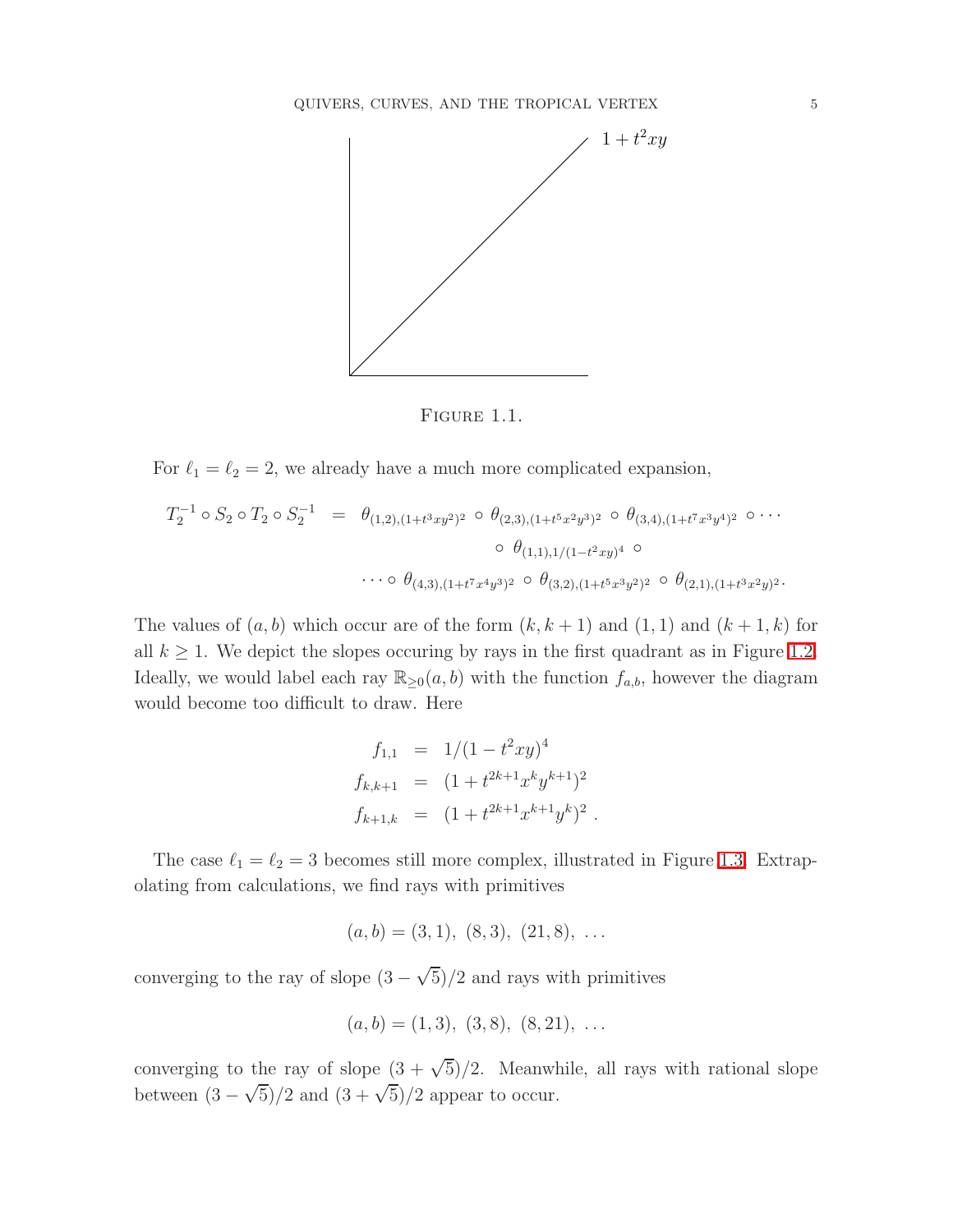

<span id="page-5-0"></span>



FIGURE 1.3.

We do not know closed forms for the functions associated to each ray. However, Gross conjectured the function attached to the line of slope 1 in Figure [1.3](#page-5-1) is

<span id="page-5-2"></span>(1.3) 
$$
\left(\sum_{k=0}^{\infty} \frac{1}{3k+1} \binom{4k}{k} t^{2k} x^k y^k\right)^9.
$$

Finally, consider the asymmetric case  $(\ell_1, \ell_2) = (2, 3)$ . We again appear to obtain a discrete series of rays and a cone in which all rays occur. We find rays with primitives

<span id="page-5-1"></span> $(a, b) = (2, 1), (5, 2), (8, 5), (19, 12), \ldots$ 

converging to a ray of slope  $(3 - \sqrt{3})/2$  and rays with primitives

$$
(a, b) = (1, 3), (2, 5), (5, 12), (8, 19), \ldots
$$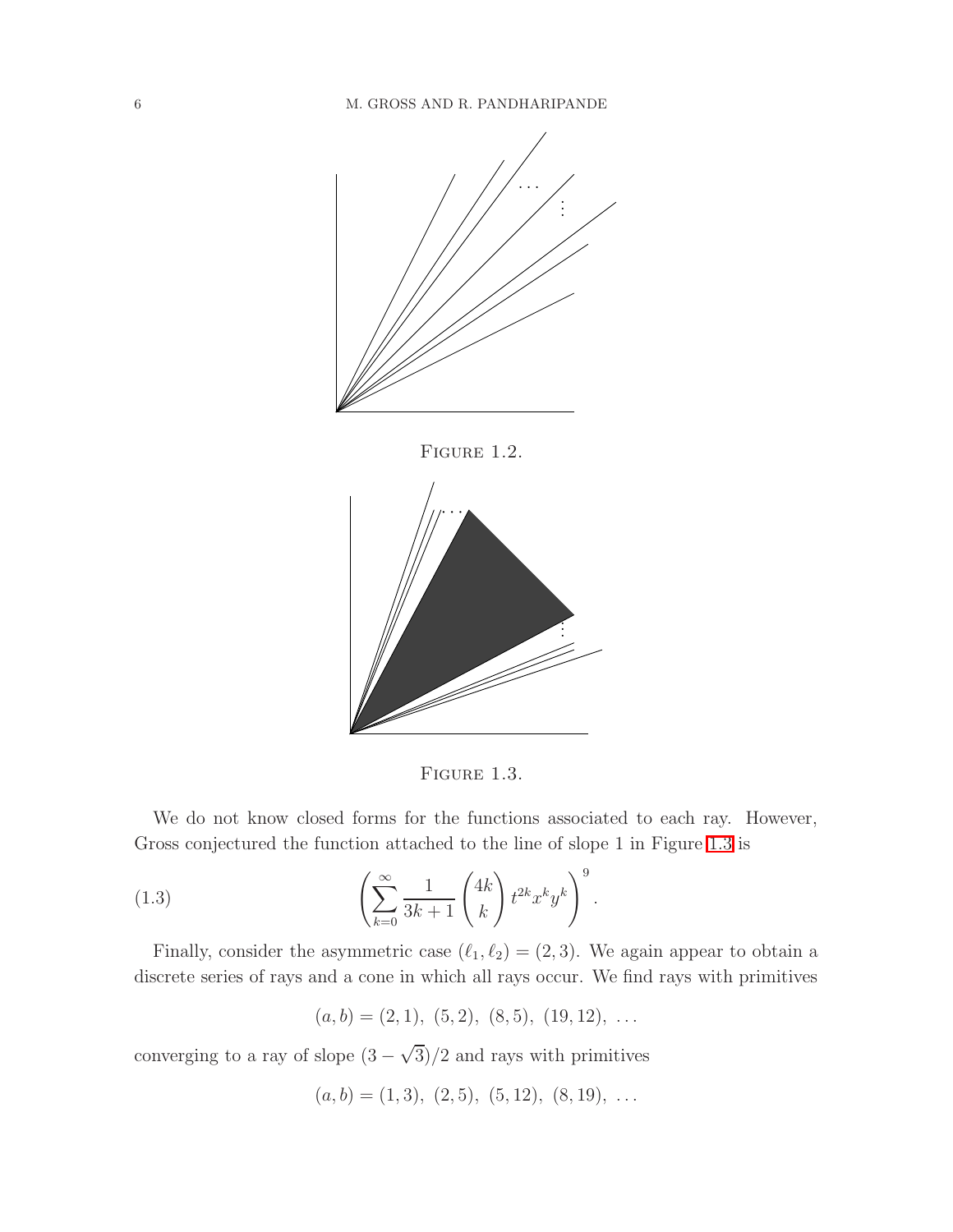converging to a ray of slope  $(3 + \sqrt{3})/2$ . All rays with rational slope in between these two quadratic irrational slopes seem to appear. The function attached to the ray of slope 1 appears to be

$$
\left(\sum_{k=0}^{\infty} \frac{1}{k+1} \binom{2k}{k} t^{2k} x^k y^k\right)^6.
$$

Inside the exponential is the generating series for Catalan numbers.

**Conjecture.** For arbitrary  $(\ell_1, \ell_2)$ , the function attached to the ray of slope 1 is

<span id="page-6-1"></span>(1.4) 
$$
\left(\sum_{k=0}^{\infty} \frac{1}{(\ell_1 \ell_2 - \ell_1 - \ell_2)k + 1} \binom{(\ell_1 - 1)(\ell_2 - 1)k}{k} t^{2k} x^k y^k\right)^{\ell_1 \ell_2}
$$

The above conjecture specializes to the series  $(1.3)$  in the  $(\ell_1, \ell_2) = (3, 3)$  case. The specialization of [\(1.4\)](#page-6-1) to  $\ell_1 = \ell_2$  was conjectured by Kontsevich (motivated by [\(1.3\)](#page-5-2)) and proved by Reineke in [\[20\]](#page-44-0).

The series [\(1.4\)](#page-6-1) attached to the ray of slope 1 is not always a rational functional in the variables  $t, x, y$ . However, since

$$
S_r = \sum_{k=0}^{\infty} \frac{1}{(r-1)k+1} \binom{rk}{k} t^{2k} x^k y^k
$$

satisfies the polynomial equation

$$
t^2xy(S_r)^r - S_r + 1 = 0,
$$

<span id="page-6-0"></span>the function [\(1.4\)](#page-6-1) is algebraic over  $\mathbb{Q}(t, x, y)$ . Whether the functions attached to other slopes are algebraic over  $\mathbb{Q}(t, x, y)$  is an interesting question (asked first by Kontsevich).

### 2. Moduli of quiver representations

2.1. **Definitions.** A *quiver* is a directed graph. We will consider here only the fundamental m-Kronecker quiver  $Q_m$  consisting of two vertices  $\{v_1, v_2\}$  and m edges  $\{e_1, \ldots, e_m\}$  with equal orientations

$$
v_1 \xrightarrow{e_j} v_2 .
$$

The  $m$ -Kronecker quiver may be depicted with  $m$  arrows as:



.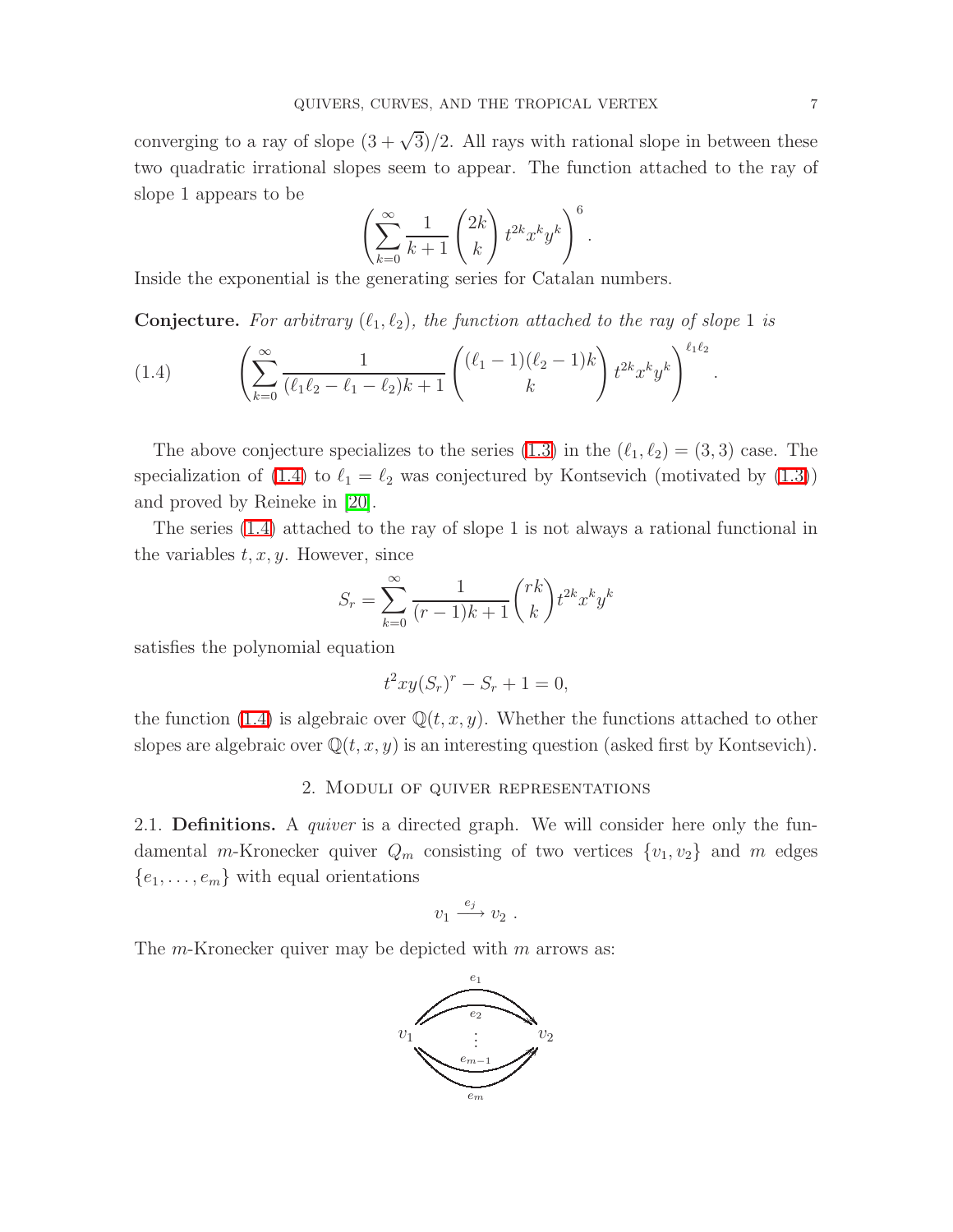A representation of  $\rho = (V_1, V_2, \tau_1, \ldots, \tau_m)$  of the quiver  $Q_m$  consists of the following linear algebraic data

- (i) vector spaces  $V_i$  associated to the vertices  $v_i$ ,
- (ii) linear transformations  $\tau_j : V_1 \to V_2$  associated to the edges  $e_j$ .

While representations over any field may be studied, we will restrict our attention to finite dimensional representations over  $\mathbb C$ . Associated to  $\rho$  is the *dimension vector* 

$$
\dim(\rho) = (\dim(V_1), \dim(V_2)) \in \mathbb{Z}^2
$$

.

A morphism  $\phi = (\phi_1, \phi_2)$  between two representations  $\rho$  and  $\rho'$  of  $Q_m$  is a pair of linear tranformations

$$
\phi_i:V_i\to V'_i
$$

satisfying  $\tau'_j \circ \phi_1 = \phi_2 \circ \tau_j$  for all j. Two representations are *isomorphic* if there exists a morphism  $\phi$  for which both  $\phi_1$  and  $\phi_2$  are isomorphisms of vector spaces. The notions of sub and quotient representations are well-defined. In fact, the representations of  $Q_m$ are easily seen to form an abelian category.

There are several accessible references for quiver representations. We refer the reader to papers by King [\[10\]](#page-43-6) and Reineke [\[18\]](#page-43-7) where the representation theory of arbitrary quivers is treated. Algebraic background can be found in [\[1\]](#page-43-8).

2.2. **Moduli.** Consider the moduli space of representations of  $Q_m$  with fixed dimension vector  $(d_1, d_2)$ . Let  $Hom(\mathbb{C}^{d_1}, \mathbb{C}^{d_2})$  be the space of  $d_1 \times d_2$  matrices. Every element of

<span id="page-7-0"></span>(2.1) 
$$
\mathcal{P}_m(d_1, d_2) = \bigoplus_{j=1}^m \text{Hom}(\mathbb{C}^{d_1}, \mathbb{C}^{d_2})
$$

determines a representation of  $Q_m$  with dimension vector  $(d_1, d_2)$ . Moreover, the isomorphism class of every representation of  $Q_m$  with dimension vector  $(d_1, d_2)$  is achieved in the parameter space  $\mathcal{P}_m(d_1, d_2)$ .

Since Hom $(\mathbb{C}^{d_1}, \mathbb{C}^{d_2})$  carries canonical commuting actions of  $\mathbf{GL}_{d_1}$  and  $\mathbf{GL}_{d_2}$ , we obtain an action of the product  $GL_{d_1} \times GL_{d_2}$  on the parameter space  $\mathcal{P}_m(d_1, d_2)$ . In fact, the scalars

$$
\mathbb{C}^* \subset \mathrm{GL}_{d_1} \times \mathrm{GL}_{d_2},
$$

included diagonally  $\xi \mapsto (\xi, \xi)$  are easily seen to act trivially. Hence, we actually have an action of

<span id="page-7-1"></span>
$$
\mathbf{G}_{d_1,d_2} = \Big(\mathbf{GL}_{d_1} \times \mathbf{GL}_{d_2}\Big) \Big/ \mathbb{C}^*.
$$

To construct an algebraic moduli space of representations of  $Q_m$ , we remove the redundancy in the parameter space [\(2.1\)](#page-7-0) by taking the algebraic quotient

(2.2) Pm(d1, d2) . G<sup>d</sup>1,d<sup>2</sup> .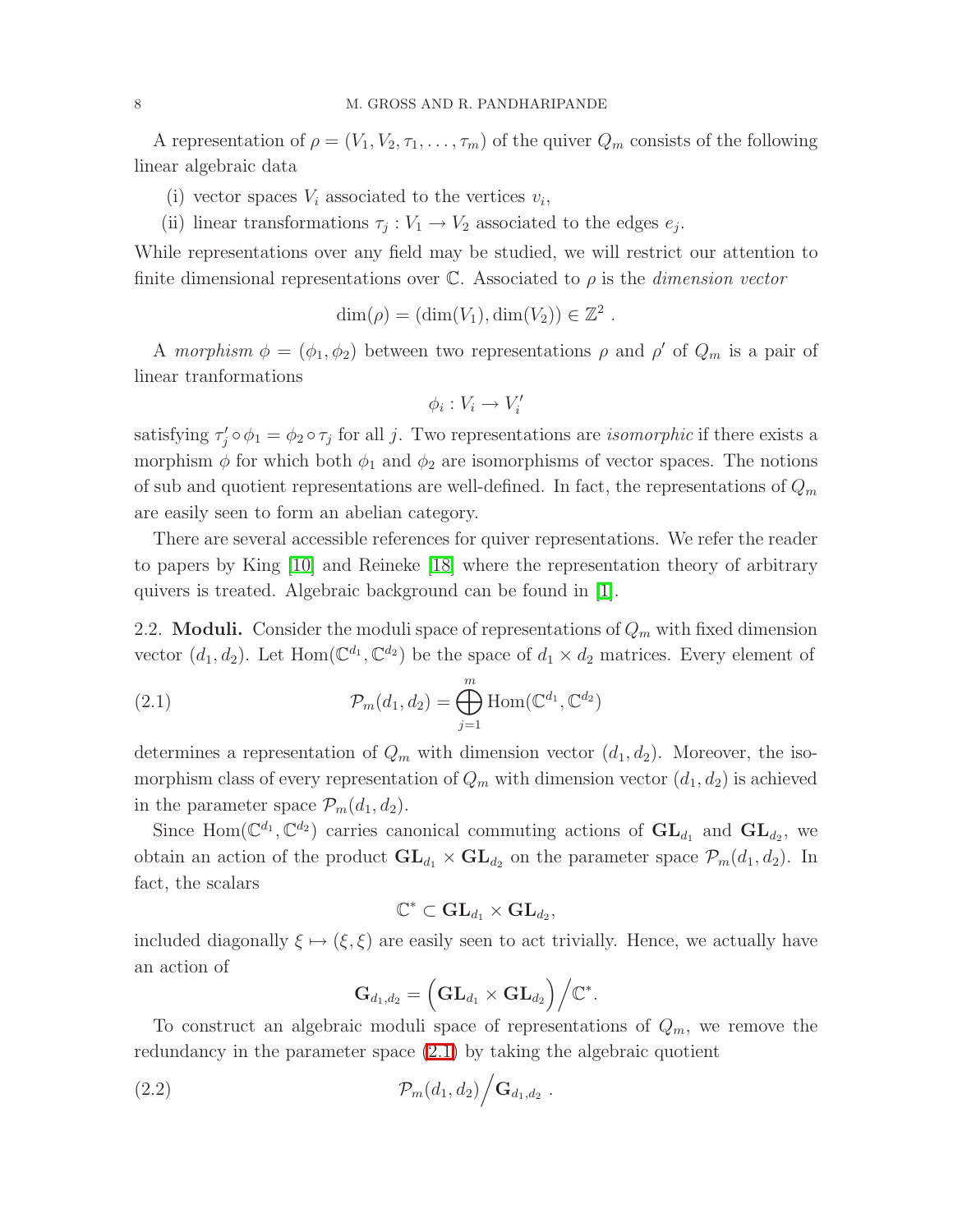While the quotient  $(2.2)$  is well-defined<sup>[4](#page-8-0)</sup>, an elementary analysis shows that there are no nontrivial invariants [\[18\]](#page-43-7). Indeed, 0 is the only closed  $\mathbf{G}_{d_1,d_2}$ -orbit in  $\mathcal{P}_m(d_1,d_2)$ . Hence,

<span id="page-8-1"></span>(2.3) 
$$
\mathcal{P}_m(d_1, d_2) / \mathbf{G}_{d_1, d_2} = \text{Spec}(\mathbb{C}) .
$$

<span id="page-8-4"></span>2.3. Stability conditions. The trivial quotient [\(2.3\)](#page-8-1) is hardly a satisfactory answer. Representations of  $Q_m$  with dimension vector  $(d_1, d_2)$  should typically vary in a

(2.4) 
$$
\dim \mathcal{P}_m(d_1, d_2) - \dim \mathbf{G}_{d_1, d_2} = md_1d_2 - d_1^2 - d_2^2 + 1
$$

dimensional family. A much richer view of the moduli of quiver representations is obtained by imposing stability conditions.

A *stability condition*  $\omega$  on  $Q_m$  is given by a pair of integers  $(w_1, w_2)$ . With respect to  $\omega$ , the slope of a representation  $\rho$  of  $Q_m$  with dimension vector  $(d_1, d_2)$  is

$$
\mu(\rho) = \frac{w_1 d_1 + w_2 d_2}{d_1 + d_2}
$$

.

.

A representation  $\rho$  is  $(semi) stable$  if, for every proper<sup>[5](#page-8-2)</sup> subrepresentation  $\hat{\rho} \subset \rho$ ,

$$
\mu(\widehat{\rho}) \ \ (\leq) \ < \ \mu(\rho) \ .
$$

A central result of [\[10\]](#page-43-6) is the construction of moduli spaces of semistable representations of quivers. Applied to  $Q_m$ , we obtain the moduli space  $\mathcal{M}_m^{\omega}(d_1, d_2)$  of  $\omega$ semistable representations with dimension vector  $(d_1, d_2)$ . We present here a variation of the method of [\[10\]](#page-43-6).

The two determinants yield two basic characters of the group  $\mathbf{GL}_{d_1} \times \mathbf{GL}_{d_2}$ ,

$$
\det_1(g_1, g_2) = \det(g_1), \quad \det_2(g_1, g_2) = \det(g_2).
$$

The stability condition  $\omega$  defines a character

<span id="page-8-3"></span>
$$
\lambda(g_1, g_2) = \det_1^{(w_2 - w_1)d_2} \cdot \det_2^{(w_1 - w_2)d_1}
$$

Since  $\lambda$  is trivial on  $\mathbb{C}^* \subset GL_{d_1} \times GL_{d_2}$ ,  $\lambda$  descends to a character of  $\mathbf{G}_{d_1,d_2}$ . Let

(2.5) 
$$
\mathcal{P}_m^{\omega}(d_1, d_2) = \lambda \otimes \mathcal{P}_m(d_1, d_2) \oplus \lambda
$$

be the representation of  $\mathbf{G}_{d_1,d_2}$  obtained by tensoring and adding the 1-dimensional character  $\lambda$  to the parameter space [\(2.1\)](#page-7-0). Let

$$
\mathbb{P}\Big(\mathcal{P}_m^\omega(d_1,d_2)\Big)^{ss}\subset \mathbb{P}\Big(\mathcal{P}_m^\omega(d_1,d_2)\Big)
$$

<span id="page-8-2"></span><span id="page-8-0"></span>denote the semistable locus of the canonically linearized  $\mathbf{G}_{d_1, d_2}$ -action.

<sup>&</sup>lt;sup>4</sup>Quotients of reductive groups actions on affine varieties can always be taken.

<sup>&</sup>lt;sup>5</sup>Both 0 and the entire representation are excluded.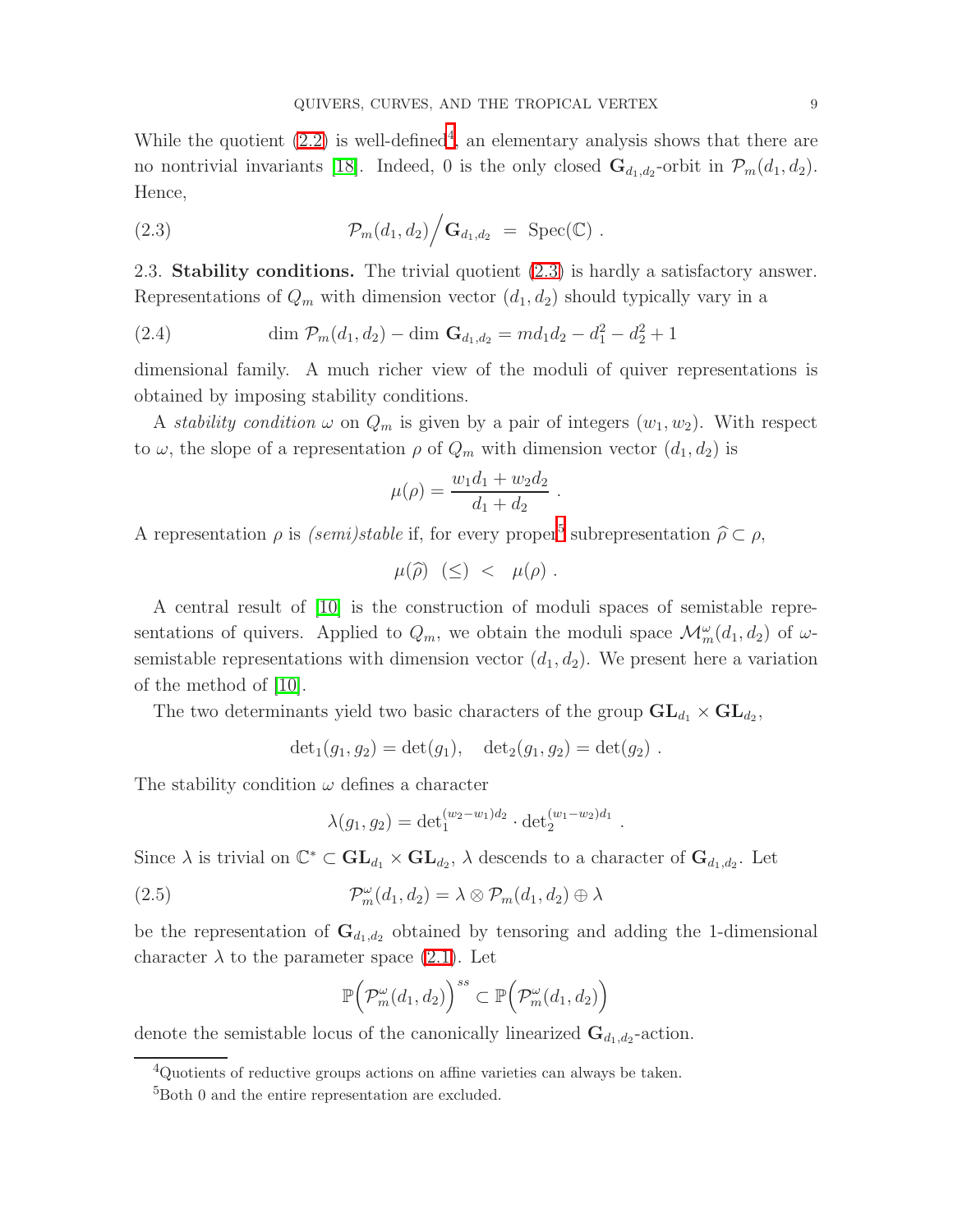We are not interested in the entire variety  $\mathbb{P}\left( \right)$  $\mathcal{P}_m^{\omega}(d_1, d_2)$ . There is a canonical open embedding of the parameter space [\(2.1\)](#page-7-0),

$$
\mathcal{P}_m(d_1, d_2) \subset \mathbb{P}\Big(\mathcal{P}_m^{\omega}(d_1, d_2)\Big),\,
$$

as a  $\mathbf{G}_{d_1, d_2}$ -equivariant open set defined by the sum structure [\(2.5\)](#page-8-3). The moduli space of  $\omega$ -semistable representations of  $Q_m$  with dimension vector  $(d_1, d_2)$  is the quotient

$$
\mathcal{M}_m^{\omega}(d_1, d_2) = \left(\mathcal{P}_m(d_1, d_2) \cap \mathbb{P}\Big(\mathcal{P}_m^{\omega}(d_1, d_2)\Big)^{ss}\right) / \mathbf{G}_{d_1, d_2}.
$$

Several important properties of the moduli space of  $\omega$ -semistable representations can be deduced from the construction [\[10\]](#page-43-6):

- (i)  $\mathcal{M}_m^{\omega}(d_1, d_2)$  is a projective variety.
- (ii) An open set  $\mathcal{M}_m^{\omega}(d_1, d_2)$ <sup>stable</sup>  $\subset \mathcal{M}_m^{\omega}(d_1, d_2)$  parameterizes isomorphism classes of  $\omega$ -stable representations of  $Q_m$ . If nonempty,  $\mathcal{M}_m^{\omega}(d_1, d_2)^{stable}$  is nonsingular of dimension [\(2.4\)](#page-8-4).
- (iii)  $\mathcal{M}_{m}^{\omega}(d_1, d_2)$  parameterizes isomorphism classes of  $\omega$ -semistable representations of  $Q_m$  modulo Jordan-Holder equivalence (often called S-equivalence).

While properties (ii) and (iii) hold for stability conditions on arbitrary quivers, property (i) is special<sup>[6](#page-9-0)</sup> to  $Q_m$ . By the results of [\[10\]](#page-43-6),  $\mathcal{M}_m^{\omega}(d_1, d_2)$  is projective over the quotient [\(2.3\)](#page-8-1). Since the quotient [\(2.3\)](#page-8-1) is  $Spec(\mathbb{C})$ , the moduli space  $\mathcal{M}_{m}^{\omega}(d_1, d_2)$  is a projective variety.

If  $\omega = (0, 0)$ , all representations are semistable. Then,

$$
\mathcal{M}_m^{(0,0)}(d_1, d_2) = \mathcal{P}_m(d_1, d_2) / \mathbf{G}_{d_1, d_2} = \text{Spec}(\mathbb{C})
$$

as before. By the following result of Reineke [\[18\]](#page-43-7), we will restrict our attention to the stability conditions  $(1, 0)$  and  $(0, 1)$ .

**Lemma 2.1.**  $\omega$ -(semi)stability is equivalent to (semi)stability with respect to either  $(0, 0), (1, 0), \text{ or } (0, 1).$ 

*Proof.* Let  $\omega = (w_1, w_2)$ . By the definition of (semi)stability of representations, we see  $\omega$ -(semi)stability is equivalent to both

- (i)  $(w_1 + \gamma, w_2 + \gamma)$ -(semi)stability for  $\gamma \in \mathbb{Z}$  and
- (ii)  $(\lambda w_1, \lambda w_2)$ -(semi)stability for  $\lambda \in \mathbb{Z} > 0$ .

If  $w_1 = w_2$ , then  $\omega$ -(semi)stability is equivalent to  $(0, 0)$ -(semi)stability by (i). If  $w_1 > w_2$ , then  $\omega$ -(semi)stability is equivalent to  $(w_1 - w_2, 0)$ -(semi)stability by (i) and then  $(1, 0)$ -(semi)stability by (ii). Similarly, the  $w_1 \, \langle w_2 \rangle$  case leads to  $(0, 1)$ -(semi)stability. □

<span id="page-9-0"></span><sup>&</sup>lt;sup>6</sup>Projectivity holds for moduli spaces of representations of quivers without oriented cycles.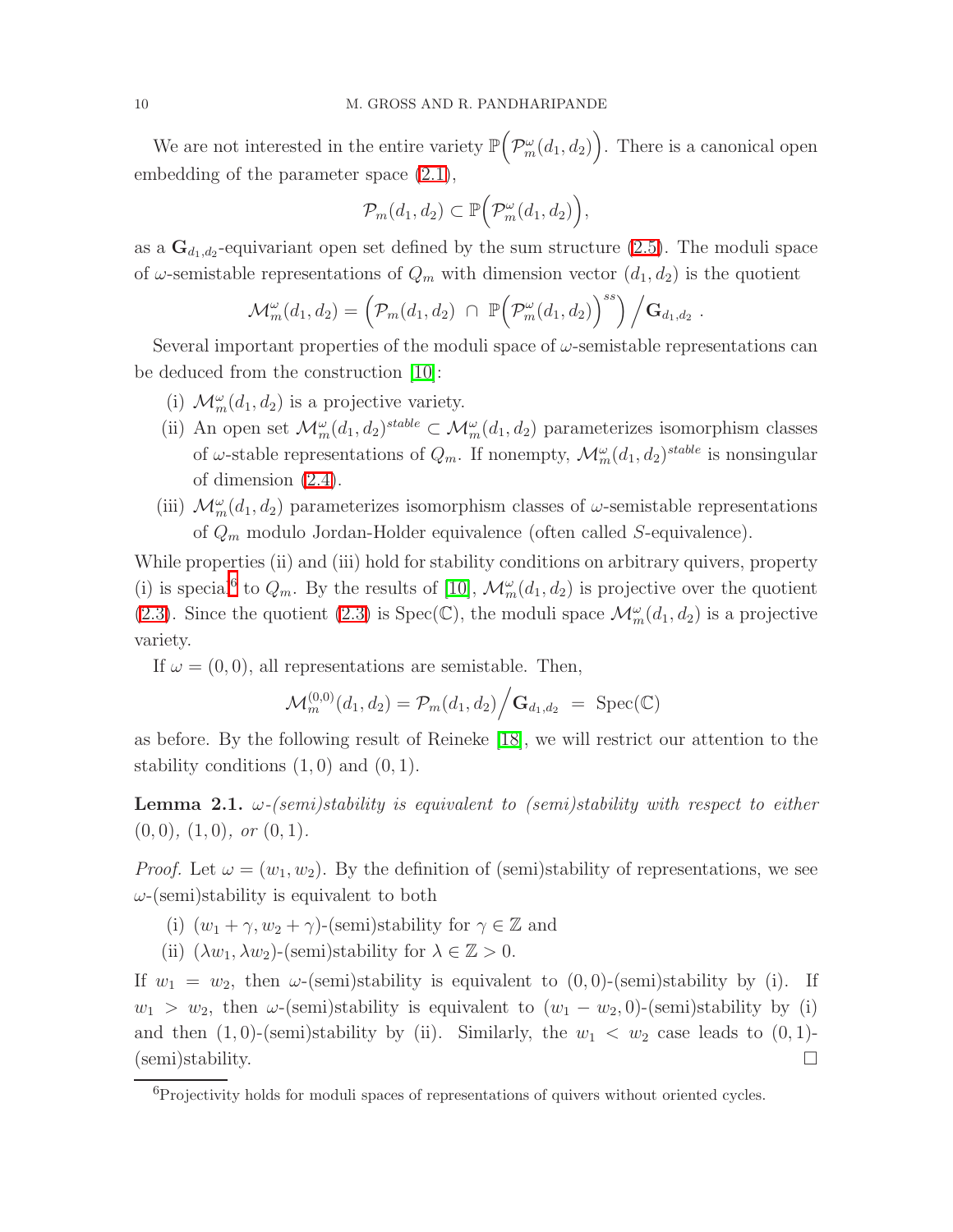<span id="page-10-0"></span>2.4. **Framing.** Strictly semistable representations of  $Q_m$  usually lead to singularities of the moduli space  $\mathcal{M}_m^{\omega}(d_1, d_2)$ . Following [\[6\]](#page-43-9), we introduce framing data to improve the moduli behaviour.

We consider two types of framings for representations of  $Q_m$ . A back framed representation of  $Q_m$  is a pair  $(\rho, L_1)$  where  $\rho = (V_1, V_2, \tau_1, \ldots, \tau_m)$  is a standard representation of  $Q_m$  and  $L_1 \subset V_1$  is a 1-dimensional subspace. A *front* framed representation of  $Q_m$ is a pair  $(\rho, L_2)$  where  $L_2 \subset V_2$  is a 1-dimensional subspace. The subspaces  $L_i$  are the framings. Two framed representations are isomorphic if the underlying standard representations admit an isomorphism preserving the framing.

A stability condition  $\omega$  for  $Q_m$  induces a canonical notion of stability for framed representations. A framed representation  $(\rho, L_i)$  is stable if the following two conditions hold:

- (i)  $\rho$  is an  $\omega$ -semistable representation,
- (ii) for every proper subrepresentation  $\hat{\rho} \subset \rho$  containing  $L_i$ ,

$$
\mu(\widehat{\rho}) < \mu(\rho).
$$

The moduli of stable framed representations admits a GIT quotient construction with no strictly semistables. In fact, stable framed representations can be viewed as stable standard representations for quivers obtained by augmenting  $Q_m$  by one vertex (and considering appropriate standard stability conditions). We refer the reader to [\[6\]](#page-43-9) for a detailed discussion.

Let  $\mathcal{M}^{\omega,B}_m(d_1,d_2)$  and  $\mathcal{M}^{\omega,F}_m(d_1,d_2)$  denote the moduli spaces of back and front framed representations of  $Q_m$ . Both are nonsingular, irreducible, projective varieties.

2.5. Examples: stability condition  $(0, 1)$ . Consider first the stability condition  $(0, 1)$  on the quiver  $Q_m$ . Suppose  $\rho$  is a standard representation with dimension vector  $(d_1, d_2)$  satisfying  $d_1, d_2 > 0$ . There exists a proper subrepresentation

$$
\widehat{\rho}=(0,\widehat{V}_2,0,\ldots,0)
$$

where  $\widehat{V}_2 \subset V_2$  is any 1 dimensional subspace. We see

$$
\mu(\widehat{\rho}) = \frac{1}{1} > \frac{d_2}{d_1 + d_2} = \mu(\rho) .
$$

Hence,  $\rho$  can not be  $(0, 1)$ -semistable.

The dimension vectors of  $(0, 1)$ -semistable representations of  $Q_m$  must be parallel to either  $(1,0)$  or  $(0,1)$ . In fact, if framings are placed, only the dimension vectors  $(1,0)$ and (0, 1) are possible. Elementary considerations yield the following result.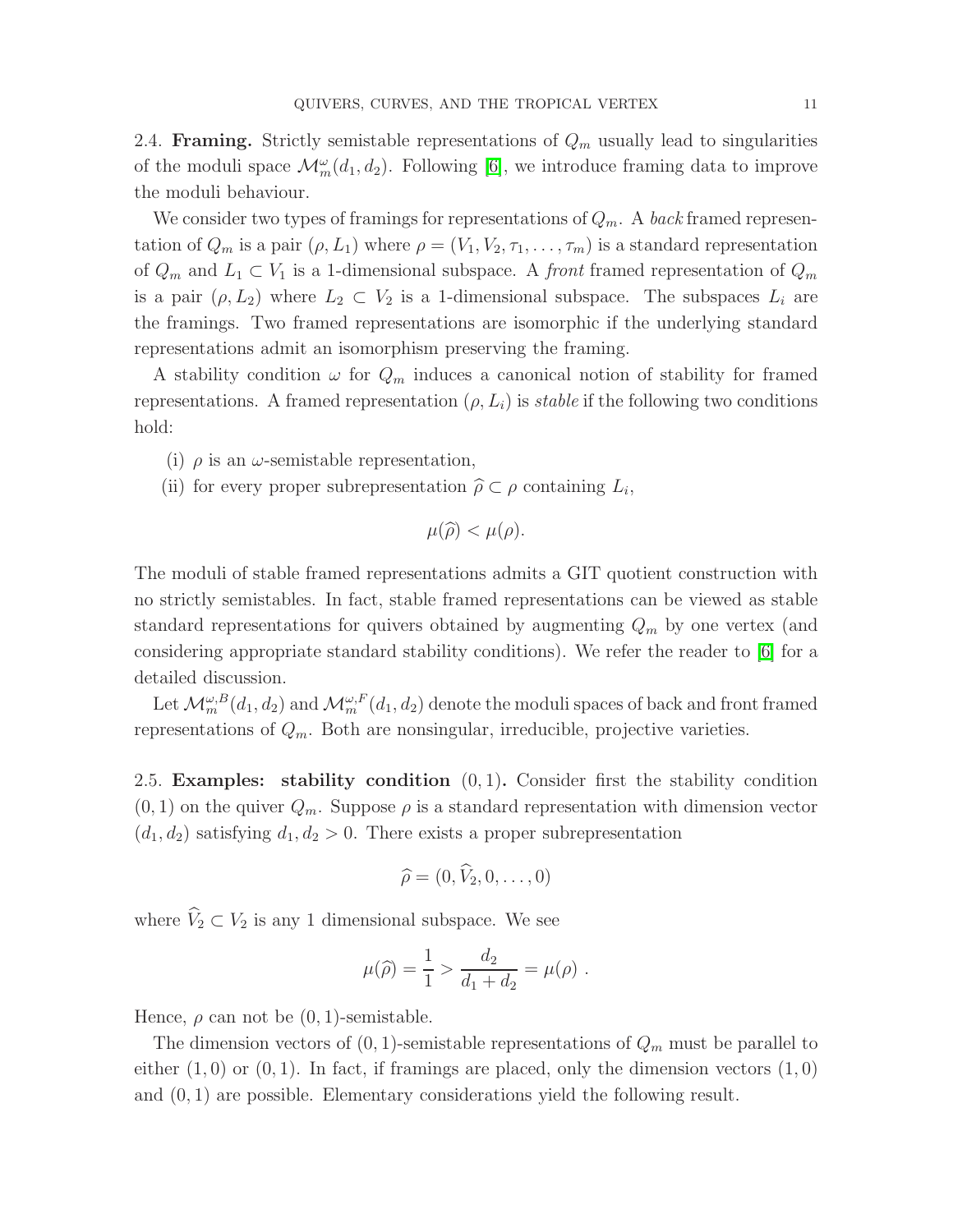**Lemma 2.2.** The moduli space of stable framed representations of  $Q_m$  with respect to the condition  $(0, 1)$  is a point in the two cases

$$
\mathcal{M}_m^{(0,1),B}(1,0), \quad \mathcal{M}_m^{(0,1),F}(0,1),
$$

and empty otherwise.

2.6. **Examples:** stability condition  $(1, 0)$ . The stability condition  $(1, 0)$  on the quiver  $Q_m$  leads to much more interesting behavior. Unlike the  $(0, 1)$  condition, we will here be only able to undertake a case by case analysis.

For the 1-Kronecker quiver  $Q_1$ , the moduli spaces of stable framed representations must have dimension vectors equal to  $(1, 0)$ ,  $(0, 1)$ , or  $(1, 1)$ . Again, in all four cases (for possible back and front framing), the moduli spaces are points.

<span id="page-11-2"></span>For the 2-Kronecker quiver, we find a richer set of possibilities of  $(1, 0)$ -semistable representations.

**Lemma 2.3.** If  $\rho$  is a (1,0)-semistable representation of  $Q_2$ , then the dimension vector must be proportional to one of

$$
(k, k + 1), (1, 1), (k + 1, k)
$$

for  $k \geq 1$ .

*Proof.* Suppose  $\rho = (V_1, V_2, \tau_1, \tau_2)$  is a representation of  $Q_2$ . We analyze first the case where  $d_1 < d_2$ . The case  $d_1 > d_2$  is obtained by dualizing.<sup>[7](#page-11-0)</sup>

Since the slope of  $\rho$  is  $\frac{d_1}{d_1+d_2}$ ,  $(1,0)$ -semistabiliy is violated if there exists a non-trivial subspace  $\widehat{V}_1 \subset V_1$  satisfying

.

<span id="page-11-1"></span>(2.6) 
$$
\frac{\dim(\hat{V}_1)}{\dim(\hat{V}_1) + \dim(\tau_1(\hat{V}_1) + \tau_2(\hat{V}_1))} > \frac{d_1}{d_1 + d_2}
$$

If  $\rho$  is (1,0)-semistable, the maps  $\tau_1$  and  $\tau_2$  must be injective (by taking  $\hat{V}_1$  to be  $\text{Ker}(\tau_i)$ ).

We now assume  $\rho$  to be (1,0)-semistable and construct a candidate for  $\hat{V}_1$  by the following method. Let  $S_0 = V_1$ , and let

$$
S_i = \tau_1^{-1} (\tau_2(S_{i-1})) \text{ for } i > 0.
$$

Since  $S_i \subset S_{i-1}$ , we obtain a filtration

$$
\ldots \subset S_3 \subset S_2 \subset S_1 \subset S_0 .
$$

<span id="page-11-0"></span><sup>7</sup>The dual of  $\rho$  is  $\rho^* = (V_2^*, V_1^*, \tau_1^*, \tau_2^*)$ , and  $\rho$  is (1,0)-semistable if and only if  $\rho^*$  is (1,0)-semistable.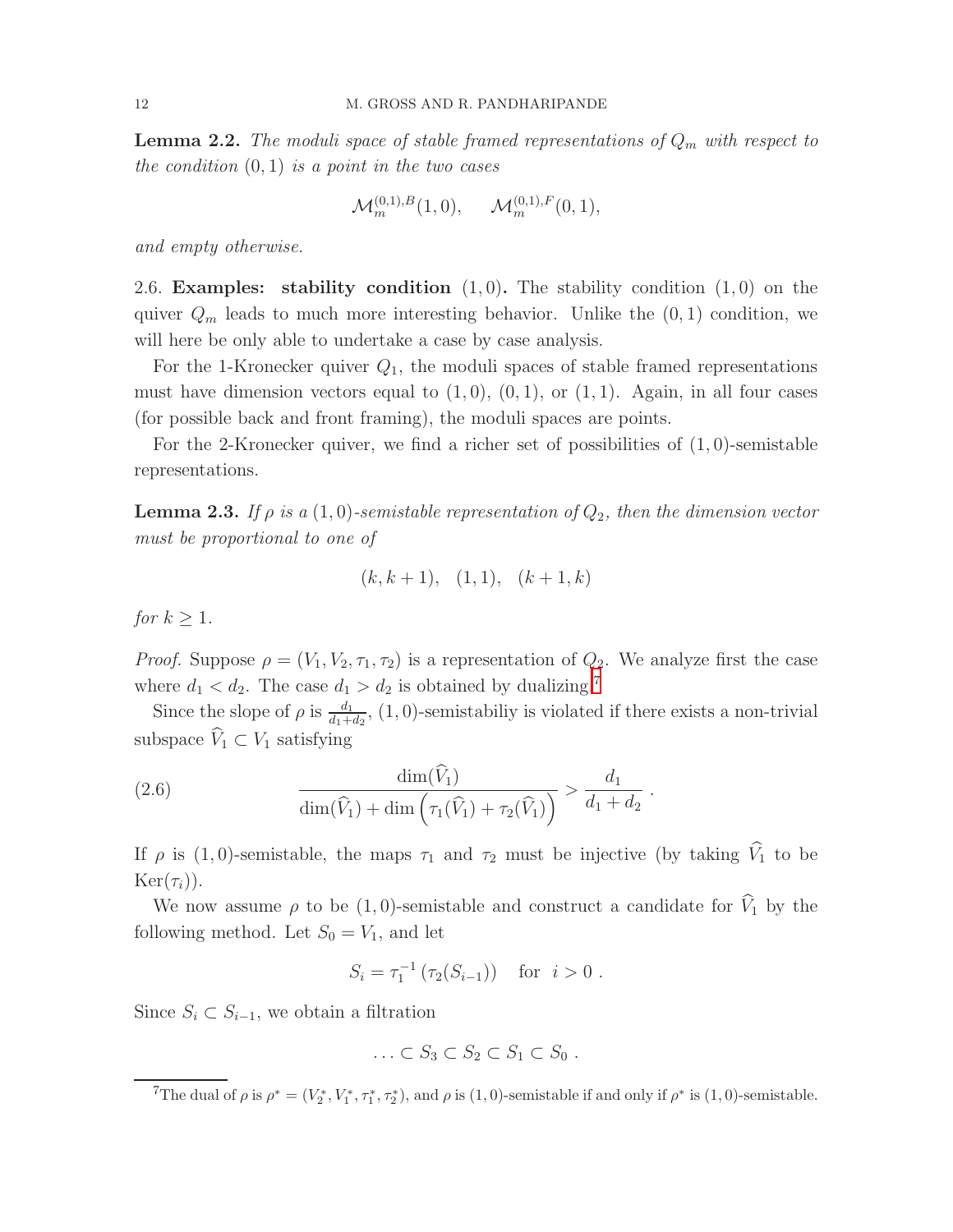If  $S_i$  is nonempty, then the inclusion  $S_i \subset S_{i-1}$  must be proper (otherwise  $V_1 = S_i$ violates [\(2.6\)](#page-11-1)). Since the codimension of  $S_i \subset V_1$  is at most  $i(d_2 - d_1)$ , we see

$$
S_{\lfloor \frac{d_1-1}{d_2-d_1} \rfloor} \neq 0
$$
 .

We can find a sequence of elements  $\epsilon_i \in S_i \setminus S_{i+1}$  for  $0 \leq i \leq \lfloor \frac{d_1-1}{d_2-d_1} \rfloor$  such that

$$
\tau_2(\epsilon_i)=\tau_1(\epsilon_{i+1})\ .
$$

Let  $V_1$  be span of  $\epsilon_0, \ldots, \epsilon_{\lfloor \frac{d_1-1}{d_2-d_1} \rfloor}$ .

Since the  $\epsilon_i$  are independent, the dimension of  $\hat{V}_1$  is  $\lfloor \frac{d_1-1}{d_2-d_1} \rfloor$  $\frac{d_1-1}{d_2-d_1}\rfloor+1$ . The dimension of  $\tau_1(\widehat{V}_1) + \tau_2(\widehat{V}_1)$  is at most  $\lfloor \frac{d_1-1}{d_2-d_1} \rfloor$  $\frac{d_1-1}{d_2-d_1}\rfloor+2$ , so

$$
\frac{\dim(\widehat{V}_1)}{\dim(\widehat{V}_1) + \dim\left(\tau_1(\widehat{V}_1) + \tau_2(\widehat{V}_1)\right)} \ge \frac{\lfloor \frac{d_1 - 1}{d_2 - d_1} \rfloor + 1}{2\lfloor \frac{d_1 - 1}{d_2 - d_1} \rfloor + 3}
$$

Therefore, since  $\rho$  is  $(1,0)$ -semistable, we must have

$$
\frac{\lfloor \frac{d_1 - 1}{d_2 - d_1} \rfloor + 1}{2 \lfloor \frac{d_1 - 1}{d_2 - d_1} \rfloor + 3} \le \frac{d_1}{d_1 + d_2}
$$

or, equivalently,

(2.7) 
$$
(d_2 - d_1) \lfloor \frac{d_1 - 1}{d_2 - d_1} \rfloor + d_1 + d_2 \le 3d_1.
$$

There are now two cases. If  $d_2 - d_1$  divides  $d_1 - 1$ , then the inequality immediately implies  $d_2 = d_1 + 1$ . If  $d_2 - d_1$  does not divide  $d_1 - 1$ , the inequality implies  $d_2 - d_1$  divides  $d_1$ . In the second case, the dimension vector is proportional to  $\left(\frac{d_1}{d_2 - 1}\right)$  $\frac{d_1}{d_2-d_1}, \frac{d_1}{d_2-}$  $\frac{d_1}{d_2-d_1}+1$ ).  $\Box$ 

The construction of  $(1,0)$ -semistable representations of  $Q_2$  with dimension vectors in the directions permitted by Lemma [2.3](#page-11-2) is an easy exercise. We will discuss in more detail the directions  $(1, 2)$  and  $(1, 1)$ .

The moduli spaces of stable back framed representations of  $Q_2$  of dimension vector  $(k, 2k)$  are empty for  $k \geq 2$  and  $\mathcal{M}_2^{(1,0),B}(1,2)$  is a point. Front framing is slightly more complicated,

$$
\mathcal{M}_2^{(1,0),F}(1,2) = \mathbb{P}^1
$$
,  $\mathcal{M}_2^{(1,0),F}(2,4) = \text{point}$ ,

and  $\mathcal{M}_2^{(1,0),F}(k,2k)$  is empty for  $k > 2$ . These results are obtained by simply unravelling the definitions.

For dimension vector proportional to  $(1, 1)$ , the framed moduli spaces are always nonempty. Their topological Euler characteristics are determined by the following result.

**Lemma 2.4.** For  $k \ge 1$ , we have  $\chi(M_2^{(1,0),B}(k,k)) = \chi(M_2^{(1,0),F}(k,k)) = k+1$ .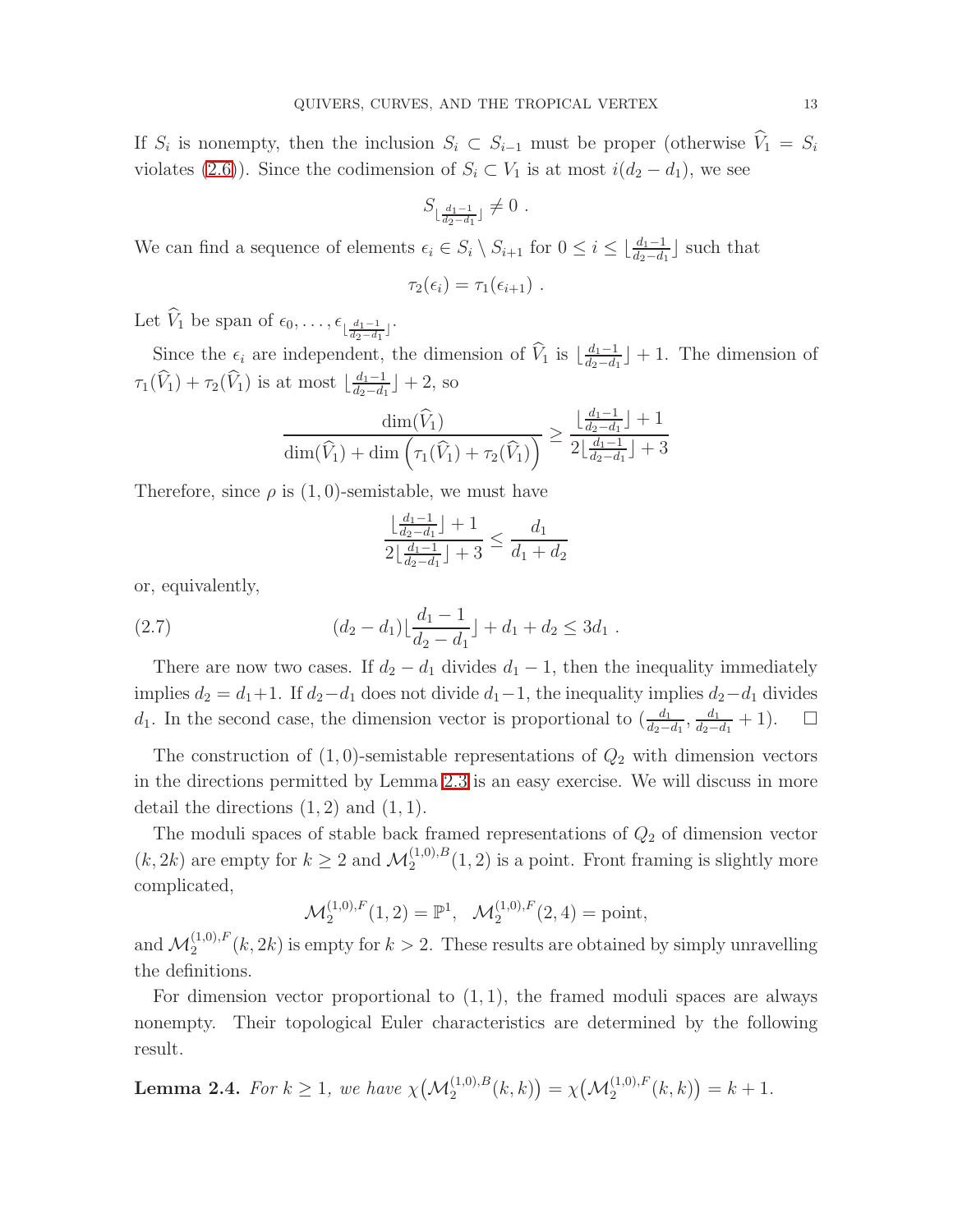*Proof.* The simplest approach is to count the fixed points of the  $\mathbb{C}^* \times \mathbb{C}^*$ -action on the framed moduli spaces obtained by scaling  $\tau_1$  and  $\tau_2$ ,

$$
(\xi_1,\xi_2)\cdot\left(\left(\mathbb{C}^k,\mathbb{C}^k,\tau_1,\tau_2\right),L_i\right)=\left(\left(\mathbb{C}^k,\mathbb{C}^k,\xi_1\tau_1,\xi_2\tau_2\right),L_i\right).
$$

Certainly,  $\mathcal{M}_2^{(1,0),B}(1,1)$  and  $\mathcal{M}_2^{(1,0),F}(1,1)$  are both  $\mathbb{P}^1$  with fixed points given by

$$
\tau_1 = 1, \ \tau_2 = 0, \ \text{and} \ \tau_1 = 0, \ \tau_2 = 1
$$

and unique choice for the framings.

The moduli spaces with dimension vector  $(2, 2)$  are the first nontrivial cases. Two  $2\times 2$  matrices together with a non-zero vector in  $\mathbb{C}^2$  specify a back framed representation of  $Q_2$ . The three  $\mathbb{C}^* \times \mathbb{C}^*$ -fixed points of  $\mathcal{M}_2^{(1,0),B}(2,2)$  are given by the data

$$
\left\{\n\begin{aligned}\n\tau_1 &= \begin{pmatrix}\n1 & 0 \\
0 & 1\n\end{pmatrix}, \ \tau_2 = \begin{pmatrix}\n0 & 1 \\
0 & 0\n\end{pmatrix}, \ L_1 = \begin{pmatrix}\n0 \\
1\n\end{pmatrix}\n\right\}, \\
\tau_2 &= \begin{pmatrix}\n1 & 0 \\
0 & 1\n\end{pmatrix}, \ L_2 = \begin{pmatrix}\n0 \\
1\n\end{pmatrix}, \\
\tau_3 &= \begin{pmatrix}\n0 & 1 \\
0 & 0\n\end{pmatrix}, \ \tau_4 = \begin{pmatrix}\n0 & 0 \\
0 & 1\n\end{pmatrix}, \ L_1 = \begin{pmatrix}\n1 \\
1\n\end{pmatrix}\n\right\}.\n\end{aligned}
$$

The analysis for  $\mathcal{M}_2^{(1,0),F}(2,2)$  is similar. We leave the higher k examples for the reader to investigate.

A treatment of torus actions on moduli of spaces of representations of quivers can be found in [\[21\]](#page-44-1). In fact,  $\mathcal{M}_2^{(1,0),B}(k,k) \cong \mathcal{M}_2^{(1,0),F}(k,k) \cong \mathbb{P}^k$ . — Процессиональные производствование и производствование и производствование и производствование и производст<br>В 1990 году в 1990 году в 1990 году в 1990 году в 1990 году в 1990 году в 1990 году в 1990 году в 1990 году в

<span id="page-13-0"></span>2.7. Reineke's Theorem. The main result relating commutators in the tropical vertex group to the Euler characteristics of the moduli spaces of representations of  $Q_m$ can now be stated. Consider the elements

$$
S_m = \theta_{(1,0),(1+tx)^m} \text{ and } T_m = \theta_{(0,1),(1+ty)^m}
$$

of the tropical vertex group. The unique factorization

(2.8) 
$$
T_m^{-1} \circ S_m \circ T_m \circ S_m^{-1} = \prod \rightarrow (a,b), f_{a,b}
$$

associates a function

$$
f_{a,b} \in \mathbb{C}[x^a y^b][[t]]
$$

to every primitive vector  $(a, b) \in \mathbb{Z}^2$  lying strictly in the first quadrant. Two more functions are obtained from the topological Euler characteristics of the moduli spaces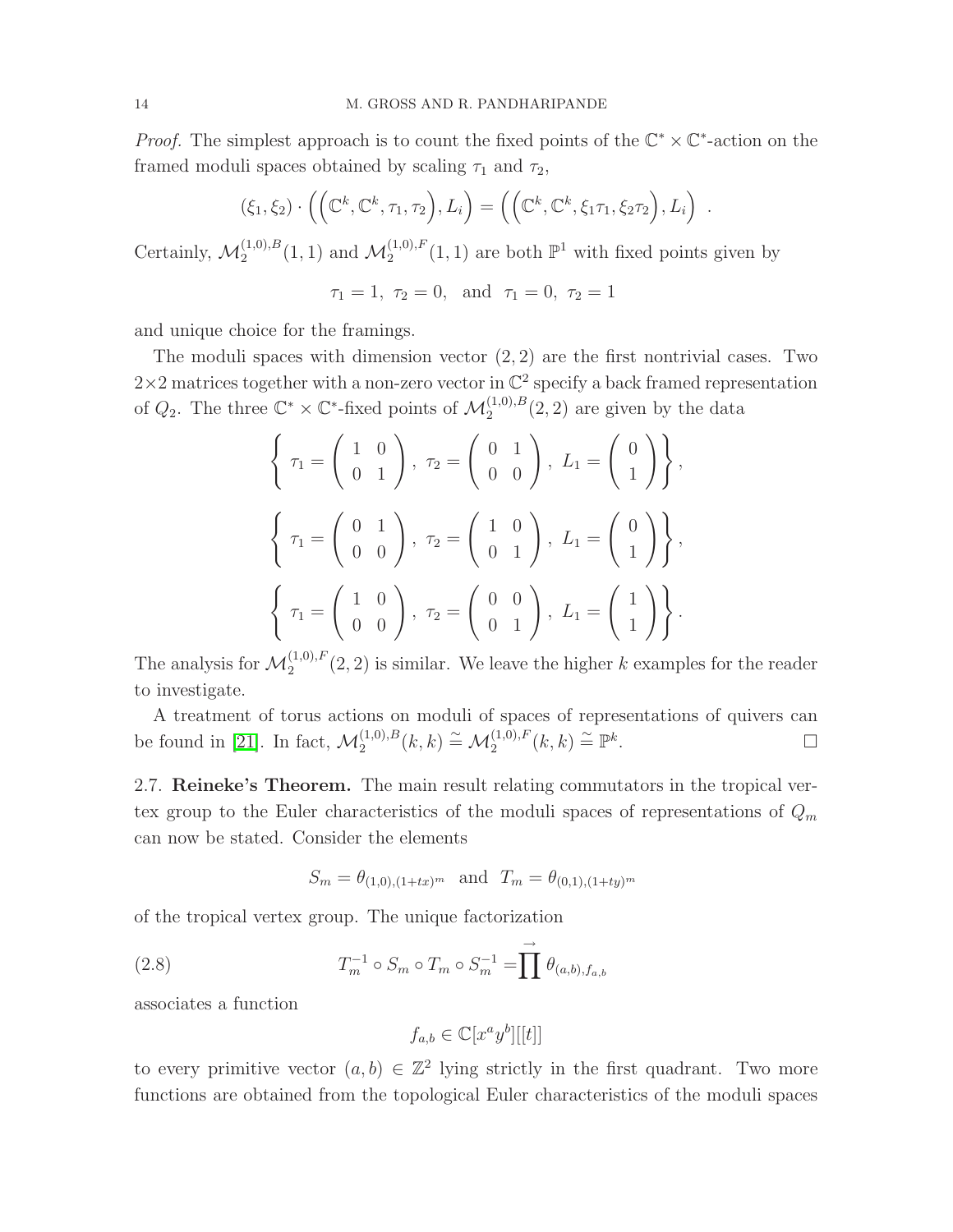of back and front framed representations of  $Q_m$ ,

$$
B_{a,b} = 1 + \sum_{k \ge 1} \chi \left( \mathcal{M}_m^{(1,0),B}(ak,bk) \right) \cdot (tx)^{ak} (ty)^{bk} ,
$$
  

$$
F_{a,b} = 1 + \sum_{k \ge 1} \chi \left( \mathcal{M}_m^{(1,0),F}(ak,bk) \right) \cdot (tx)^{ak} (ty)^{bk} .
$$

**Theorem 1.** (Reineke) The three functions are related by the equations

$$
f_{a,b} = (B_{a,b})^{\frac{m}{a}} = (F_{a,b})^{\frac{m}{b}}.
$$

Theorem 1 is proven in [\[19\]](#page-43-3). Reineke calculates the Euler characteristics of the framed moduli spaces by counting points over finite fields. The connection to the tropical vertex group is made via a homomorphism from the Hall algebra following the wall-crossing philosophy of  $[13]$ . The relevant wall-crossing is from the  $(0, 1)$  to (1, 0) stability condition. The ordered product factorization is then obtained from the Harder-Narasimhan filtration in the abelian category of representations of  $Q_m$ .

2.8. **Examples.** For  $Q_1$ , the moduli spaces of framed representations are empty for slopes (strictly in the first quadrant) other than 1. Moreover,  $\mathcal{M}_1^{(1,0),B}(k,k)$  and  $\mathcal{M}_1^{(1,0),F}(k,k)$  are points if  $k=1$  and empty otherwise. Theorem 1 then immediately recovers the commutator calculation of Figure [1.1.](#page-4-0)

For  $Q_2$  and primitive vector  $(a, b) = (1, 2)$ , the results of Section 2.6 yield

$$
B_{1,2} = 1 + t^3 xy^2 ,
$$
  
\n
$$
F_{1,2} = 1 + 2t^3 xy^2 + t^6 x^2 y^4 .
$$

By the commutator results of Section [1.4,](#page-3-3) we see

$$
f_{1,2} = (1 + t^3 xy^2)^2
$$

verifying Theorem 1. For  $Q_2$  and primitive vector  $(a, b) = (1, 1)$ , we obtain

$$
B_{1,1} = (1 - t^2 xy)^{-2},
$$
  
\n
$$
F_{1,1} = (1 - t^2 xy)^{-2}.
$$

By the commutator results of Section [1.4,](#page-3-3) we see

$$
f_{1,1} = (1-t^2xy)^{-4}\,
$$

again verifying Theorem 1.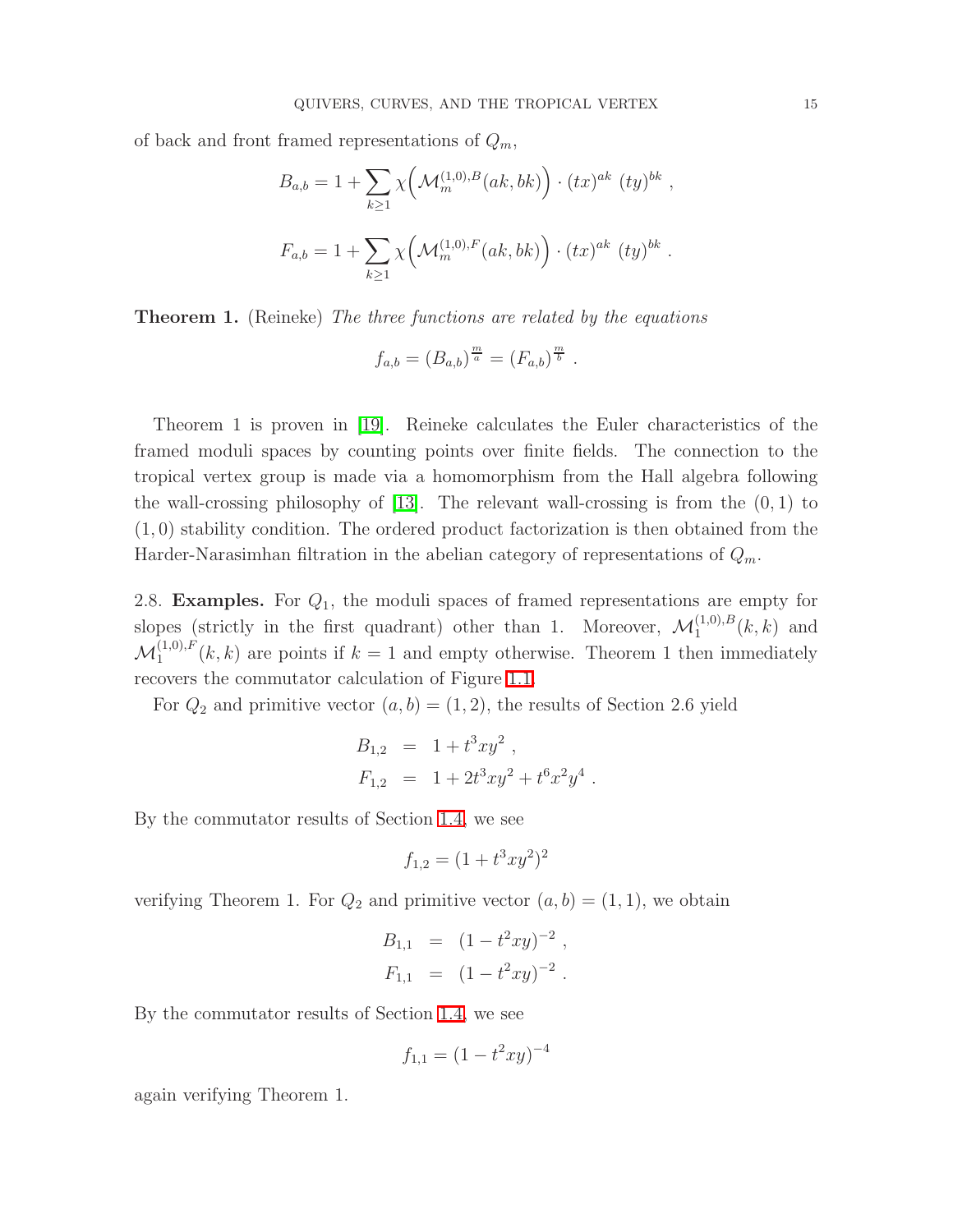

## <span id="page-15-2"></span>FIGURE 3.1.

#### 3. Rational curves on toric surfaces

<span id="page-15-3"></span><span id="page-15-0"></span>3.1. **Toric surfaces.** Let  $(a, b) \in \mathbb{Z}^2$  be a primitive vector lying strictly in the first quadrant. The rays generated by  $(-1, 0)$ ,  $(0, -1)$ , and  $(a, b)$  determine a complete rational fan<sup>[8](#page-15-1)</sup> in  $\mathbb{R}^2$ , see Figure [3.1.](#page-15-2)

Let  $X_{a,b}$  be the associated toric surface with toric divisors

$$
D_1, D_2, D_{\text{out}} \subset X_{a,b}
$$

corresponding to the respective rays. Concretely,  $X_{a,b}$  is the weighted projective plane obtained by the quotient

$$
X_{a,b} = \left(\mathbb{C}^3 - \{0\}\right) \big/ \mathbb{C}^*
$$

where the  $\mathbb{C}^*$ -action is given by

$$
\xi \cdot (z_1, z_2, z_3) = (\xi^a z_1, \xi^b z_2, \xi z_3) .
$$

The divisors  $D_1$ ,  $D_2$  and  $D_{\text{out}}$  correspond respectively to the vanishing loci of  $z_1$ ,  $z_2$ , and  $z_3$ .

Let  $X_{a,b}^o \subset X_{a,b}$  be the open surface obtained by removing the three toric fixed points

$$
[1,0,0], [0,1,0], [0,0,1].
$$

Let  $D_1^o, D_2^o, D_{\text{out}}^o$  be the restrictions of the toric divisors to  $X_{a,b}^o$ .

We denote *ordered partitions* **Q** of length  $\ell$  by  $q_1 + \ldots + q_\ell$ . Ordered partitions differ from usual partitions in two basic ways. First, the ordering of the parts matters. Second, the parts  $q_i$  are required only to be non-negative integers (0 is permitted). The size  $|Q|$  is the sum of the parts.

<span id="page-15-1"></span><sup>8</sup>We refer the reader to [\[7\]](#page-43-10) for background on toric varieties.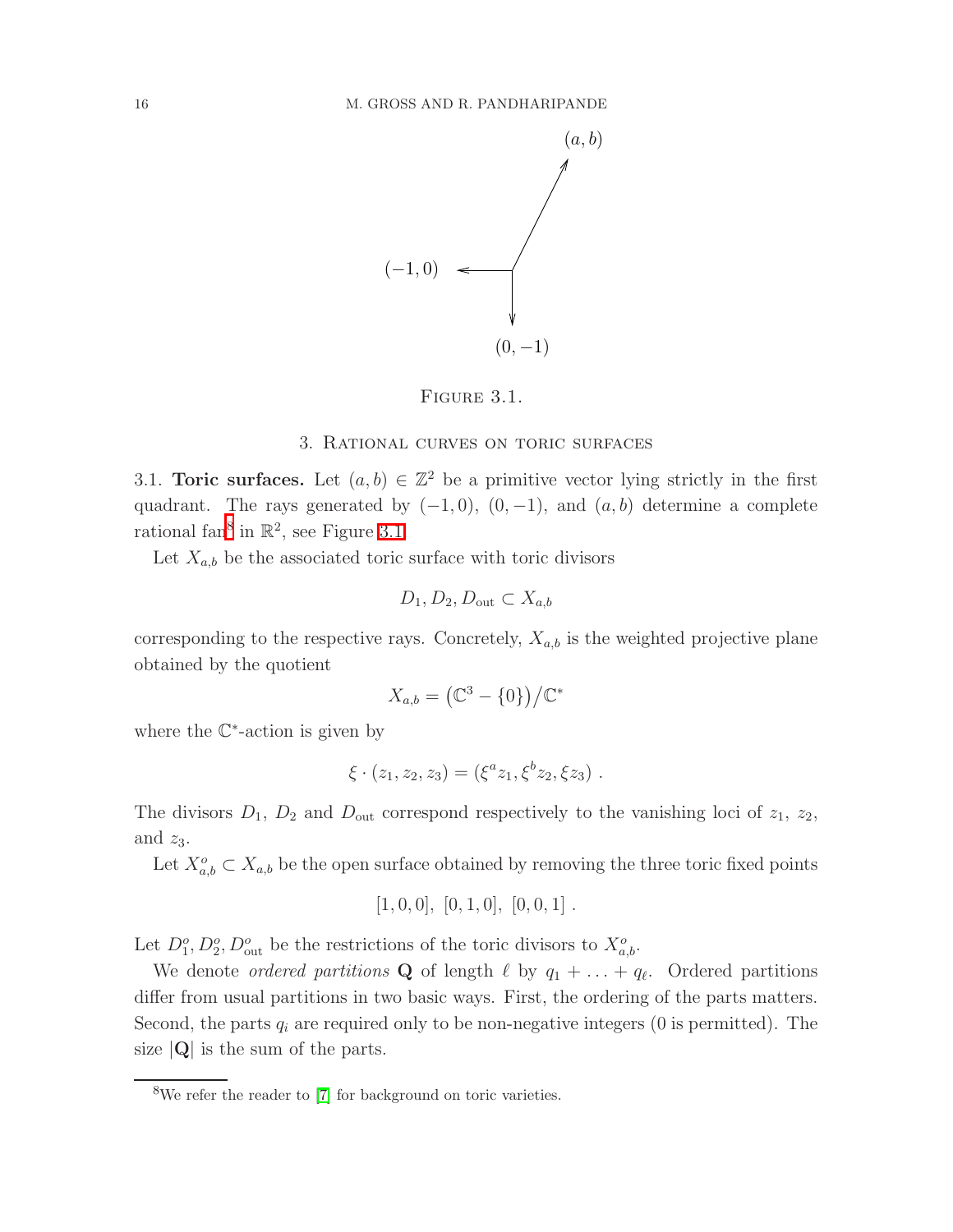Let  $k \geq 1$ . Let  $\mathbf{P}_a = p_1 + \ldots + p_{\ell_1}$  and  $\mathbf{P}_b = p'_1 + \ldots + p'_{\ell_2}$  be ordered partitions of size ak and bk respectively. Denote the pair by  $\mathbf{P} = (\mathbf{P}_a, \mathbf{P}_b)$ . Let

$$
\nu: X_{a,b}[\mathbf{P}] \to X_{a,b}
$$

be the blow-up of  $X_{a,b}$  along  $\ell_1$  and  $\ell_2$  distinct points of  $D_1^o$  and  $D_2^o$ . Let

$$
X_{a,b}^{o}[\mathbf{P}] = \nu^{-1}(X_{a,b}^{o}).
$$

Let  $\beta_k \in H_2(X_{a,b}, \mathbb{Z})$  be the unique class with intersection numbers

$$
\beta_k \cdot D_1 = ak, \ \ \beta_k \cdot D_2 = bk, \ \ \beta_k \cdot D_{\text{out}} = k.
$$

Let  $E_i$  and  $E'_j$  be the  $i^{th}$  and  $j^{th}$  exceptional divisors over  $D_1^o$  and  $D_2^o$ . Let

$$
\beta_k[\mathbf{P}] = \nu^*(\beta_k) - \sum_{i=1}^{\ell_1} p_i[E_i] - \sum_{j=1}^{\ell_2} p'_j[E'_j] \in H_2(X_{a,b}[\mathbf{P}], \mathbb{Z}).
$$

<span id="page-16-1"></span>3.2. **Moduli of maps.** Let  $\overline{\mathfrak{M}}(X^o_{a,b}[\mathbf{P}]/D^o_{\text{out}})$  denote the moduli space of stable relative maps<sup>[9](#page-16-0)</sup> of genus 0 curves representing the class  $\beta_k[P]$  and with full contact order k at an unspecified point of  $D_{\text{out}}^o$ . By Proposition 4.2 of [\[8\]](#page-43-4), the moduli space  $\overline{\mathfrak{M}}(X^o_{a,b}[\mathbf{P}]/D_{\text{out}}^o)$ is proper (even though the target geometry is open). We can easily calculate the virtual dimension,

$$
\dim^{vir} \overline{\mathfrak{M}}(X^o_{a,b}[\mathbf{P}]/D^o_{\text{out}}) = c_1(X^o_{a,b}[\mathbf{P}]) \cdot \beta_k[\mathbf{P}] - 1 - (k - 1)
$$
  

$$
= \left(\nu^* c_1(X^o_{a,b}) - \sum_{i=1}^{\ell_1} [E_i] - \sum_{j=1}^{\ell_2} [E'_j]\right) \cdot \beta_k[\mathbf{P}] - k
$$
  

$$
= ak + bk + k - ak - bk - k
$$
  

$$
= 0,
$$

where the formula for the Chern class of a toric variety,

$$
c_1(X_{a,b}^o) = D_1 + D_2 + D_{\text{out}},
$$

is used in the second line.

Since  $\overline{\mathfrak{M}}(X^o_{a,b}[\mathbf{P}]/D^o_{\text{out}})$  is proper of virtual dimension 0, we may define the associated Gromov-Witten invariant by

$$
N_{a,b}[\mathbf{P}] = \int_{[\overline{\mathfrak{M}}(X^o_{a,b}[\mathbf{P}]/D^o_{\text{out}})]^{vir}} 1 \ \in \mathbb{Q} \ .
$$

Proposition 4.2 of [\[8\]](#page-43-4) shows  $N_{a,b}[\mathbf{P}]$  does not depend upon the locations of the blow-ups of  $X_{a,b}^0$ .

<span id="page-16-0"></span> $9$ We refer the reader to [\[14\]](#page-43-11) for an introduction to relative stable maps.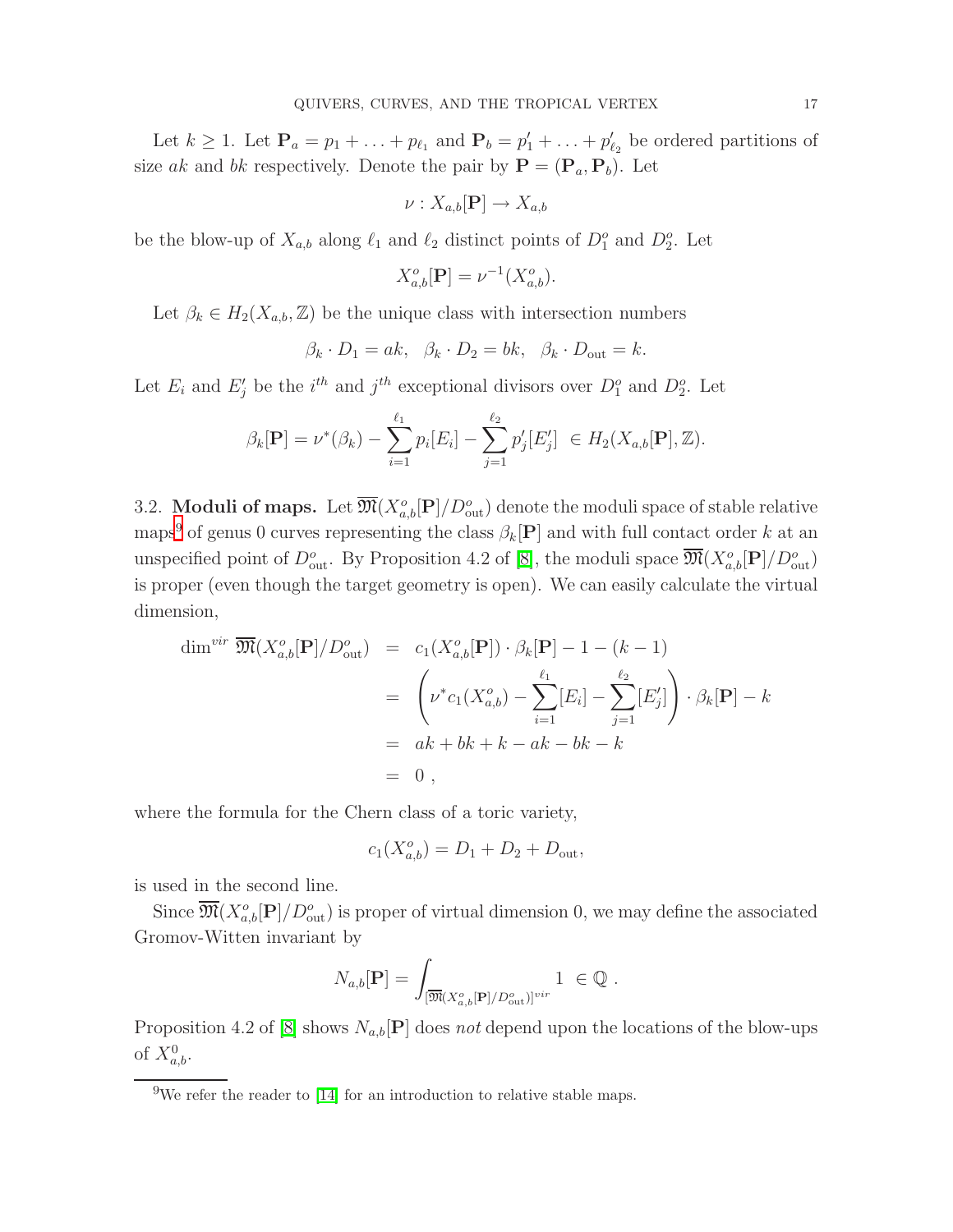Naively,  $N_{a,b}[\mathbf{P}]$  counts rational curves on  $X_{a,b}^0$  with full contact at a single (unspecified) point of  $D_{\text{out}}$  and with specified multiple points of orders given by **P** on  $D_1^0$ and  $D_2^0$ . However, the moduli space  $\overline{\mathfrak{M}}(X^o_{a,b}[\mathbf{P}]/D^o_{\text{out}})$  may include multiple covers and components of excess dimension. In particular,  $N_{a,b}[\mathbf{P}]$  need not be integral (nor even positive).

3.3. Formula. The main result relating commutators in the tropical vertex group to rational curve counts on toric surfaces can now be stated. Consider the elements

$$
S_{\ell_1} = \theta_{(1,0),(1+tx)^{\ell_1}} \quad \text{and} \quad T_{\ell_2} = \theta_{(0,1),(1+ty)^{\ell_2}}
$$

of the tropical vertex group. The unique factorization

<span id="page-17-0"></span>(3.1) 
$$
T_{\ell_2}^{-1} \circ S_{\ell_1} \circ T_{\ell_2} \circ S_{\ell_1}^{-1} = \prod^{\rightarrow} \theta_{(a,b),f_{a,b}}
$$

associates a function

$$
f_{a,b} \in \mathbb{C}[x^a y^b][[t]]
$$

to every primitive vector  $(a, b) \in \mathbb{Z}^2$  lying strictly in the first quadrant. Since the series  $f_{a,b}$  starts with 1, we may take the logarithm. Homogeneity constraints determine the behavior of the variable t. We define the coefficients  $c_{a,b}^k(\ell_1, \ell_2) \in \mathbb{Q}$  by

$$
\log f_{(a,b)} = \sum_{k \ge 1} k \ c_{a,b}^k(\ell_1, \ell_2) \cdot (tx)^{ak} \ (ty)^{bk}.
$$

The function  $f_{a,b}$  is linked to Gromov-Witten theory by the following result proven in [\[8\]](#page-43-4).

Theorem 2. We have

$$
c_{a,b}^k(\ell_1, \ell_2) = \sum_{|\mathbf{P}_a| = ak} \sum_{|\mathbf{P}_b| = bk} N_{a,b} [(\mathbf{P}_a, \mathbf{P}_b)]
$$

where the sums are over all ordered partitions  $P_a$  of size ak and length  $\ell_1$  and  $P_b$  of size bk and length  $\ell_2$ .

The proof of Theorem 2 starts with the relationship of the tropical vertex group to tropical curve counts on toric surfaces. A transition to holomorphic curve counts with relative constraints is made via [\[15\]](#page-43-12). Finally, a degeneration argument is used to separate the virtual and enumerative geometry of the invariant  $N_{a,b}[\mathbf{P}]$ . The virtual aspects are handled by the multiple cover formulas of [\[3,](#page-43-13) [4\]](#page-43-14) and the enumerative aspects by the tropical/holomorphic curve counts.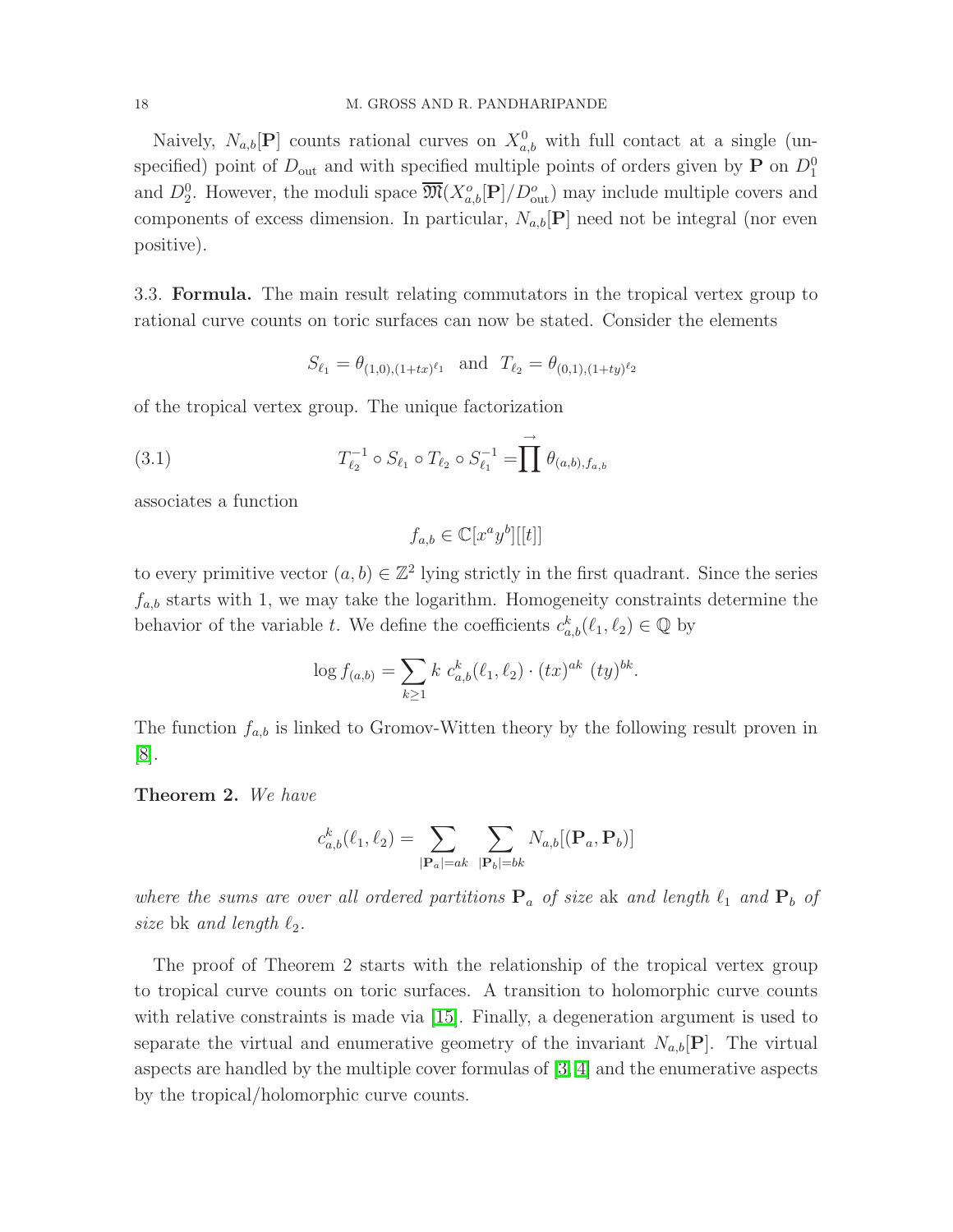3.4. Intuition. The intuition behind Theorem 2 is as follows. The commutators [\(3.1\)](#page-17-0) first arose in the work of Kontsevich and Soibelman [\[12\]](#page-43-1) where rigid analytic K3 surfaces were constructed by gluing together standard charts (akin to  $(\mathbb{C}^*)^2$ ) using elements of the tropical vertex group. The failure of the various automorphisms to commute required corrections which arose naturally from the commutator formulas. Roughly speaking, automorphisms are attached to certain gradient flow lines on an  $S<sup>2</sup>$ . When the gradient flow lines intersect, new gradient flow lines are added starting at the point of intersection, with new automorphisms attached to these lines as dictated by the commutator expansion. The procedure restores compatibility of the gluing data.

The above description of what is really B-model geometry of K3 surfaces should be mirror to certain A-model geometry. Hence, there should be an enumerative interpretation for the commutator formulas.

The general picture suggested by the B-model is as follows. Consider the big torus orbit  $(\mathbb{C}^*)^2 \subset X_{a,b}$  and the log map

$$
\log : (\mathbb{C}^*)^2 \to \mathbb{R}^2 , \quad \log(z_1, z_2) = (\log |z_1|, \log |z_2|) .
$$

Imagine that we have pieces of holomorphic curves given by  $\ell_1$  cylinders fibering via log over rays in  $\mathbb{R}^2$  generated by  $(-1, 0)$ , and  $\ell_2$  cylinders fibering via log over rays in  $\mathbb{R}^2$  generated by  $(0, -1)$ . We imagine trying to glue these cylinders together (perhaps after small perturbation) in some combination in such a way that we end up with a holomorphic curve in  $(\mathbb{C}^*)^2$  with one additional unbounded cylinder heading in the direction of the ray generated by  $(a, b)$ . We allow ourselves to use each of the "incoming" cylinders as many times as we want— the number of times we use the ith cylinder heading in the direction  $(-1,0)$  is  $p_i$ , and the number of times we use the jth cylinder headed in the direction  $(0, -1)$  is  $p'_j$ . The number of ways of gluing the copies of these cylinders, after perturbing, should be  $N_{a,b}[(\mathbf{P}_a, \mathbf{P}_b)]$ .

3.5. Examples. We consider the examples of §[1.4,](#page-3-3) focusing on the functions attached to the ray of slope 1. For  $\ell_1 = \ell_2 = 1$ ,

$$
\log f_{1,1} = \log(1 + t^2 xy) = \sum_{k=1}^{\infty} k \cdot \frac{(-1)^{k+1}}{k^2} \cdot (tx)^k (ty)^k.
$$

Consider  $\mathbb{P}^2$  with the three toric divisors  $D_1, D_2$  and  $D_{\text{out}}$  making up the toric boundary. There is a unique line passing through a point selected on  $D_1$  and a point selected on  $D_2$ . Hence,  $N_{1,1}[(1,1)] = 1$ . There are no other rational curves in  $\mathbb{P}^2$  passing through these two points and maximally tangent to  $D_{\text{out}}$ . The result

$$
N_{1,1}[(k,k)] = \frac{(-1)^{k+1}}{k^2}
$$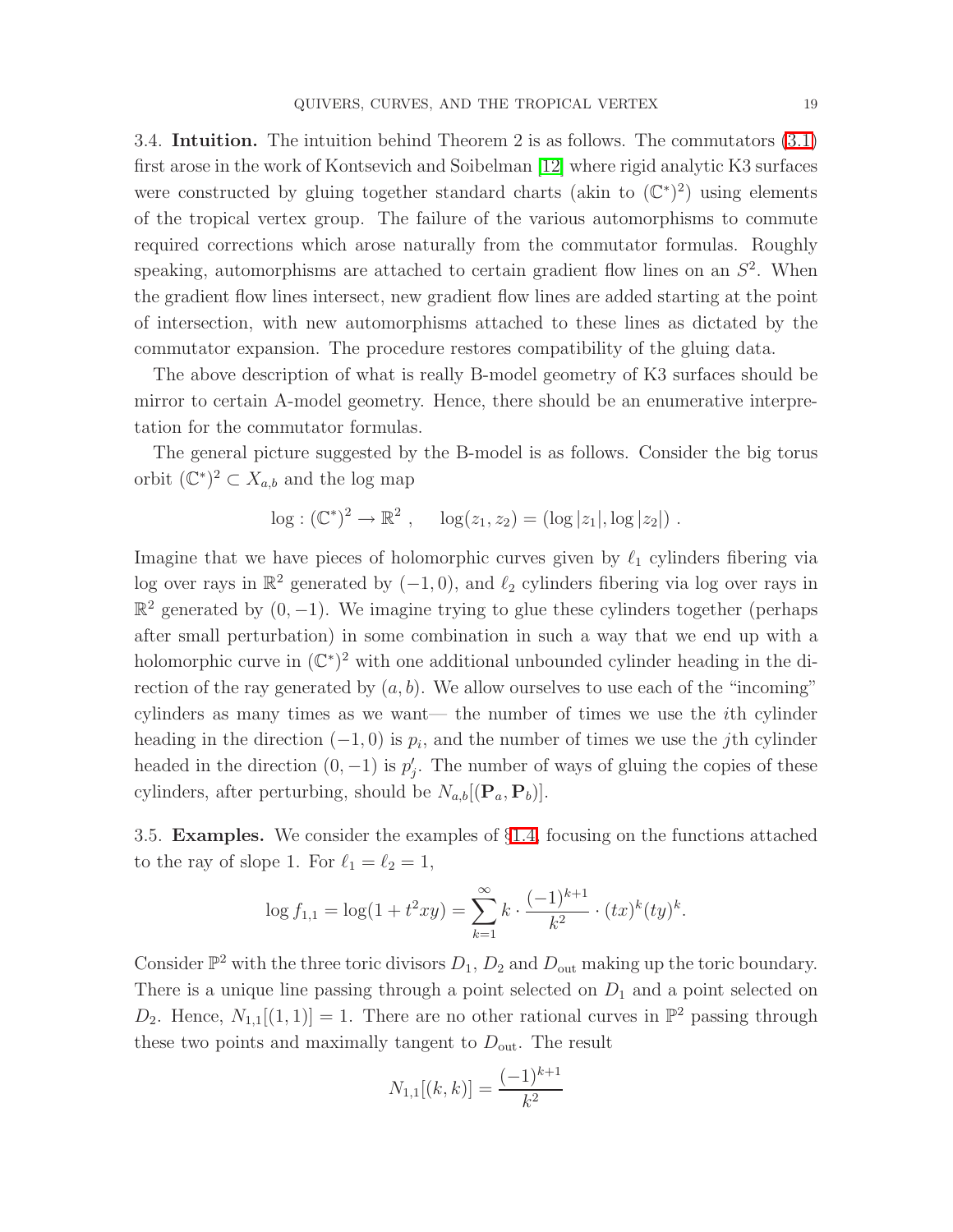comes from multiple covers of the line totally branched over the intersection with  $D_{\text{out}}$ . The multiple cover contribution is computed in [\[3\]](#page-43-13).

Next, consider the ray of slope 1 for  $\ell_1 = \ell_2 = 2$ . We calculate

$$
\log f_{1,1} = -4\log(1 - t^2 xy) = 4\sum_{k=1}^{\infty} k \cdot \frac{1}{k^2} \cdot (tx)^k (ty)^k.
$$

We now must choose two points each on  $D_1$  and  $D_2$ . As above,  $N_{(1,1)}[(1+0,1+0)] = 1$ because there is exactly one line through two points. Similarly

$$
N_{1,1}[(1+0,0+1)] = N_{1,1}[(0+1,1+0)] = N_{1,1}[(0+1,0+1)] = 1,
$$

giving the desired total for  $c_{1,1}^1(2,2) = 4$ . The invariant

$$
N_{1,1}[(2+0,2+0)]=-1/4
$$

is obtained from the double covers of the line. Hence, double covers of the four lines contribute  $-1$  to  $c_{1,1}^2(2,2)$ . On the other hand, there is a pencil of conics passing through the four chosen points. Being tangent to  $D_{\text{out}}$  is a quadratic condition, so

$$
N_{1,1}[(1+1,1+1)] = 2.
$$

Putting the calculation together yields

$$
c_{1,1}^2(2,2) = (-1) + 2 = 1.
$$

All remaining contributions to  $c_{1,1}^k(2,2)$  for  $k > 2$  come from multiple covers of either one of the lines or one of the conics.

For the ray of slope 1 for  $\ell_1 = 2, \ell_2 = 3$ , we have

$$
\log f_{1,1} = 6(tx)(ty) + 2 \cdot \frac{9}{2}(tx)^2(ty)^2 + 3 \cdot \frac{20}{3}(tx)^3(ty)^3 + \cdots
$$

The coefficient  $c_{1,1}^1(2,3) = 6$  counts the number of lines passing through one of two points on  $D_1$  and one of three points on  $D_2$ . The coefficient

$$
c_{1,1}^2(2,3) = 9/2 = 6 - 6/4
$$

is obtained as follows. There are six conics passing through the two chosen points on  $D_1$  and two of the three chosen points on  $D_2$  and tangent to  $D_{\text{out}}$ . The  $-6/4$  accounts for double covers of the lines. It is possible to compute

$$
N_{1,1}[2+1, 1+1+1] = N_{1,1}[1+2, 1+1+1] = 3.
$$

These are the only contributions from non-multiple covers to  $c_{1,1}^3(2,3)$  — corresponding to plane cubics with a node at one of the two chosen points on  $D_1$  and passing through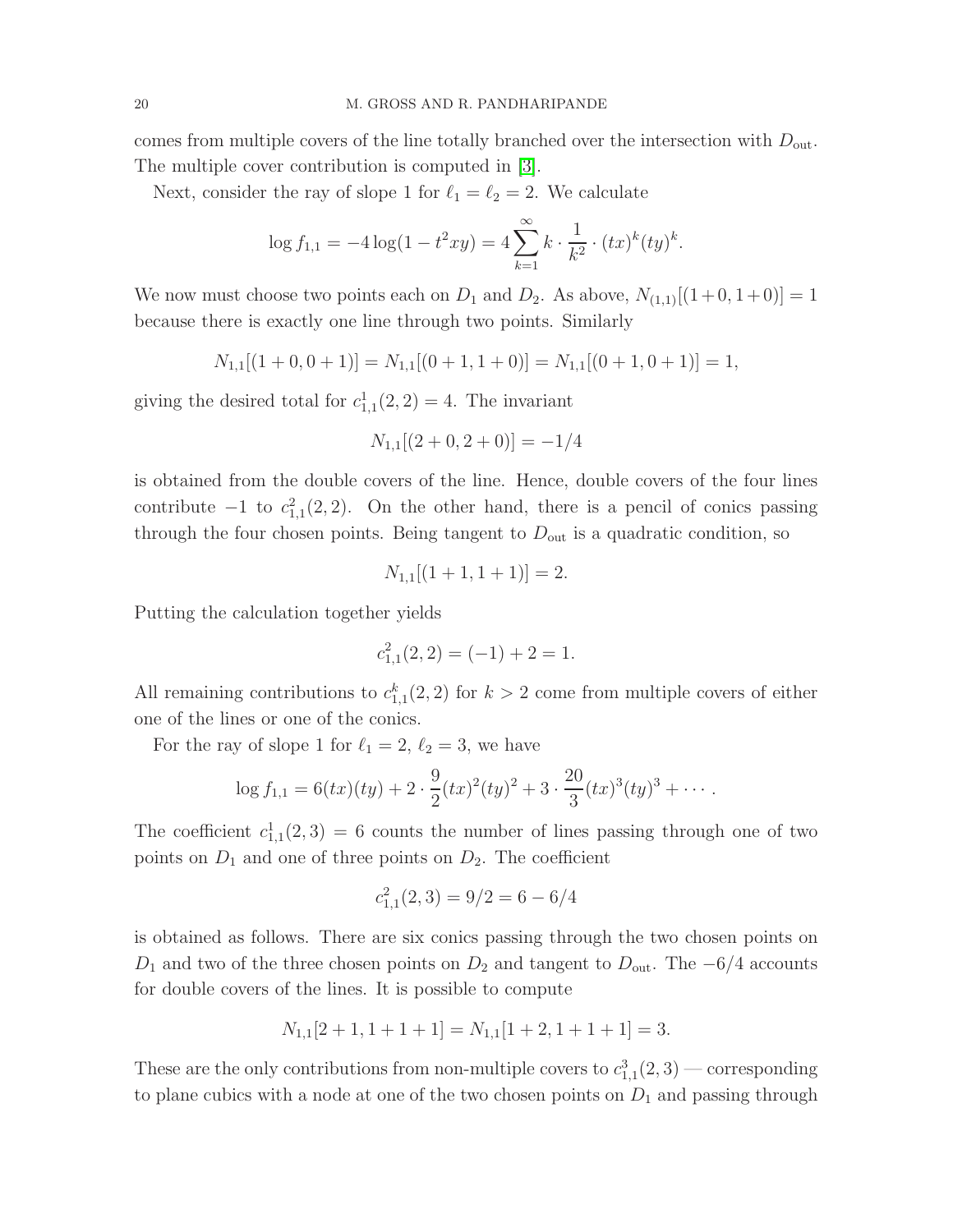all chosen points, with  $D_{\text{out}}$  being an inflectional tangent. On the other hand, the triple covers of each line contribute 1/9, for a total of

$$
c_{1,1}^3(2,3) = 3 + 3 + 6/9 = 20/3.
$$

For higher  $k$ , there continue to be contributions from curves which are not just multiple covers of curves already found.

3.6. Correspondence. Theorems 1 and 2 together yield an interesting correspondence between the moduli space of rational curves on toric sufaces and the moduli spaces of quiver representations.

**Corollary 3.** For every  $m > 0$  and primitive  $(a, b) \in \mathbb{Z}^2$  lying strictly in the first quadrant, we have

$$
\exp\left(\sum_{k\geq 1}\sum_{|\mathbf{P}_a|=ak}\sum_{|\mathbf{P}_b|=bk}kN_{a,b}[(\mathbf{P}_a,\mathbf{P}_b)]\cdot (tx)^{ak}(ty)^{bk}\right)
$$
  
= 
$$
\left(1+\sum_{k\geq 1}\chi\left(\mathcal{M}_m^{(1,0),B}(ak,bk)\right)\cdot (tx)^{ak}(ty)^{bk}\right)^{\frac{m}{a}}
$$
  
= 
$$
\left(1+\sum_{k\geq 1}\chi\left(\mathcal{M}_m^{(1,0),F}(ak,bk)\right)\cdot (tx)^{ak}(ty)^{bk}\right)^{\frac{m}{b}}
$$

where the sums in the first line are over all ordered partitions  $P_a$  of size ak and length m and  $P_b$  of size bk and length m.

Corollary 3 is a correspondence between rational curve counts for the toric surface  $X_{a,b}$  and Euler characteristics of framed moduli spaces of quiver representations of  $Q_m$ with dimension vectors proportional to  $(a, b)$ . At the moment, no direct geometric argument for Corollary 3 is known. Also, while parallels between Corollary 3 and the correspondences of [\[16\]](#page-43-15) are apparent (both link Gromov-Witten invariants to possibly virtual Euler characteristics of moduli spaces of framed sheaves), again no precise connection is known.

Theorem 2 as stated is more general than Theorem 1 since  $\ell_1$  and  $\ell_2$  are not required to be equal. Richer versions of Theorem 1 which capture the  $\ell_1 \neq \ell_2$  cases can be obtained from more complicated quiver constructions. [10](#page-20-0) Finally, a version of Theorem 2 which casts the commutator calculations in the tropical vertex group (over

<span id="page-20-0"></span> $10M$ . Reineke has explained to us a method using certain bipartite quivers (up to symmetric group actions). A. King has made a similar proposal.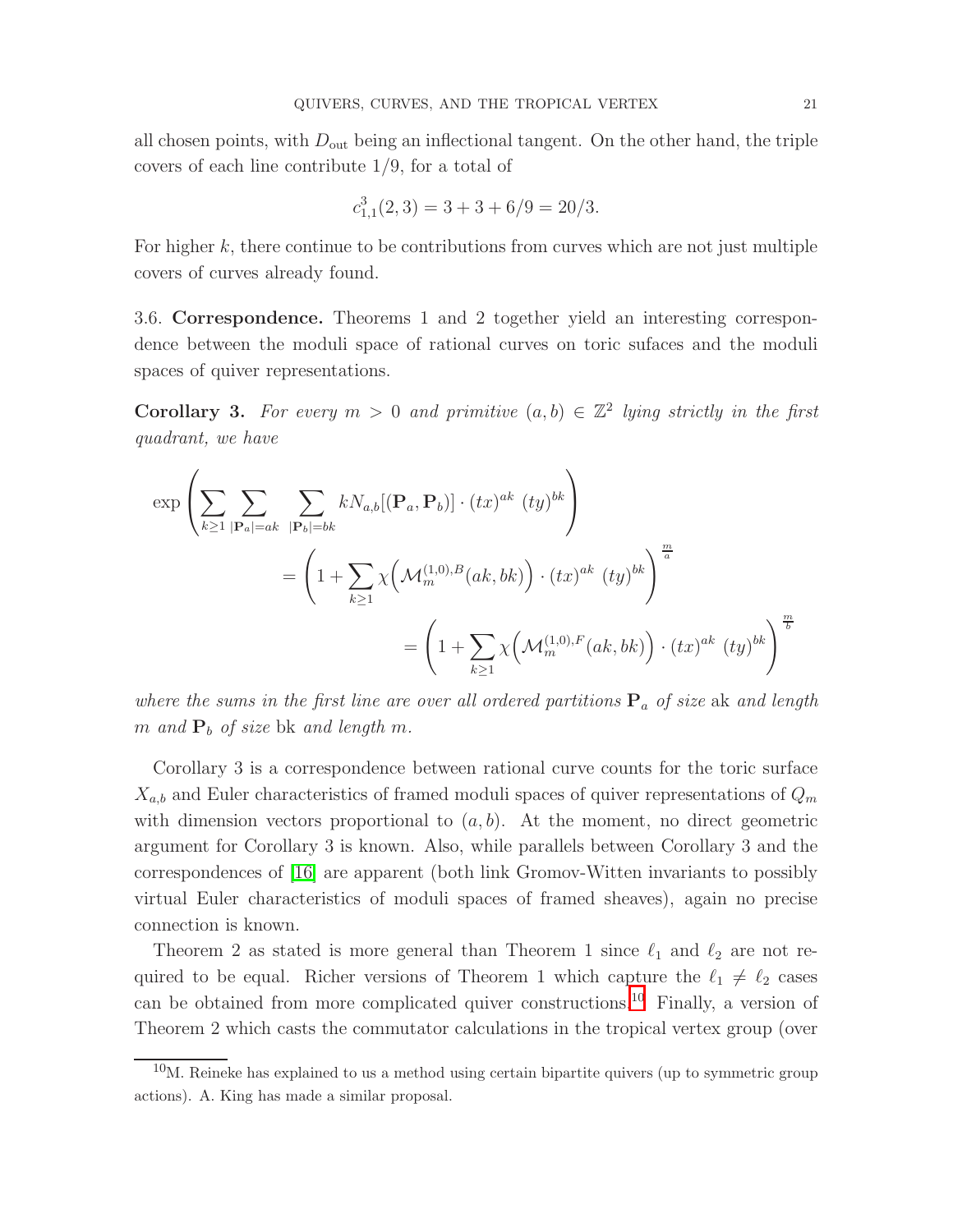<span id="page-21-0"></span>many variables instead of just  $t$ ) as equivalent to the determination of the invariants  $N_{a,b}[(\mathbf{P}_a, \mathbf{P}_b)]$  can be found in [\[8\]](#page-43-4).

#### 4. SCATTERING PATTERNS

### 4.1. Directions. Consider the basic elements

$$
S_{\ell_1} = \theta_{(1,0),(1+tx)^{\ell_1}} \text{ and } T_{\ell_2} = \theta_{(0,1),(1+ty)^{\ell_2}}
$$

<span id="page-21-1"></span>of the tropical vertex group. The unique factorization

(4.1) 
$$
T_{\ell_2}^{-1} \circ S_{\ell_1} \circ T_{\ell_2} \circ S_{\ell_1}^{-1} = \prod^{\rightarrow} \theta_{(a,b),f_{a,b}}
$$

associates a function

$$
f_{a,b} \in \mathbb{C}[x^a y^b][[t]]
$$

to every primitive vector  $(a, b) \in \mathbb{Z}^2$  lying strictly in the first quadrant.

**Question 4.** For which directions is  $f_{a,b} \neq 1$  ?

The *scattering pattern* associated to  $\ell_1$  and  $\ell_2$  consists of the directions in the first quadrant for which  $f_{a,b} \neq 1$ . We have seen several examples of scattering patterns in Section [1.4.](#page-3-3) Our goal here is to give an answer to Question 4 via Theorem 2 and the the classical geometry of curves on toric surfaces.

4.2. Curves. If  $f_{a,b} \neq 1$ , then there must exist, by Theorem 2, a nonvanishing invariant

$$
N_{a,b}[(\mathbf{P}_a, \mathbf{P}_b)] \neq 0,
$$

where  $P_a$  is of size ak and length  $\ell_1$  and  $P_b$  of size bk and length  $\ell_2$ . The nonvanishing of the invariant implies the nonemptiness of the corresponding moduli space,

$$
\overline{\mathfrak{M}}(X^o_{a,b}[(\mathbf{P}_a,\mathbf{P}_b)]/D^o_{\text{out}}) \neq \emptyset.
$$

Recall, following the notation of Section [3.1,](#page-15-2)

$$
\nu: X^o_{a,b}[({\bf P}_a, {\bf P}_b)] \to X^o_{a,b}
$$

is the blow-up along  $\ell_1$  and  $\ell_2$  distinct points of  $D_1^o$  and  $D_2^o$  respectively.

Let  $[\phi] \in \overline{\mathfrak{M}}(X^o_{a,b}[({\bf P}_a, {\bf P}_b)]/D^o_{\text{out}})$  be a stable relative map,

$$
(C,p) \stackrel{\phi}{\rightarrow} \mathfrak{X}_{a,b}^o[(\mathbf{P}_a,\mathbf{P}_b)] \stackrel{\pi}{\rightarrow} X_{a,b}^o[(\mathbf{P}_a,\mathbf{P}_b)],
$$

satisfying the following properties:

(i) C is a complete connected curve of arithmetic genus 0 with at worst nodal singularities,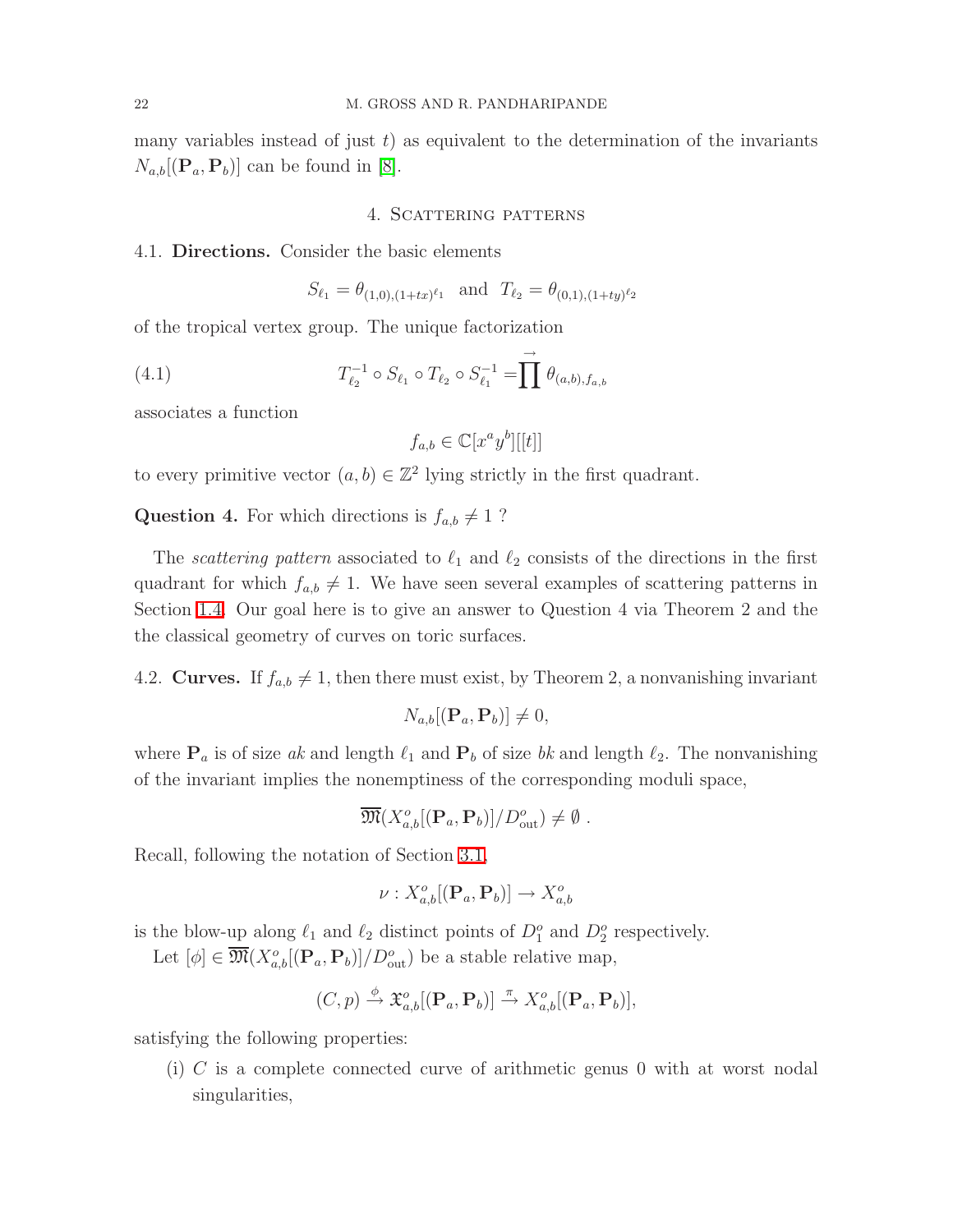- (ii)  $\mathfrak{X}_{a,b}^o[(\mathbf{P}_a, \mathbf{P}_b)] \to X_{a,b}^o[(\mathbf{P}_a, \mathbf{P}_b)]$  is a destabilization<sup>[11](#page-22-0)</sup> along the relative divisor  $D_{\text{out}}^o,$
- (iii) C has full contact via  $\phi$  with  $D_{\text{out}}^{\circ}$  of order k at p.

For the calculation of intersection numbers, we will often view the composition

$$
\pi \circ \phi : C \to X^o_{a,b}[({\bf P}_a, {\bf P}_b)] \subset X_{a,b}[({\bf P}_a, {\bf P}_b)]
$$

as having image in the complete surface. Let

$$
D_i^{\text{strict}} \subset X_{a,b}[(\mathbf{P}_a, \mathbf{P}_b)]
$$

<span id="page-22-1"></span>be the strict transformation under  $\nu$  of  $D_i$ .

**Lemma 4.1.** Let  $C' \subset C$  be an irreducible component on which  $\pi \circ \phi$  is nonconstant. Then,

$$
C' \cdot D_1^{\text{strict}} = C' \cdot D_2^{\text{strict}} = 0.
$$

Proof. Since  $\pi \circ \phi(C') \subset X^o_{a,b}[(\mathbf{P}_a, \mathbf{P}_b)]$ , the component  $C'$  can not dominate  $D_i^{\text{strict}}$ . Hence,

$$
C' \cdot D_i^{\text{strict}} \geq 0 \ .
$$

The intersection number of C with  $D_1^{\text{strict}}$  is

$$
C \cdot D_1^{\text{strict}} = \beta_k \cdot D_1 + \sum_{i=1}^{\ell_1} p_i E_i^2 = 0
$$

where  $P_a = p_1 + \ldots + p_{\ell_1}$  and  $E_i$  are the exceptional divisors of  $\nu$  over  $D_1$ . Therefore, if  $C' \cdot D_1^{\text{strict}} > 0$ , then

$$
\overline{C\setminus C'}\cdot D_1^{strict}<0
$$

which is impossible since no component of C dominates  $D_1^{\text{strict}}$ . The argument for  $D_2^{\text{strict}}$  is identical.

<span id="page-22-2"></span>**Lemma 4.2.** Let  $C' \subset C$  be an irreducible component on which  $\pi \circ \phi$  is nonconstant. The set

$$
C' \cap (\pi \circ \phi)^{-1}(D_{\text{out}}^o)
$$

consists of a single point.

<span id="page-22-0"></span> $\frac{11}{11}$ A destabilization along a relative divisor is obtained by attaching a finite number of bubbles each of which is a  $\mathbb{P}^1$ -bundle over the divisor. We refer the reader to Section 1 of [\[14\]](#page-43-11) for an introduction to the destabilizations required for stable relative maps. Li uses the term expanded degeneration for our destabilizations.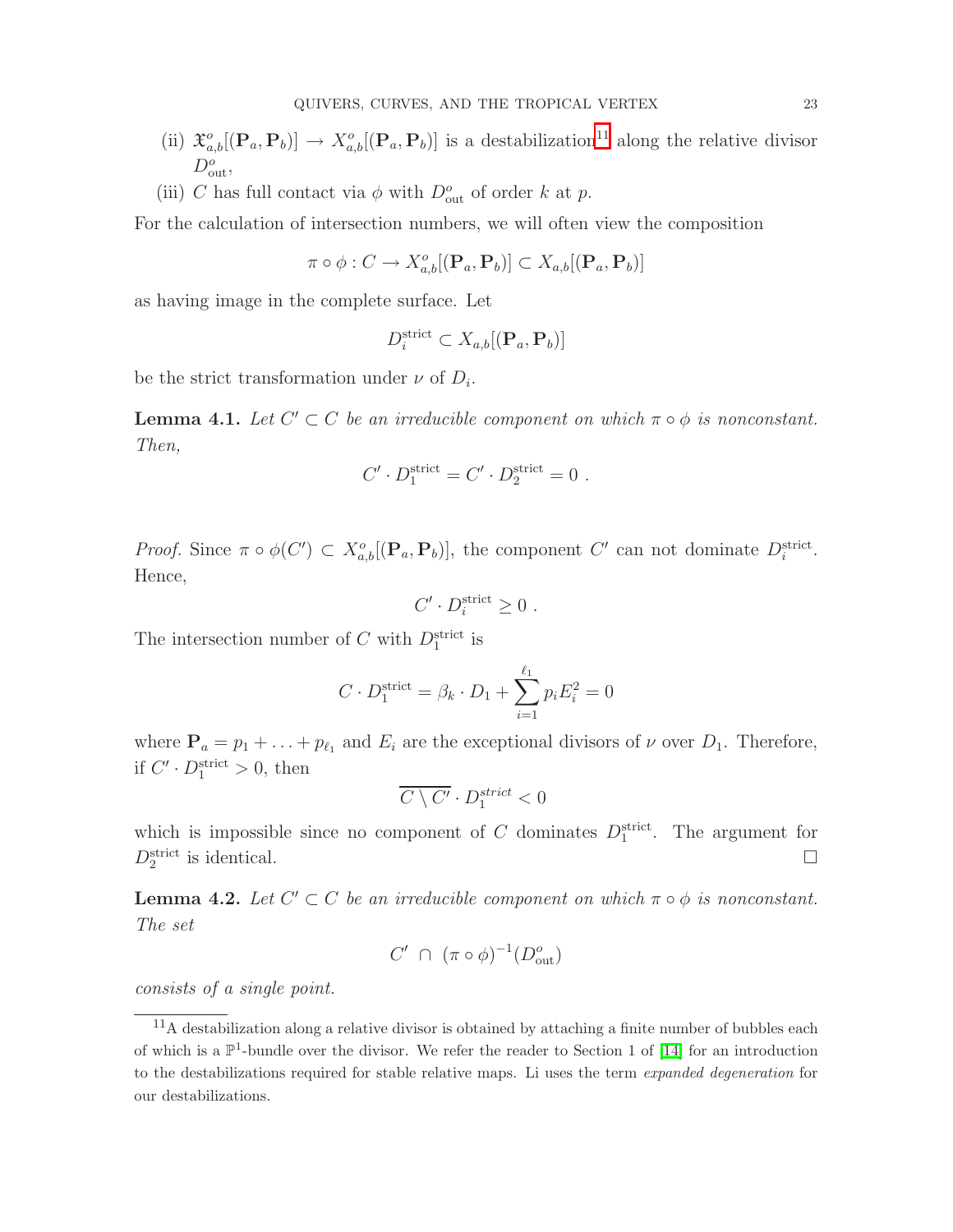Proof. Let  $q = \pi \circ \phi(p) \in D_{\text{out}}^o$ . Since no components of C dominate  $D_{\text{out}}$  and  $\phi(C)$ has full contact with the extremal  $D_{\text{out}} \subset \mathfrak{X}^o_{a,b}[(\mathbf{P}_a, \mathbf{P}_b)]$  at a single point, we conclude  $\pi \circ \phi(C')$  meets  $D_{\text{out}}^o$  only at q. Since the dual graph of C has no loops (by the genus 0 condition), the set  $C' \cap (\pi \circ \phi)^{-1}(D_{\text{out}}^o)$  can not contain more than one point.  $\Box$ 

<span id="page-23-2"></span>**Lemma 4.3.** If  $f_{a,b} \neq 1$ , then there exists a nonconstant map

$$
\mathbb{P}^1 \to X^o_{a,b}[(\mathbf{P}'_a, \mathbf{P}'_b)]
$$

which is both

- (i) a normalization of a subcurve of  $X^o_{a,b}[(\mathbf{P}'_a, \mathbf{P}'_b)],$
- (ii) an element of  $\overline{\mathfrak{M}}(X^o_{a,b}[(\mathbf{P}'_a, \mathbf{P}'_b)]/D^o_{\text{out}})$  where  $\mathbf{P}'_a$  is of size ak' and length  $\ell_1$  and  $\mathbf{P}'_b$  of size bk' and length  $\ell_2$ .

<span id="page-23-1"></span>*Proof.* Let  $\mathbb{P}^1 \cong C' \subset C$  be an irreducible component on which  $\pi \circ \phi$  is nonconstant. By Lemmas [4.1](#page-22-1) and [4.2,](#page-22-2) the map

(4.2) 
$$
\pi \circ \phi : C' \to X_{a,b}^o[(\mathbf{P}_a, \mathbf{P}_b)]
$$

lies in the moduli space<sup>[12](#page-23-0)</sup>  $\overline{\mathfrak{M}}(X^o_{a,b}[(\mathbf{P}'_a, \mathbf{P}'_b)]/D^o_{\text{out}})$  where  $\mathbf{P}'_a$  is of size  $ak'$  and length  $\ell_1$ and  $\mathbf{P}'_b$  of size  $bk'$  and length  $\ell_2$  for  $k' \leq k$ .

If [\(4.2\)](#page-23-1) is birational onto the image  $\pi \circ \phi(C')$ , then we have proven the Lemma. If

$$
\pi \circ \phi : C' \to \pi \circ \phi(C')
$$

is a multiple cover, then, by taking the normalization of  $\pi \circ \phi(C')$ , we obtain the required map (for  $k'' < k'$ ) ).  $\qquad \qquad \Box$ 

# <span id="page-23-3"></span>4.3. Genus inequalities. On the surface  $X_{a,b}$ , the intersection results

$$
D_1 \cdot D_2 = 1
$$
,  $D_1 \cdot D_{\text{out}} = \frac{1}{b}$ ,  $D_2 \cdot D_{\text{out}} = \frac{1}{a}$ 

are easily obtained since the divisors intersect transversely (at orbifold points). Since  $A_1(X_{a,b})$  is rank 1 over Q, we conclude

$$
bD_1 = aD_2 = abD_{\text{out}},
$$
  

$$
D_1^2 = \frac{a}{b}, \quad D_2^2 = \frac{b}{a}, \quad D_{\text{out}}^2 = \frac{1}{ab}.
$$

Since  $\beta_k \cdot D_{\text{out}} = k$ , we see  $\beta_k = abkD_{\text{out}}$ .

The arithmetic genus of a complete curve  $P \subset X^o_{a,b}[(\mathbf{P}_a, \mathbf{P}_b)]$  of class

$$
\beta_k[(\mathbf{P}_a, \mathbf{P}_b)] = \nu^*(\beta_k) - \sum_{i=1}^{\ell_1} p_i E_i - \sum_{j=1}^{\ell_2} p'_j E'_j
$$

<span id="page-23-0"></span><sup>&</sup>lt;sup>12</sup> Since lengths of the partitions match, the spaces  $X^o_{a,b}[(\mathbf{P}_a, \mathbf{P}_b)]$  and  $X^o_{a,b}[(\mathbf{P}'_a, \mathbf{P}'_b)]$  can be taken to be the same.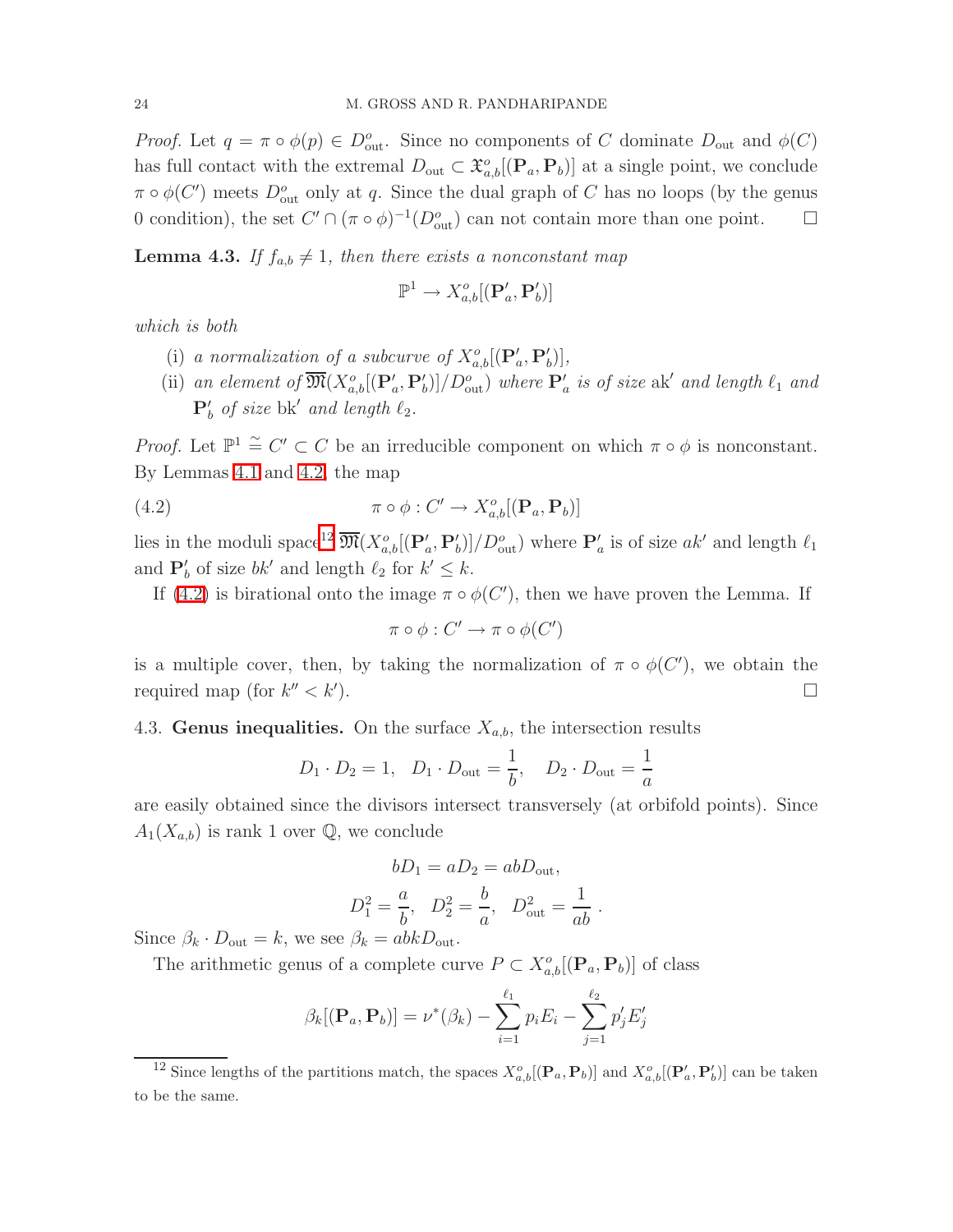is given by adjunction,

$$
2g_a(P) - 2 = (K_{X_{a,b}^o[(\mathbf{P}_a, \mathbf{P}_b)]} + P) \cdot P
$$
  
=  $(-D_1 - D_2 - D_{\text{out}} + \beta_k) \cdot \beta_k - \sum_{i=1}^{\ell_1} p_i(p_i - 1) - \sum_{j=1}^{\ell_2} p'_j(p'_j - 1)$   
=  $-ak - bk - k + abk^2 - \sum_{i=1}^{\ell_1} p_i(p_i - 1) - \sum_{j=1}^{\ell_2} p'_j(p'_j - 1)$   
=  $abk^2 - k - \sum_{i=1}^{\ell_1} p_i^2 - \sum_{j=1}^{\ell_2} (p'_j)^2$ .

If  $P$  is irreducible with normalization of genus 0, then

$$
abk^{2} - k - \sum_{i=1}^{\ell_{1}} p_{i}^{2} - \sum_{j=1}^{\ell_{2}} (p_{j}')^{2} + 2 \ge 0
$$

since the arithmetic genus is bounded from below by the geometric genus.

Suppose  $f_{a,b} \neq 1$ . By the existence result of Lemma [4.3,](#page-23-2) there exists an irreducible curve  $P \subset X^o_{a,b}[(\mathbf{P}_a, \mathbf{P}_b)]$  with normalization of genus 0. Hence, there exists an integer  $k > 0$  and partitions

<span id="page-24-0"></span>(4.3) 
$$
\mathbf{P}_a = p_1 + \dots + p_{\ell_1}, \quad |\mathbf{P}_a| = ak, \quad \mathbf{P}_b = p'_1 + \dots + p'_{\ell_2}, \quad |\mathbf{P}_b| = bk
$$

for which the inequality

<span id="page-24-1"></span>(4.4) 
$$
abk^{2} - k - \sum_{i=1}^{\ell_{1}} p_{i}^{2} - \sum_{j=1}^{\ell_{2}} (p_{j}')^{2} + 2 \ge 0
$$

is satisfied.

We define a primitive vector  $(a, b) \in \mathbb{Z}^2$  lying strictly in the first quadrant to be permissible for the pair  $(\ell_1, \ell_2)$  if there exist partitions [\(4.3\)](#page-24-0) with  $k > 0$  satisfying the inequality [\(4.4\)](#page-24-1). We have proven the following result.

**Proposition 4.4.** If  $f_{a,b} \neq 1$  in the order product factorization of  $T_{\ell_2}^{-1}$  $\ell_2^{n-1} \circ S_{\ell_1} \circ T_{\ell_2} \circ S_{\ell_1}^{-1}$  $\frac{1}{\ell_1}$  , then  $(a, b)$  is permissible for the pair  $(\ell_1, \ell_2)$ .

<span id="page-24-2"></span>4.4. Case I: Continuous range. Our first result specifies a continuous range of possible slopes of permissible vectors. Consider the quadratic polynomial

$$
R_{\ell_1,\ell_2}(z) = \frac{1}{\ell_2}z^2 - z + \frac{1}{\ell_1}.
$$

with discriminant  $1 - \frac{4}{\ell_1 k}$  $\frac{4}{\ell_1 \ell_2}$ . For the list of pairs

 $(\ell_1, \ell_2) = (1, 1), (1, 2), (2, 1), (1, 3), (3, 1),$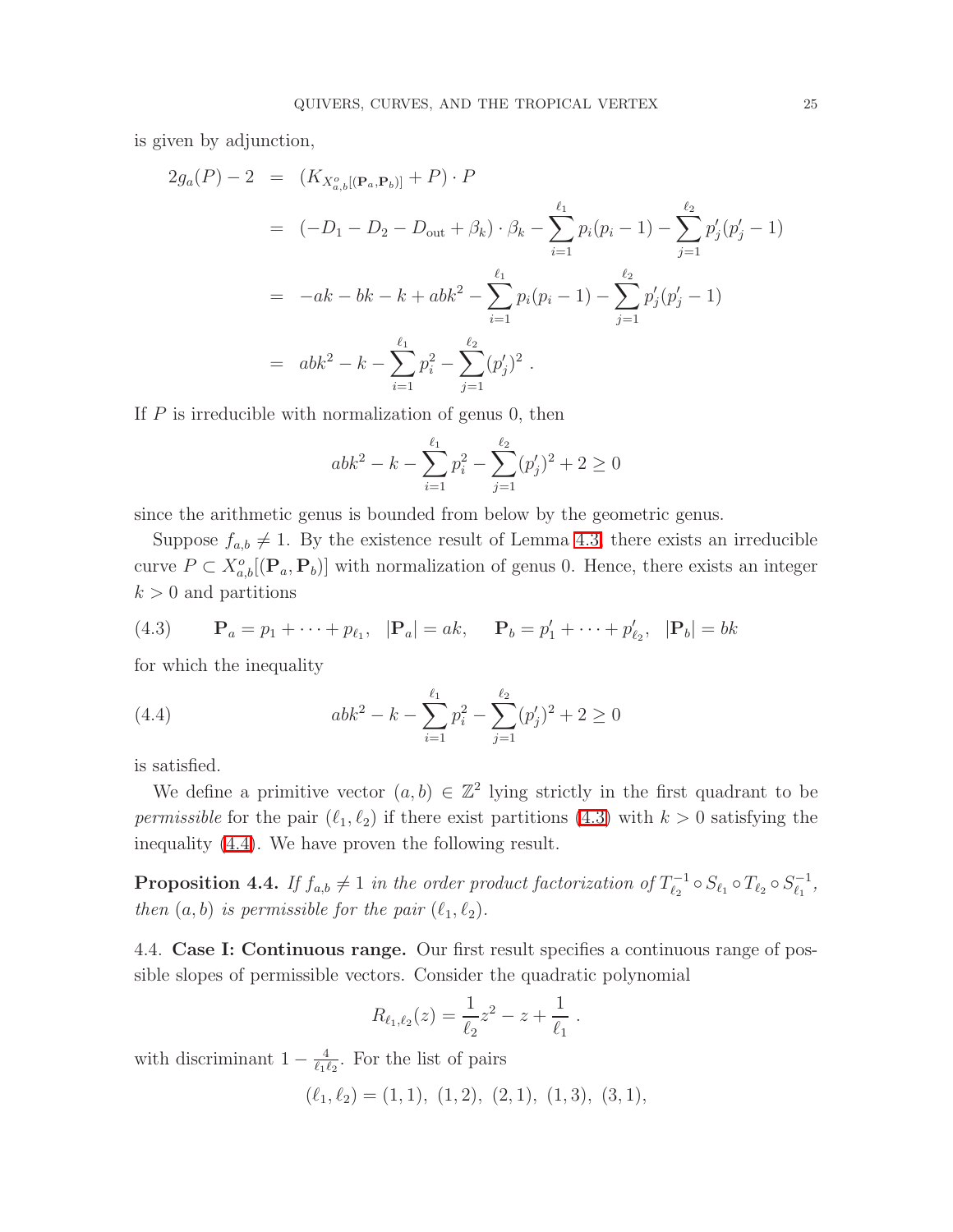$R_{\ell_1,\ell_2}(z) > 0$  for all real z. For all other pairs of positive integers  $(\ell_1, \ell_2)$ , the polynomial  $R_{\ell_1,\ell_2}$  has two positive real roots

$$
\xi_{\pm} = \frac{\ell_2}{2} \left( 1 \pm \sqrt{1 - \frac{4}{\ell_1 \ell_2}} \right)
$$

.

<span id="page-25-1"></span>For slopes  $\xi_{-} < \frac{b}{a} < \xi_{+}$  strictly between the roots,  $R_{\ell_1,\ell_2}(\frac{b}{a})$  $\frac{b}{a}$ ) is negative.

Lemma 4.5. If  $R_{\ell_1,\ell_2}(\frac{b}{a})$  $\frac{b}{a}$   $(l_1, l_2)$ , then the vector  $(a, b)$  is permissible for  $(l_1, l_2)$ .

*Proof.* If k is chosen to be divisible by both  $\ell_1$  and  $\ell_2$ , the balanced partitions

<span id="page-25-0"></span>
$$
\mathbf{P}_a = \frac{ak}{\ell_1} + \dots + \frac{ak}{\ell_1}, \quad \mathbf{P}_b = \frac{bk}{\ell_2} + \dots + \frac{bk}{\ell_2}
$$

can be formed. The inequality [\(4.4\)](#page-24-1) becomes

(4.5) 
$$
\left(ab - \frac{a^2}{\ell_1} - \frac{b^2}{\ell_2}\right)k^2 - k + 2 \ge 0
$$

Since the coefficient of  $k^2$  is  $-a^2 R_{\ell_1,\ell_2}(\frac{b}{a})$  $\frac{b}{a}$ ) > 0 by the assumed slope condition, the inequality [\(4.5\)](#page-25-0) can certainly be satisfied for large enough (and divisible) k.

If  $(\ell_1, \ell_2) \in \{(1, 4), (4, 1), (2, 2)\}\$ , then the polynomial  $R_{\ell_1, \ell_2}$  has a double root  $\xi = \xi_{+}$ . Lemma [4.5](#page-25-1) does not permit any slopes in the double root case.

**Lemma 4.6.** If  $(\ell_1, \ell_2) \notin \{(1, 1), (1, 2), (2, 1), (1, 3), (3, 1), (1, 4), (4, 1), (2, 2)\},\$ then the two roots  $\xi_{\pm}$  are real, positive, and irrational.

*Proof.* Only the irrational claim is nontrivial. Let  $2<sup>s</sup>$  be the largest power of 2 dividing the product  $\ell_1\ell_2$ ,

$$
\ell_1\ell_2=2^s n
$$

where  $n$  is odd. There are three cases to consider:

(i) If  $s=0$ ,

$$
\frac{\ell_1 \ell_2 - 4}{\ell_1 \ell_2} = \frac{n - 4}{n}
$$

where  $n-4$  and n are relatively prime. But there are no positive pairs of squares separated by 4, so  $\sqrt{1-\frac{4}{\ell_1 t}}$  $\frac{4}{\ell_1\ell_2}$  is irrational.

(ii) If  $s=1$ ,

$$
\frac{\ell_1\ell_2-4}{\ell_1\ell_2}=\frac{n-2}{n}
$$

and the same argument applies.

(iii) If  $s \geq 2$ ,

$$
\frac{\ell_1 \ell_2 - 4}{\ell_1 \ell_2} = \frac{2^{s-2}n - 1}{2^{s-2}n}
$$

and the argument again applies.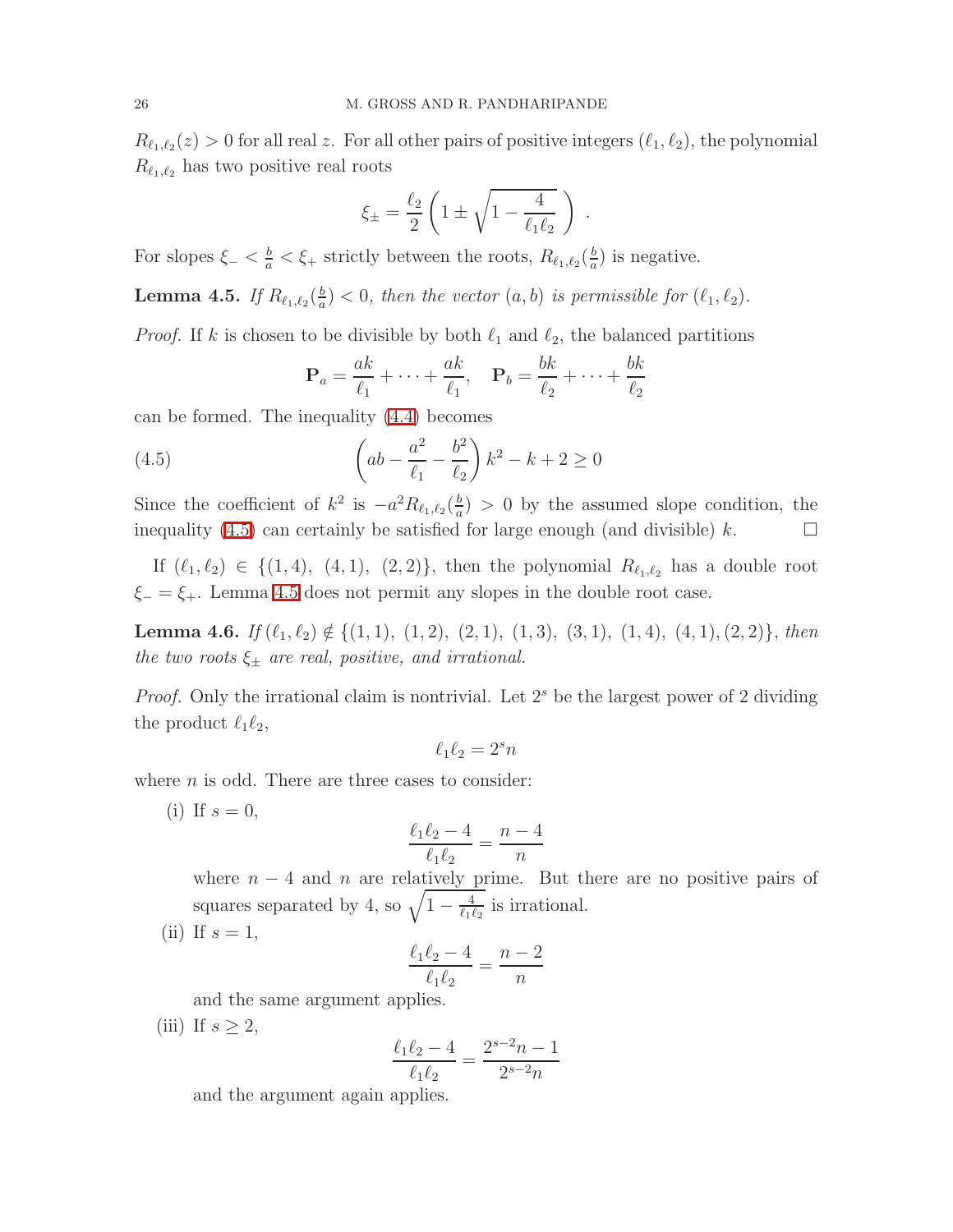<span id="page-26-0"></span>The hypotheses in the Lemma are only used to show  $\ell_1 \ell_2 - 4 > 0$ .

Lemma 4.7. If  $R_{\ell_1,\ell_2}(\frac{b}{a})$  $\frac{b}{a}$  = 0, then we must have  $(\ell_1, \ell_2) \in \{(1, 4), (4, 1), (2, 2)\}.$ Moreover,  $(a, b)$  is permissible for  $(\ell_1, \ell_2)$ .

*Proof.* Since  $R_{\ell_1,\ell_2}$  has rational roots only in case  $(\ell_1,\ell_2) \in \{(1,4), (4,1), (2,2)\}$ , the first claim is clear. For  $(\ell_1, \ell_2) = (1, 4)$  and  $(4, 1)$ , we have the double roots  $(a, b) = (1, 2)$ and  $(2, 1)$  respectively. For  $(\ell_1, \ell_2) = (2, 2)$ , we have the double root  $(a, b) = (1, 1)$ . Permissibility is established in both cases by taking  $k = 2$  and balanced partitions.  $\Box$ 

### <span id="page-26-3"></span>4.5. Case II: Discrete series.

4.5.1. Positive values. Permissibility for  $R_{\ell_1,\ell_2}(\frac{b}{a})$  $\frac{b}{a}$ )  $\leq 0$  has been established by Lemmas [4.5](#page-25-1) and [4.7.](#page-26-0) We now consider the cases where

$$
(4.6) \t\t R_{\ell_1,\ell_2}\left(\frac{b}{a}\right) > 0.
$$

Since  $\sum_{i=1}^{\ell_1} p_i^2 \geq \frac{a^2}{\ell_1}$  $\frac{a^2}{\ell_1}k^2$  and similarly for the  $p'_j$ , we see

<span id="page-26-1"></span>
$$
abk^{2} - k - \sum_{i=1}^{\ell_{1}} p_{i}^{2} - \sum_{j=1}^{\ell_{2}} (p'_{j})^{2} + 2 \leq -a^{2} R_{\ell_{1},\ell_{2}} \left(\frac{b}{a}\right) k^{2} - k + 2.
$$

Certainly for all  $k \geq 2$  the right side is negative. Hence, if  $(a, b)$  satisfies  $(4.6)$  and is permissible for  $(\ell_1, \ell_2)$ , then  $k = 1$  and we must have

<span id="page-26-2"></span>(4.7) 
$$
ab - \sum_{i=1}^{\ell_1} p_i^2 - \sum_{j=1}^{\ell_2} (p'_j)^2 + 1 = 0
$$

for partitions  $p_1 + \cdots + p_{\ell_1} = a$  and  $p'_1 + \cdots + p'_{\ell_2} = b$ .

There are exactly three possibilities for the solution of [\(4.7\)](#page-26-2) in the presence of condition  $(4.6)$ :

- (i)  $a \equiv 0 \mod \ell_1$ ,  $b \equiv 0 \mod \ell_2$ , and  $a^2 R_{\ell_1, \ell_2} \left(\frac{b}{a}\right)$  $\frac{b}{a}$ ) = 1.
- (ii)  $a \equiv \pm 1 \mod l_1$ ,  $b \equiv 0 \mod l_2$ , and  $a^2 R_{l_1,l_2}$   $\left(\frac{b}{a}\right)$  $\frac{b}{a}$ )  $=$   $\frac{1}{\ell_1}$  $\frac{1}{\ell_1}$
- (iii)  $a \equiv 0 \mod \ell_1$ ,  $b \equiv \pm 1 \mod \ell_2$ , and  $a^2 R_{\ell_1, \ell_2} \left(\frac{b}{a}\right)$  $\frac{b}{a}$  )  $= \frac{1}{\ell_2}$  $\frac{1}{\ell_2}$  .

A straightforward analysis shows unless one of (i-iii) are satisfied,

$$
ab - \sum_{i=1}^{\ell_1} p_i^2 - \sum_{j=1}^{\ell_2} (p'_j)^2 < -a^2 R_{\ell_1, \ell_2} \left(\frac{b}{a}\right) - 1 < -1.
$$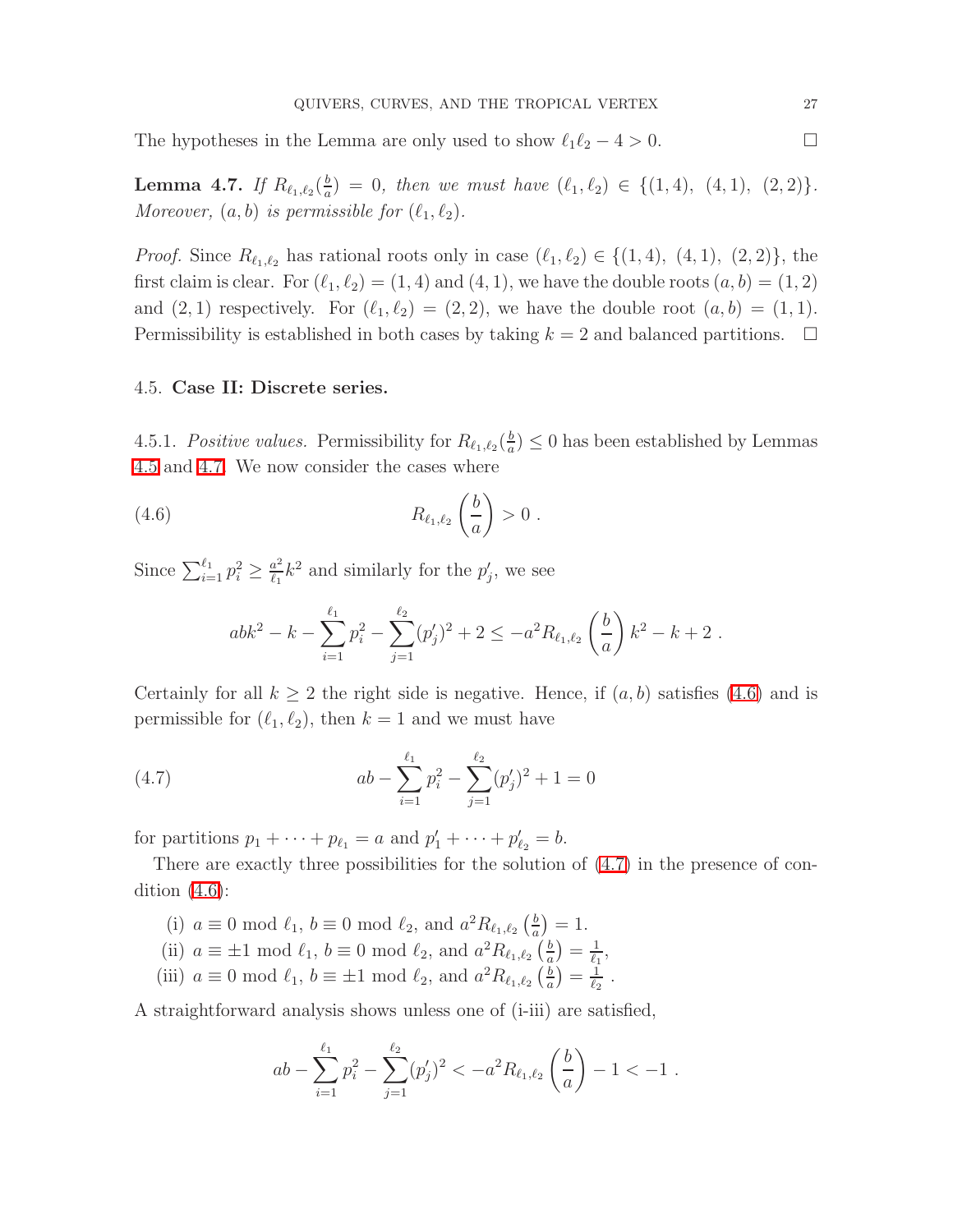4.5.2. Analysis of (i). If  $\ell_1$  or  $\ell_2$  equals 1, then (i) is special case of (ii) and (iii). Let  $\mathcal{S}_{\ell_1,\ell_2}$  be the set of solutions to (i) with  $(a,b) \in \mathbb{Z}^2$  lying in the closed first quadrant. We will show  $\mathcal{S}_{\ell_1,\ell_2}$  is empty when  $\ell_1,\ell_2>1$ .

We now assume  $\ell_1, \ell_2 > 1$ . When specialized to  $b = 0$ , the equation of (i),

(4.8) 
$$
a^2 R_{\ell_1,\ell_2} \left(\frac{b}{a}\right) = 1,
$$

yields  $\frac{a^2}{\ell_1}$  $\frac{a^2}{\ell_1} = 1$  which has no solutions satisfying  $a \equiv 0 \mod \ell_1$ . A similar conclusion holds when  $a = 0$ . We conclude all elements of  $\mathcal{S}_{\ell_1,\ell_2}$  lie strictly in the first quadrant.

Crucial to our analysis are the following two transformations

$$
T_1(a,b) = (\ell_1b - a, b), \quad T_2(a,b) = (a, \ell_2a - b).
$$

which leave the expression

$$
a^{2} R_{\ell_1, \ell_2} \left( \frac{b}{a} \right) = -ab + \frac{a^{2}}{\ell_1} + \frac{b^{2}}{\ell_2}
$$

invariant. Both have order two,

$$
\mathsf{T}_1^2 = \mathsf{T}_2^2 = \mathrm{Id}.
$$

If  $(a, b) \in \mathcal{S}_{\ell_1, \ell_2}$  is a solution of (i) in the first quadrant, we have seen  $a, b > 0$ . Let

$$
(a_1, b_1) = \mathsf{T}_1(a, b), \quad (a_2, b_2) = \mathsf{T}_2(a, b).
$$

By the invariance, we have

$$
a_i^2 R_{\ell_1, \ell_2} \left(\frac{b_i}{a_i}\right) = 1
$$

for  $i = 1, 2$ . By the definitions of  $\mathsf{T}_i$ , the congruence assumptions for a and b hold also for  $a_i$  and  $b_i$  respectively. Since  $b_1 = b > 0$  and

$$
\frac{b^2}{\ell_2} > 1,
$$

<span id="page-27-1"></span>we must have  $a_1 > 0$ . Hence,  $(a_1, b_1) \in \mathcal{S}_{\ell_1, \ell_2}$ . Similarly,  $(a_2, b_2) \in \mathcal{S}_{\ell_1, \ell_2}$ . We have proven the following result.

**Lemma 4.8.** Both  $T_1$  and  $T_2$  preserve the set  $\mathcal{S}_{\ell_1,\ell_2}$ .

We now apply the transformations twice to obtain two new elements of  $\mathcal{S}_{\ell_1,\ell_2}$ ,

$$
(a_{21}, b_{21}) = \mathsf{T}_2(a_1, b_1), \quad (a_{12}, b_{12}) = \mathsf{T}_1(a_2, b_2).
$$

<span id="page-27-0"></span>**Lemma 4.9.** If  $(a, b) \in \mathcal{S}_{\ell_1, \ell_2}$  and  $\frac{b}{a} > \xi_+$ , then

$$
a > a_{12}, b > b_{12}, \frac{b_{12}}{a_{12}} > \frac{b}{a}.
$$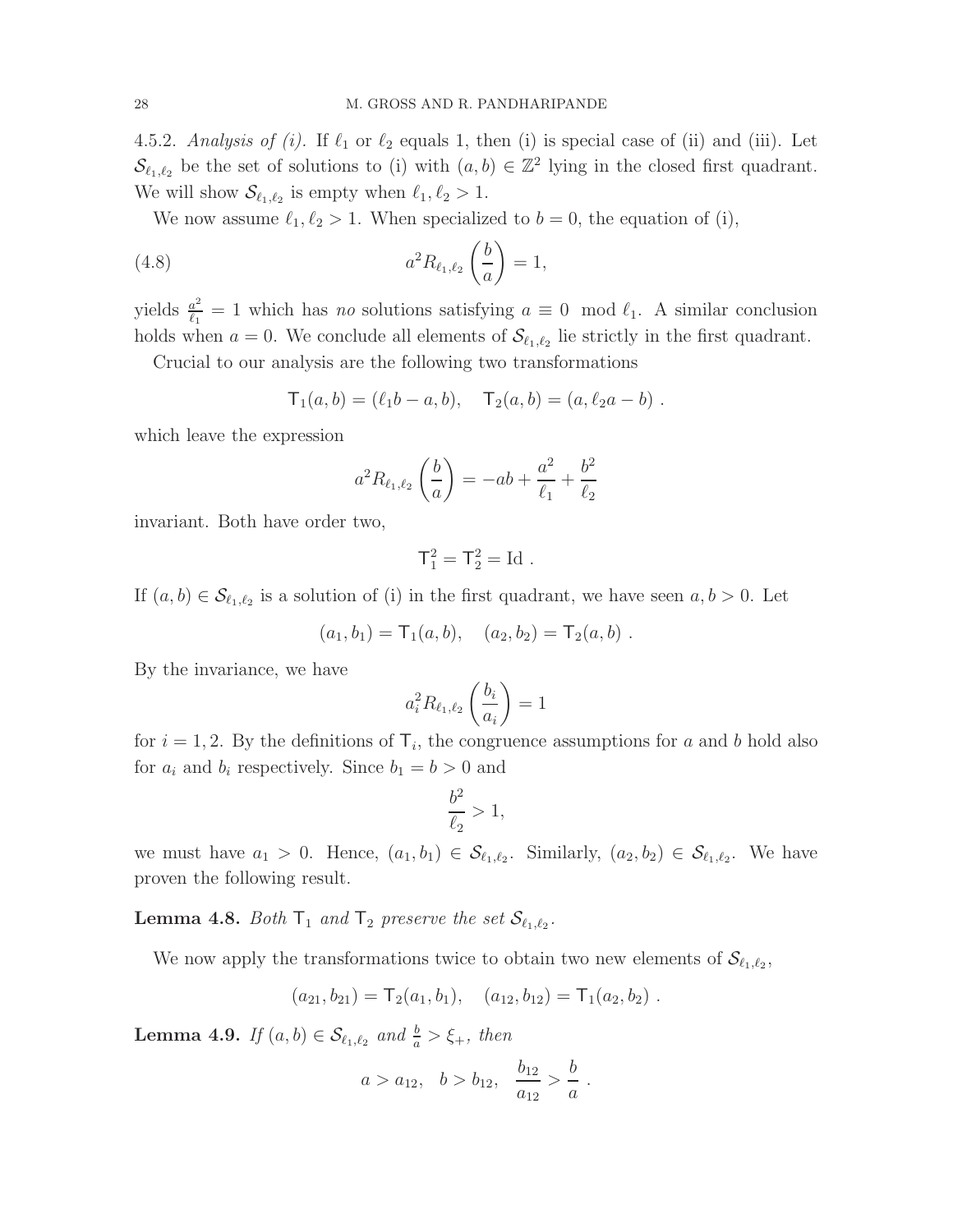.

*Proof.* Using the formula  $a_{12} = \ell_1(\ell_2a - b) - a$ , we find  $a > a_{12}$  is equivalent to

$$
\frac{b}{a} > \ell_2 - \frac{2}{\ell_1}
$$

But since  $\frac{4}{\ell_1 \ell_2} \leq 1$ , we see

<span id="page-28-0"></span>
$$
\xi_{+} = \frac{\ell_{2}}{2} \left( 1 + \sqrt{1 - \frac{4}{\ell_{1} \ell_{2}}} \right)
$$
  
\n
$$
\geq \frac{\ell_{2}}{2} (1 + 1 - \frac{4}{\ell_{1} \ell_{2}})
$$
  
\n
$$
\geq \ell_{2} - \frac{2}{\ell_{1}}.
$$

Hence, inequality [\(4.9\)](#page-28-0) follows from the slope assumption  $\frac{b}{a} > \xi_{+}$ .

Similarly, using the formula  $b_{12} = \ell_2 a - b$ , we find  $b > b_{12}$  is equivalent to

$$
\frac{b}{a} > \frac{\ell_2}{2}
$$

which also follows form the slope assumption.

Since  $(a_{12}, b_{12}) \in S_{\ell_1, \ell_2}$ , we must have  $a_{12} > 0$ . Using the ratio of the formulas for  $b_{12}$  and  $a_{12}$ , we find

$$
\frac{b_{12}}{a_{12}} = \frac{\ell_2 - \frac{b}{a}}{\ell_1(\ell_2 - \frac{b}{a}) - 1}.
$$

The third claim of the Lemma is

$$
\frac{\ell_2 - \frac{b}{a}}{\ell_1(\ell_2 - \frac{b}{a}) - 1} > \frac{b}{a}
$$

which is equivalent to

$$
0 > -R_{\ell_1, \ell_2} \left(\frac{b}{a}\right) = -\frac{1}{a^2}
$$

<span id="page-28-1"></span>since  $(a, b) \in \mathcal{S}_{\ell_1, \ell_2}$ . .

**Lemma 4.10.** If  $(a, b) \in S_{\ell_1, \ell_2}$  and  $\frac{b}{a} < \xi_-,$  then

$$
a > a_{21}, b > b_{21}, \frac{b_{21}}{a_{21}} < \frac{b}{a}
$$
.

<span id="page-28-2"></span>The proof of Lemma [4.10](#page-28-1) is identical to the proof of Lemma [4.9.](#page-27-0) We are now prepared to prove the emptiness of  $\mathcal{S}_{\ell_1,\ell_2}$ .

**Lemma 4.11.** For  $\ell_1, \ell_2 > 1$ , we have  $\mathcal{S}_{\ell_1, \ell_2} = \emptyset$ .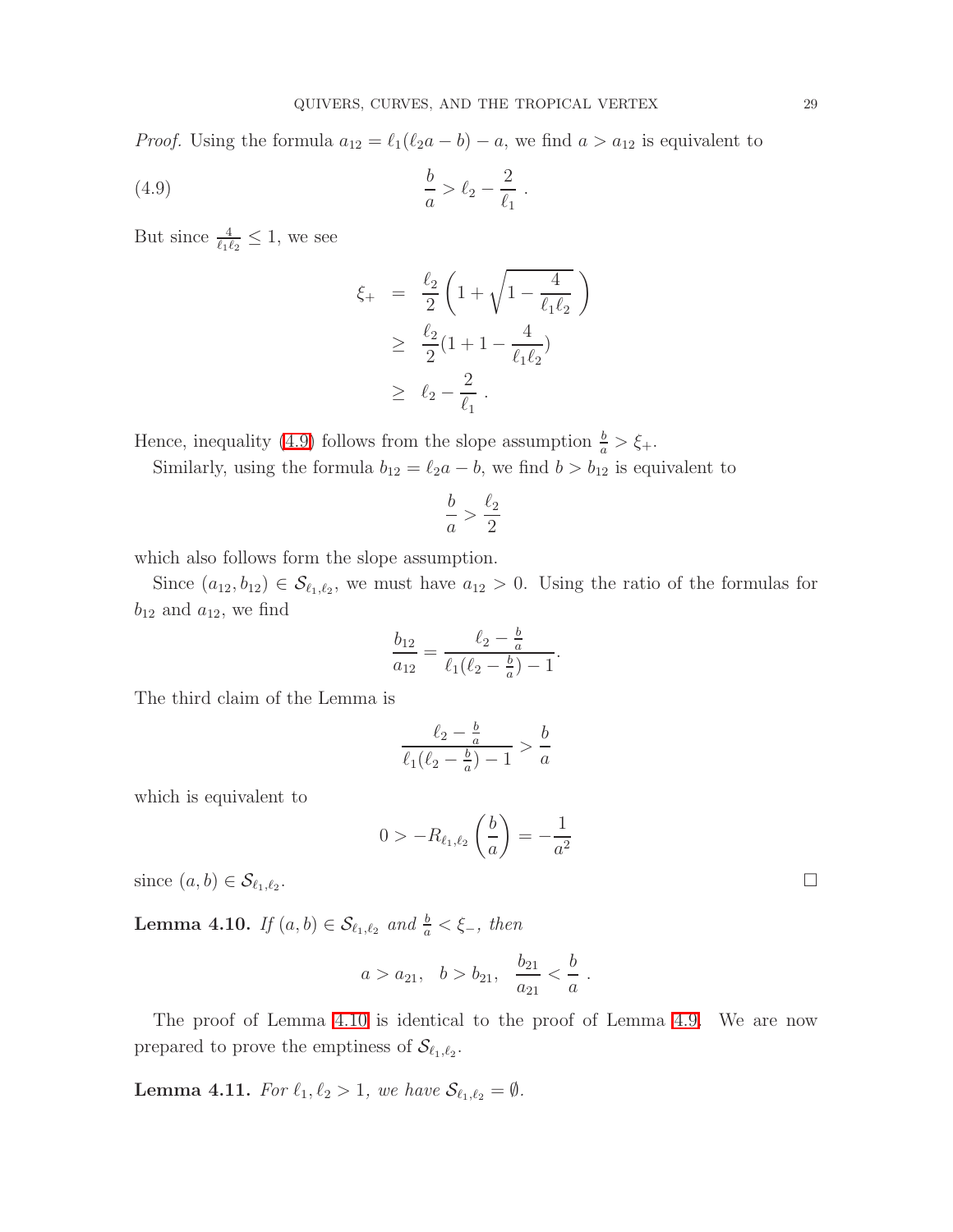*Proof.* Suppose  $(a, b) \in S_{\ell_1, \ell_2}$  exists. Then, since  $R_{\ell_1, \ell_2}(\frac{b}{a})$  $\frac{b}{a}$ ) > 0, we must have either

$$
\frac{b}{a} > \xi_+ \quad \text{or} \quad \frac{b}{a} < \xi_- \; .
$$

In the former case Lemma [4.9](#page-27-0) yields a new element  $(a_{12}, b_{12}) \in S_{\ell_1, \ell_2}$  with strictly smaller values  $a_{12} < a$  and  $b_{12} < b$ . In the latter case, we use Lemma [4.10.](#page-28-1) After finitely many iterations, we must exit the first quadrant contradicting Lemma [4.8.](#page-27-1)  $\Box$ 

4.5.3. Analysis of (ii). We assume  $\ell_1, \ell_2 > 0$  and  $(\ell_1, \ell_2) \neq (1, 1)$ . Let  $\mathcal{A}_{\ell_1, \ell_2}$  be the set of solutions to (ii) with  $(a, b) \in \mathbb{Z}^2$  lying in the closed first quadrant. When specialized to  $b = 0$ , the equation of (ii),

$$
a^2 R_{\ell_1, \ell_2} \left(\frac{b}{a}\right) = \frac{1}{\ell_1},
$$

yields  $\frac{a^2}{\ell_1}$  $\frac{a^2}{\ell_1} = \frac{1}{\ell_1}$  $\frac{1}{\ell_1}$  which has a single positive solution  $a = 1$ . As in Section [4.5.2,](#page-28-2) no solutions occur when  $a = 0$  (using  $(\ell_1, \ell_2) \neq (1, 1)$ ). We conclude all elements of  $\mathcal{A}_{\ell_1, \ell_2}$ lie strictly in the first quadrant except for (1, 0). Let

$$
\mathcal{A}_{\ell_1,\ell_2}^* = \mathcal{A}_{\ell_1,\ell_2} - \{(1,0)\}.
$$

<span id="page-29-0"></span>The proof of Lemma [4.8](#page-27-1) immediately yields the following result.

Lemma 4.12. Both  $T_1$  and  $T_2$  map  $\mathcal{A}^*_{\ell_1,\ell_2}$  to  $\mathcal{A}_{\ell_1,\ell_2}$ .

Assume further  $(\ell_1, \ell_2) \notin \{(1, 1), (1, 2), (2, 1), (1, 3), (3, 1)\}.$  The method used in Section [4.5.2](#page-28-2) to study the solutions in case (i) yields a complete description of  $\mathcal{A}^*_{\ell_1,\ell_2}$ .

**Proposition 4.13.** The permissible vectors for  $(\ell_1, \ell_2)$  obtained from case (ii) are

$$
\mathcal{A}_{\ell_1,\ell_2}^* = \{ T_2(1,0), T_1(T_2(1,0)), T_2(T_1(T_2(1,0))), T_1(T_2(T_1(T_2(1,0)))) , \ldots \}.
$$

*Proof.* Start with any solution  $(a, b) \in \mathcal{A}_{\ell_1, \ell_2}^*$ . Depending upon whether  $\frac{b}{a}$  is greater than  $\xi_+$  or less than  $\xi_-$  apply  $T_1T_2$  or  $T_2T_1$ . The result is a solution  $(a', b')$  with  $a' < a$ and  $b' < b$ . By iterating the process, the solution must eventually leave the strict first quadrant. By Lemma [4.12,](#page-29-0) we conclude some chain of applications of  $T_1$  and  $T_2$  to  $(a, b)$  yields  $(1, 0)$ .

For the cases  $(\ell_1, \ell_2) \in \{(1, 1), (1, 2), (2, 1), (1, 3), (3, 1)\}$ , the group generated by  $\mathsf{T}_1$ and  $\mathsf{T}_2$  is finite and, in each case, contains elements that move every  $(a, b)$  strictly in the first quadrant out of the strict first quadrant. Hence, every element of  $\mathcal{A}^*_{\ell_1,\ell_2}$  can be reached from (1,0) by a chain of applications of  $T_1$  and  $T_2$ . Since the sets are finite, we can list all the elements:

$$
\mathcal{A}_{1,1}^* = \{ (1,1) \}, \quad \mathcal{A}_{1,2}^* = \{ (1,2) \}, \quad \mathcal{A}_{2,1}^* = \{ (1,1) \},
$$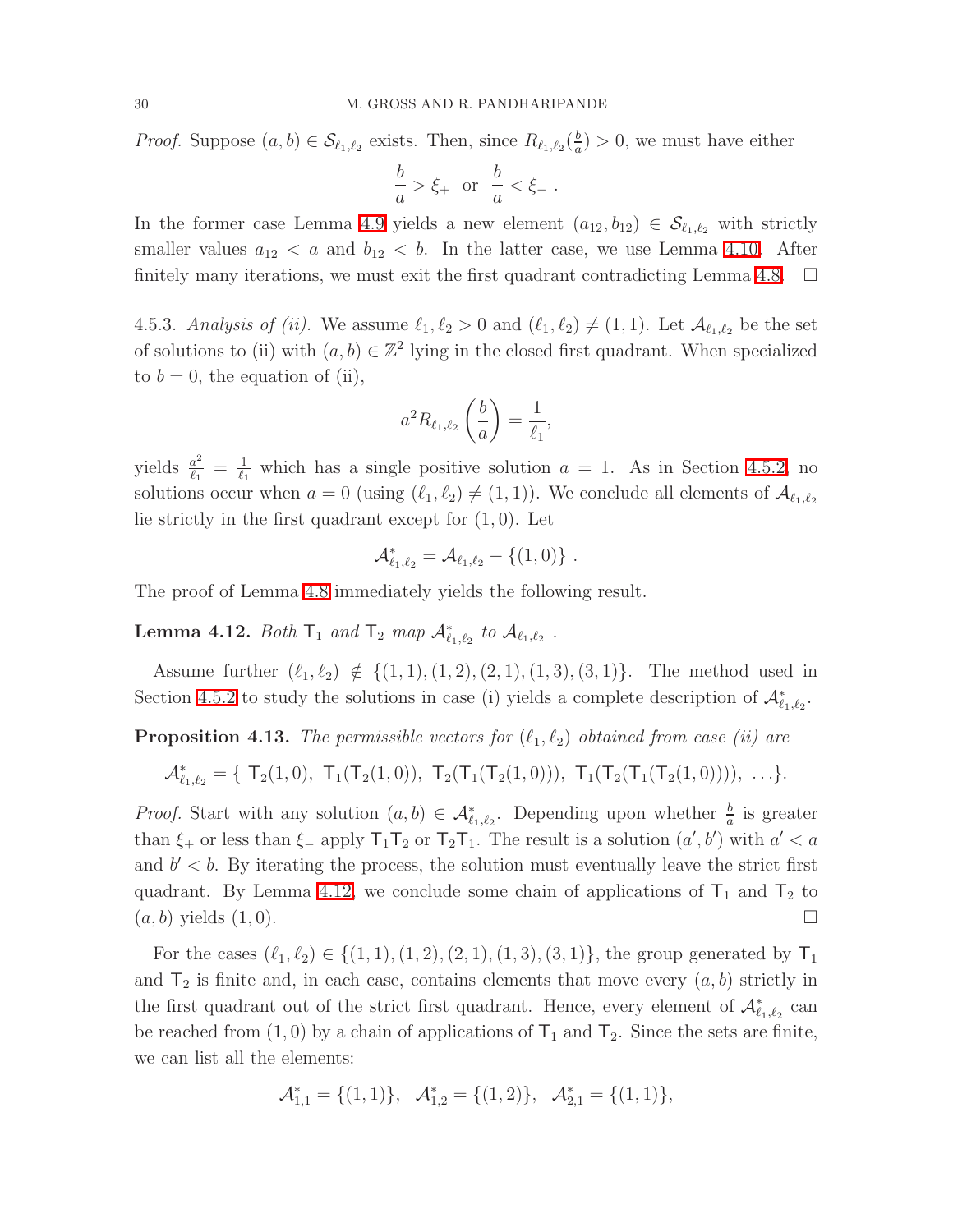QUIVERS, CURVES, AND THE TROPICAL VERTEX 31

$$
\mathcal{A}_{1,3}^* = \{ (1,3), (2,3) \}, \ \mathcal{A}_{3,1}^* = \{ (1,1), (2,1) \}.
$$

<span id="page-30-1"></span>4.5.4. Analysis of (iii). Of course the discussion of (iii) is identical to (ii). Let  $\mathcal{B}^*_{\ell_1,\ell_2}$ be the set of solutions to (iii) with  $(a, b) \in \mathbb{Z}^2$  lying strictly in the first quadrant. For  $(\ell_1, \ell_2) \notin \{(1, 1), (1, 2), (2, 1), (1, 3), (3, 1)\},\$ 

$$
\mathcal{B}^*_{\ell_1,\ell_2}=\{\ T_1(0,1),\ T_2(T_1(0,1)),\ T_1(T_2(T_1(0,1))),\ T_2(T_1(T_2(T_1(0,1)))),\ \ldots\}.
$$

The special cases are:

$$
\mathcal{B}_{1,1}^* = \{ (1,1) \}, \quad \mathcal{B}_{1,2}^* = \{ (1,1) \}, \quad \mathcal{B}_{2,1}^* = \{ (2,1) \},
$$
  

$$
\mathcal{B}_{1,3}^* = \{ (1,1), (1,2) \}, \quad \mathcal{B}_{3,1}^* = \{ (3,1), (3,2) \}.
$$

4.6. Results for scattering patterns. Let  $\ell_1, \ell_2 > 0$ . Our main result for scattering patterns determines the set of permissible vectors for  $(\ell_1, \ell_2)$ .

**Theorem 5.** If  $(\ell_1, \ell_2) \notin \{(1, 1), (1, 2), (2, 1), (1, 3), (3, 1)\}$ , then the set  $\mathcal{P}(\ell_1, \ell_2)$  of permissible vectors is the disjoint union

$$
\mathcal{P}_{\ell_1,\ell_2} = \mathcal{A}_{\ell_1,\ell_2}^* \; \cup \; \mathcal{B}_{\ell_1,\ell_2}^* \; \cup \; \{ \; (a,b) \in \mathbb{Z}^2 \; | \; \xi_- \leq \frac{b}{a} \leq \xi_+ \; \} \; .
$$

Theorem 5 is simply a summary of the result of Sections [4.4-](#page-24-2)[4.5.](#page-26-3) The sets of permissible vectors for the special pairs  $(\ell_1, \ell_2)$  excluded in Theorem 5 are:

$$
\mathcal{P}_{1,1} = \{(1,1)\}, \quad \mathcal{P}_{1,2} = \{(1,2), (1,1)\}, \quad \mathcal{P}_{2,1} = \{(1,1), (2,1)\},
$$
  

$$
\mathcal{P}_{1,3} = \{(1,3), (2,3), (1,1), (1,2)\}, \quad \mathcal{P}_{3,1} = \{(1,1), (2,1), (3,1), (3,2)\}.
$$

Returning to Question 4, consider the ordered product factorization [\(4.1\)](#page-21-1) of the commutator. We have proven in Section [4.3](#page-23-3) the implication

$$
f_{a,b} \neq 1 \implies (a,b) \in \mathcal{P}_{\ell_1,\ell_2} .
$$

In other words, the scattering pattern associated to  $\ell_1$  and  $\ell_2$  is contained in the directions of  $\mathcal{P}_{\ell_1,\ell_2}$ . Theorem 5 completely determines  $\mathcal{P}_{\ell_1,\ell_2}$ . In the nontrivial cases  $(\ell_1, \ell_2) = (2, 2), (3, 3)$  and  $(2, 3)$  analyzed in §[1.4,](#page-3-3) the behaviour claimed (via calculations) fits precisely with the results predicted by Theorem 5. For  $\ell_1 = \ell_2 = m$ , the containment of the scattering pattern in  $\mathcal{P}_{m,m}$  was conjectured previously by Gross-Siebert and Kontsevich based on computational data.

<span id="page-30-0"></span>While very tempting to believe, we have *not* proven the reverse implication

$$
(4.10) \qquad (a,b) \in \mathcal{P}_{\ell_1,\ell_2} \implies f_{a,b} \neq 1.
$$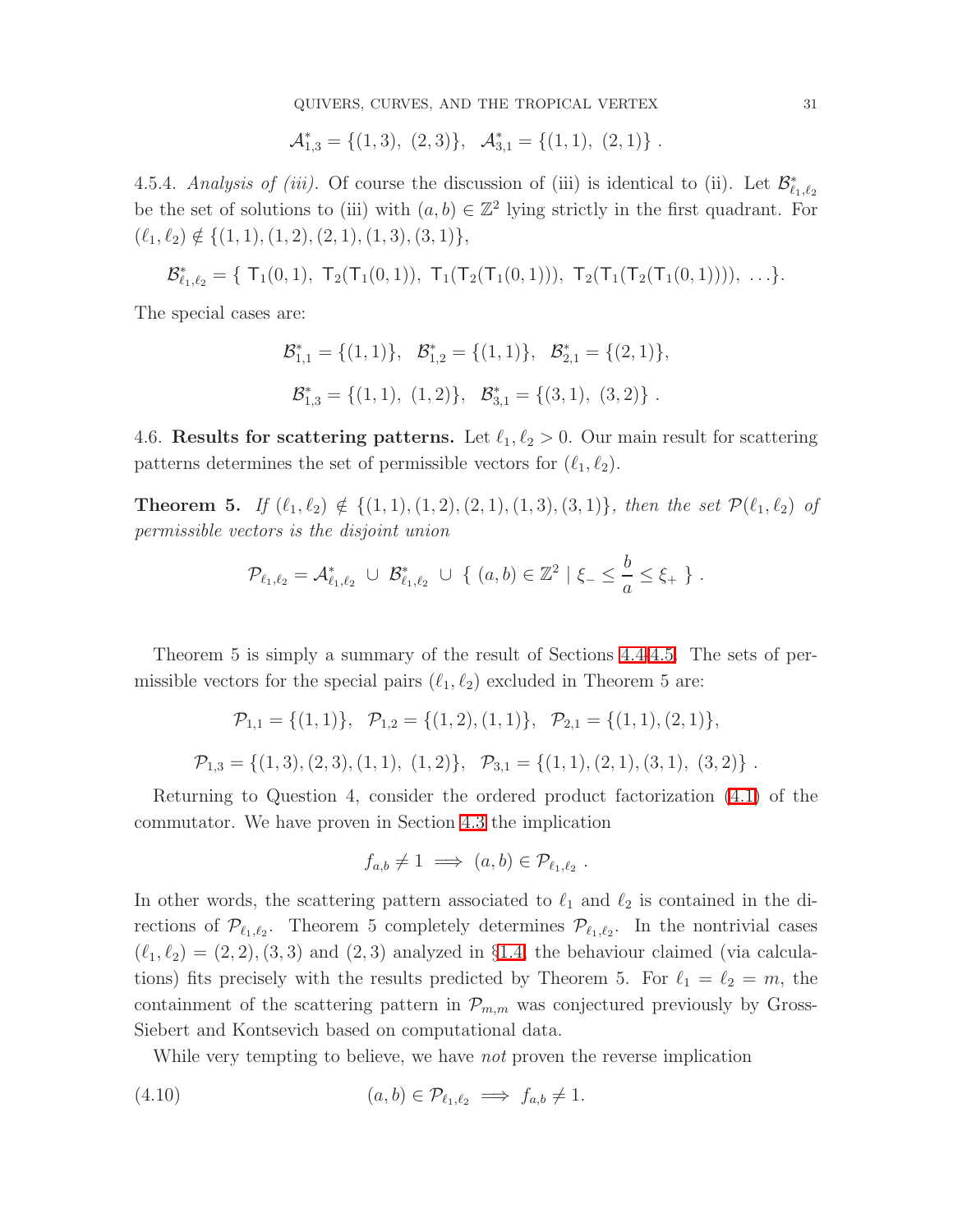Certainly [\(4.10\)](#page-30-0) is consistent with all the gathered data. If  $\ell_1 = \ell_2 = m$ , the equivalence

$$
(a,b)\in\mathcal{P}_{m,m}\iff f_{a,b}\neq 1
$$

<span id="page-31-0"></span>can be proven via the existence of  $(1,0)$ -semistable representations of the quiver  $Q_m$ discussed in Section [4.7](#page-31-0) below.

4.7. Quivers. If  $\ell_1$  and  $\ell_2$  are both equal to m, then Question 4 is related to the existence of  $(1,0)$ -semistable representations of  $Q_m$  by Theorem 1.

**Proposition 4.14.** For  $m = \ell_1 = \ell_2$  and primitive  $(a, b) \in \mathbb{Z}^2$  lying strictly in the first quadrant, the following are equivalent:

- (i)  $f_{a,b} \neq 1$ ,
- (ii) there exists a nonzero  $(1, 0)$ -semistable representation of  $Q_m$  with dimension vector proportional to  $(a, b)$ ,
- (iii) there exists a nonzero (1,0)-stable back framed representation of  $Q_m$  with dimension vector proportional to  $(a, b)$ ,
- (iv) there exists a nonzero (1,0)-stable front framed representation of  $Q_m$  with dimension vector proportional to  $(a, b)$ ,

*Proof.* By Theorem 1, (i) implies (iii) and (iv). The moduli spaces  $\mathcal{M}_m^{(1,0),B}(d_1, d_2)$  and  $\mathcal{M}_m^{(1,0),F}(d_1, d_2)$  are nonsingular projective varieties with no odd cohomology [\[11,](#page-43-16) [17\]](#page-43-17). For such spaces, nonemptyness implies positive Euler characteristic.<sup>[13](#page-31-1)</sup> Hence, again by Theorem 1, (iii) and (iv) are equivalent and imply (i). By the definition of  $(1, 0)$ stability for framed representions, the underlying standard representation is  $(1, 0)$ semistable. So (iii) and (iv) imply (ii).

If (ii) holds, then there exists a  $(1,0)$ -semistable representation  $\rho$  of  $Q_m$  with slope

$$
\mu(\rho) = \frac{a}{a+b} \; .
$$

We will show there exists a subrepresentation  $\hat{\rho} \subset \rho$  of the same slope which is (1,0)stable. If  $\rho$  is (1,0)-stable, then take  $\hat{\rho} = \rho$ . If  $\rho$  is strictly (1,0)-semistable, then  $\rho$ must contain a smaller nonzero  $(1,0)$ -semistable representation of slope  $\frac{a}{a+b}$ , and we repeat. By finiteness of chains, we must eventually find a  $(1,0)$ -stable  $\hat{\rho}$ . Since

$$
\mu(\widehat{\rho}) = \frac{a}{a+b} \ ,
$$

the dimension vector of  $\hat{\rho}$  is proportional to  $(a, b)$ . For a  $(1, 0)$ -stable standard representation  $\hat{\rho} = (\hat{V}_1, \hat{V}_2, \tau_1, \dots, \tau_m)$ , every choice of framing data  $L_i \subset \hat{V}_i$  yields a (1, 0)-stable framed representation. Hence, (ii) implies (iii) and (iv). framed representation. Hence, (ii) implies (iii) and (iv).

<span id="page-31-1"></span> $13$ See [\[21\]](#page-44-1) for better bounds in certain cases.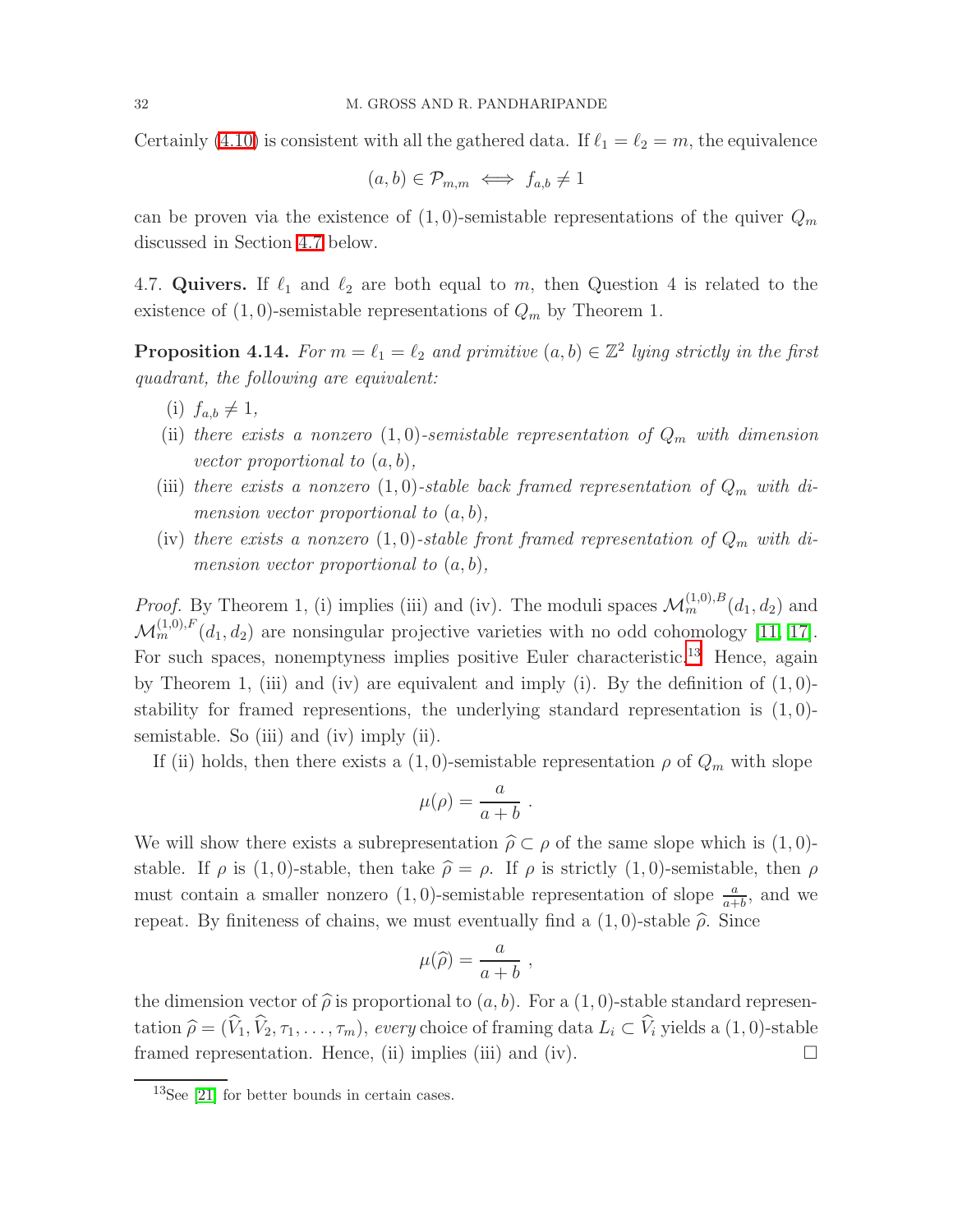Reineke has provided us a proof of the following result about representations of  $Q_m$ . Given two dimension vectors  $\mathbf{d} = (d_1, d_2)$  and  $\mathbf{e} = (e_1, e_2)$ , let

$$
\langle \mathbf{d}, \mathbf{e} \rangle = d_1 e_1 + d_2 e_2 - m d_1 e_2.
$$

The form  $\langle , \rangle$  is *not* symmetric.

**Proposition 4.15.** (Reineke) Let  $d \in \mathbb{Z}^2$  be a primitive vector lying in the first quadrant. There exists a  $(1,0)$ -semistable representation of  $Q_m$  with dimension vector proportional to **d** if and only if  $\langle \mathbf{d}, \mathbf{d} \rangle \leq 1$ .

*Proof.* We start by proving the *only if* claim. Let  $\rho$  be a  $(1, 0)$ -semistable representation of  $Q_m$  with dimension vector proportional to **d**. We can (as before) assume  $\rho$  is  $(1, 0)$ stable by passing to a subrepresentation if necessary. We have

<span id="page-32-0"></span>(4.11) 
$$
\langle \mathbf{d}, \mathbf{d} \rangle = 1 - (\dim \mathcal{P}_m(d_1, d_2) - \dim \mathbf{G}_{d_1, d_2}) \ .
$$

By the stability of  $\rho$ , the moduli space  $\mathcal{M}_m^{(1,0)}(d_1, d_2)$  is nonempty and of non-negative dimension given by the term in the parentheses on the right side of  $(4.11)$ . Hence,  $\langle \mathbf{d}, \mathbf{d} \rangle \leq 1.$ 

For the claim in the other direction, suppose there does not exist a  $(1,0)$ -semistable representation with dimension vector **d**. By Corollary 3.5 of [\[17\]](#page-43-17), there exists a proper<sup>[14](#page-32-1)</sup> decomposition

$$
\mathbf{d} = \mathbf{d}^1 + \cdots + \mathbf{d}^s
$$

into nonzero dimension vectors of  $(1,0)$ -semistable representations of  $Q_m$  satisfying

$$
\mu(\mathbf{d}^1) > \ldots > \mu(\mathbf{d}^s)
$$

and  $\langle \mathbf{d}^i, \mathbf{d}^j \rangle = 0$  for all  $i < j$ . Let  $\mathbf{e} = \mathbf{d}^1$  and  $\mathbf{f} = \mathbf{d}^2 + \cdots + \mathbf{d}^s$ . Then,

$$
\mathbf{d} = \mathbf{e} + \mathbf{f}, \quad \mu(\mathbf{e}) > \mu(\mathbf{f}), \quad \langle \mathbf{e}, \mathbf{f} \rangle = 0.
$$

After writing the last two inequalities as

$$
\frac{e_1}{e_2} > \frac{f_1}{f_2}, \qquad e_1 f_1 + e_2 f_2 - m e_1 f_2 = 0
$$

and elementary manipulation, we obtain both  $\langle e, e \rangle > 0$  and  $\langle f, f \rangle > 0$ . Moreover,

$$
\langle \mathbf{f}, \mathbf{e} \rangle = e_1 f_1 + e_2 f_2 - me_2 f_1 = m(e_1 f_2 - e_2 f_1) > 0.
$$

Putting the results together, we conclude

$$
\langle \mathbf{d}, \mathbf{d} \rangle = \langle \mathbf{e}, \mathbf{e} \rangle + \langle \mathbf{f}, \mathbf{f} \rangle + \langle \mathbf{e}, \mathbf{f} \rangle + \langle \mathbf{f}, \mathbf{e} \rangle \ge 3
$$

<span id="page-32-1"></span> $^{14}$ By properness, s is at least 2.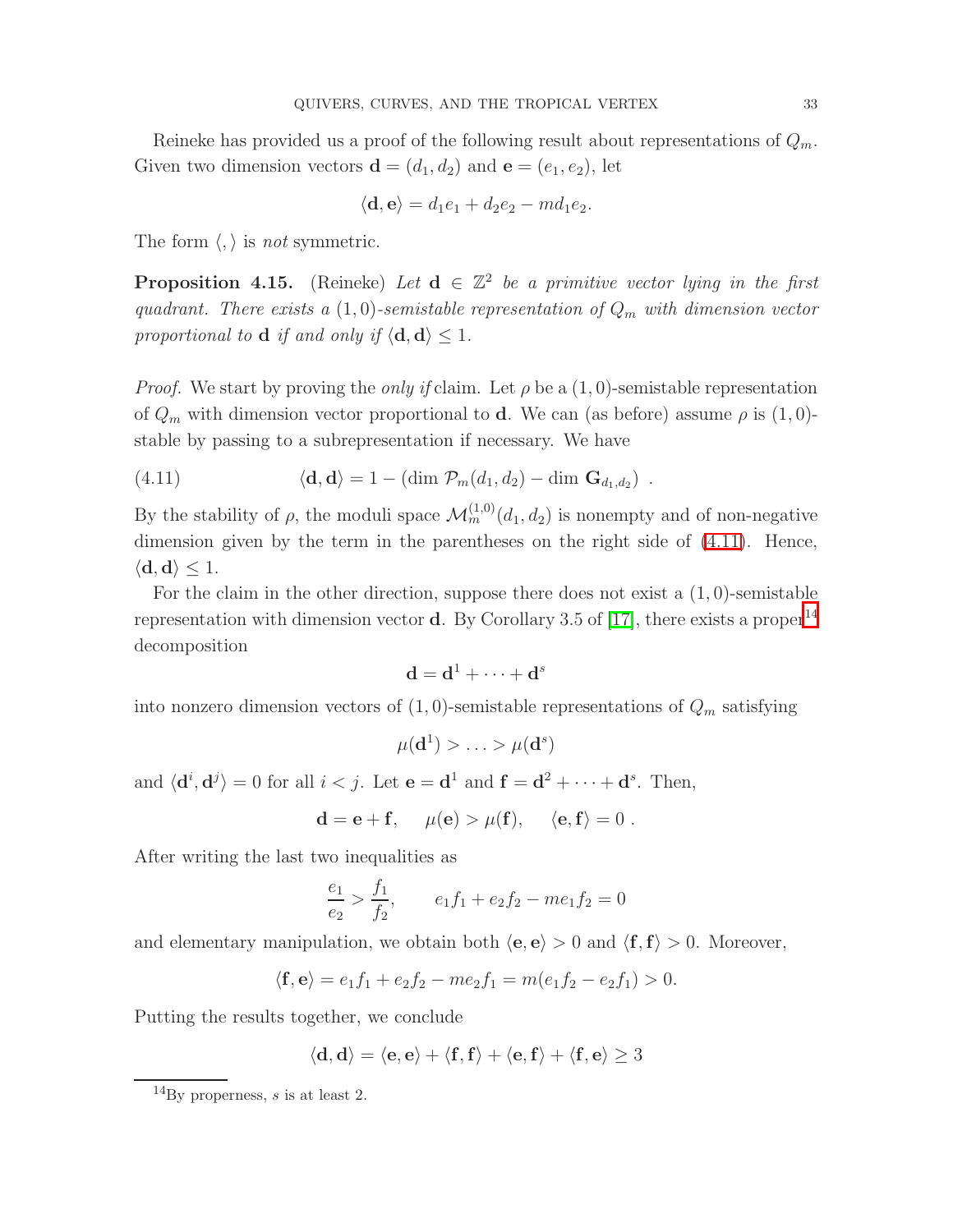since all summands are positive except  $\langle e, f \rangle = 0$ . We have contradicted the assumption  $\langle \mathbf{d}, \mathbf{d} \rangle \leq 1.$ 

For primitive  $(a, b) \in \mathbb{Z}^2$  lying strictly in the first quadrant,

$$
a^{2} R_{m,m} \left( \frac{b}{a} \right) = \frac{1}{m} \langle (a, b), (a, b) \rangle.
$$

Proposition 4.15 precisely produces  $(1,0)$ -semistable representations of  $Q_m$  in all the permissible directions. The proof of the claim

<span id="page-33-0"></span>
$$
(4.12) \t\t (a,b) \in \mathcal{P}_{m,m} \iff f_{a,b} \neq 1
$$

is complete. We do not know a proof of [\(4.12\)](#page-33-0) via rational curve counting on toric surfaces.

4.8. Further commutators. Commutators of more general elements of the tropical vertex group may be similarly considered. Let

$$
p_1(t,x) = 1 + c_1(tx)^1 + c_2(tx)^2 + \cdots + c_{\ell_1}(tx)^{\ell_1},
$$
  
\n
$$
p_2(t,y) = 1 + c'_1(ty)^1 + c'_2(ty)^2 + \cdots + c'_{\ell_2}(ty)^{\ell_2}
$$

be polynomials of degrees  $\ell_1$  and  $\ell_2$  respectively, and let

$$
\mathcal{S}_{\ell_1} = \theta_{(1,0),p_1(t,x)}, \quad \mathcal{T}_{\ell_2} = \theta_{(0,1),p_2(t,y)}.
$$

Our proof of Theorem 5 yields the following result.

Corollary 6. The scattering pattern associated to the commutator

$$
\mathcal{T}_{\ell_2}^{-1} \circ \mathcal{S}_{\ell_1} \circ \mathcal{T}_{\ell_2} \circ \mathcal{S}_{\ell_1}^{-1} = \prod \stackrel{\rightarrow}{\prod} \theta_{(a,b),f_{a,b}} ,
$$

lies in the set  $\mathcal{P}_{\ell_1,\ell_2}$ .

*Proof.* By factoring  $p_1$  and  $p_2$  over  $\mathbb{C}$ , we may instead consider the scattering pattern associated to the commutator of the elements

$$
\mathcal{S}_{\ell_1} = \theta_{(1,0),(1+t_1x)(1+t_2x)\cdots(1+t_{\ell_1}x)}, \qquad \mathcal{T}_{\ell_2} = \theta_{(0,1),(1+s_1y)(1+s_2y)\cdots(1+s_{\ell_2}y)}
$$

in the tropical vertex group over the ring  $\mathbb{C}[[t_1,\ldots,t_{\ell_1},s_1,\ldots,s_{\ell_2}]]$ . By using the full strength of Theorem 5.4 of [\[8\]](#page-43-4), the scattering pattern is constrained by the same analysis as in Section 4.  $\Box$ 

For  $\ell'_1 \leq \ell_1$  and  $\ell'_2 \leq \ell_2$ , Corollary 6 suggests the inclusion

$$
\mathcal{P}_{\ell_1',\ell_2'}\subset \mathcal{P}_{\ell_1,\ell_2}
$$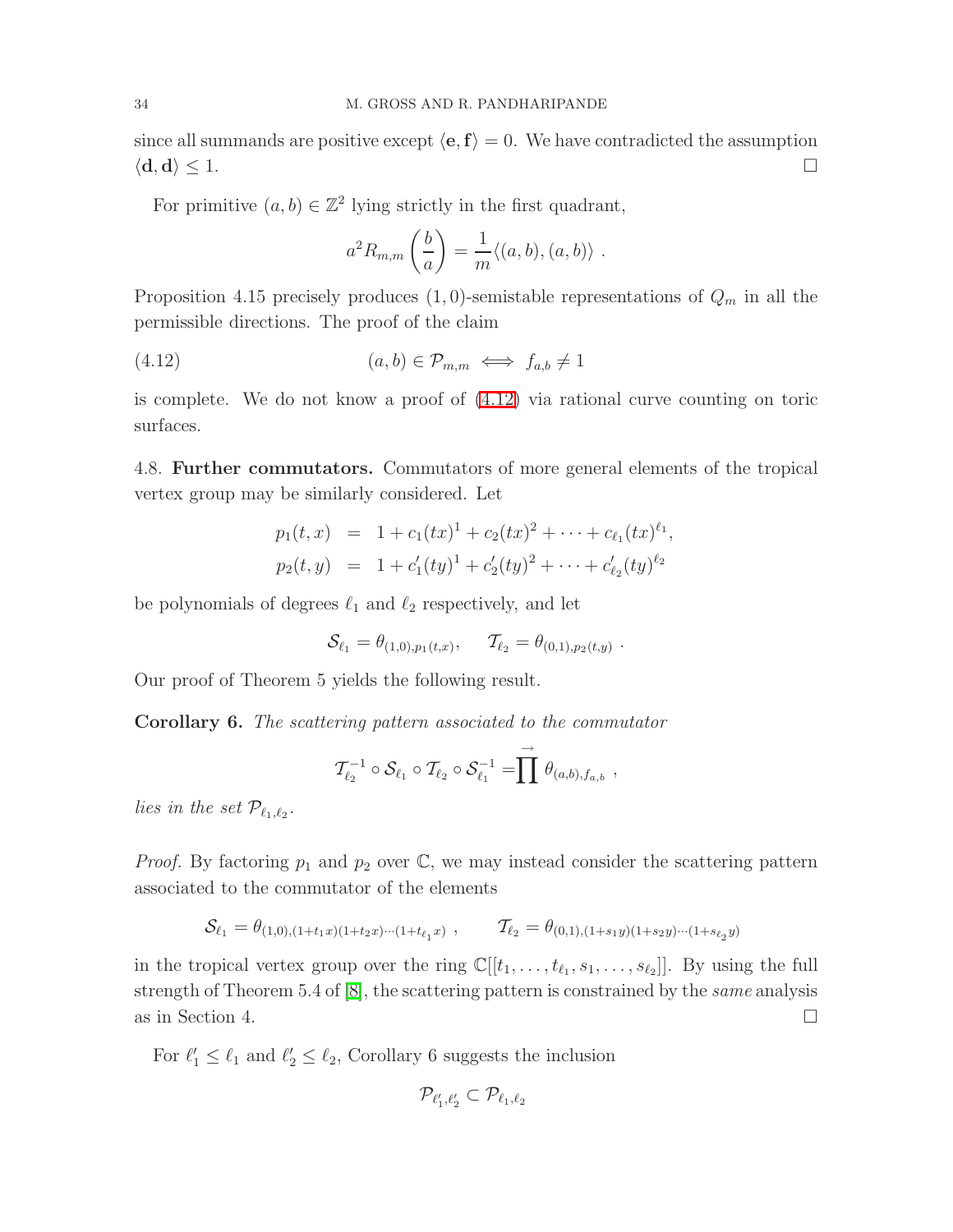which can easily be verified directly. Finally, commutators of the elements

$$
\theta_{(v_1, v_2), p_1(t, x^{v_1} y^{v_2})}
$$
 and  $\theta_{(w_1, w_2), p_2(t, x^{w_1} y^{w_2})}$ 

<span id="page-34-0"></span>can be transformed to the case constrained by Corollary 6. We leave the details to the reader.

## 5. Symmetry of the scattering diagram

# 5.1. **Transformations**  $T_1$  and  $T_2$ . We return to the basic elements

$$
S_{\ell_1} = \theta_{(1,0),(1+tx)^{\ell_1}} \quad \text{and} \quad T_{\ell_2} = \theta_{(0,1),(1+ty)^{\ell_2}}
$$

<span id="page-34-1"></span>of the tropical vertex group and the unique factorization

(5.1) 
$$
T_{\ell_2}^{-1} \circ S_{\ell_1} \circ T_{\ell_2} \circ S_{\ell_1}^{-1} = \prod \rightarrow{\mathcal{O}} (\mathfrak{a}, \mathfrak{b}), f_{a, \mathfrak{b}}.
$$

We have seen  $f_{a,b}$  is a series in the variable  $(tx)^{a}(ty)^{b}$ ,

$$
f_{a,b}(t,x,y) = f_{a,b}\left((tx)^a(ty)^b\right)
$$

where  $f_{a,b}(z) \in \mathbb{Q}[[z]]$ . By the following result, the factorization [\(5.1\)](#page-34-1) is symmetric with respect to the transformations

$$
T_1(a,b) = (\ell_1b - a, b), \quad T_2(a,b) = (a, \ell_2a - b).
$$

of Section [4.5.2.](#page-28-2)

**Theorem 7.** Let  $(a, b) \in \mathbb{Z}^2$  be a primitive vector lying strictly in the first quadrant. If  $T_1(a, b)$  lies strictly in the first quadrant, then

$$
\mathsf{f}_{a,b} = \mathsf{f}_{\mathsf{T}_1(a,b)} \ .
$$

Similarly, if  $T_2(a, b)$  lies strictly in the first quadrant, then  $f_{a,b} = f_{T_2(a,b)}$ .

<span id="page-34-2"></span>We will prove Theorem 7 in Section [5.2](#page-34-2) via Theorem 2 and symmetries of Gromov-Witten invariants of toric surfaces.

5.2. Curve counting symmetry. Following the notation of Section [3.1,](#page-15-3) let  $P_a$  and  $P_b$  be ordered partitions,

$$
\mathbf{P}_a = p_1 + \cdots + p_{\ell_1},
$$
  

$$
\mathbf{P}_b = p'_1 + \cdots + p'_{\ell_2},
$$

of size ak and bk respectively. Define partitions  $\mathbf{P}'_a$  and  $\mathbf{P}'_b$  by

$$
\mathbf{P}'_a = (bk - p_1) + \cdots + (bk - p_{\ell_1}),
$$
  

$$
\mathbf{P}'_b = (ak - p'_1) + \cdots + (ak - p'_{\ell_2}).
$$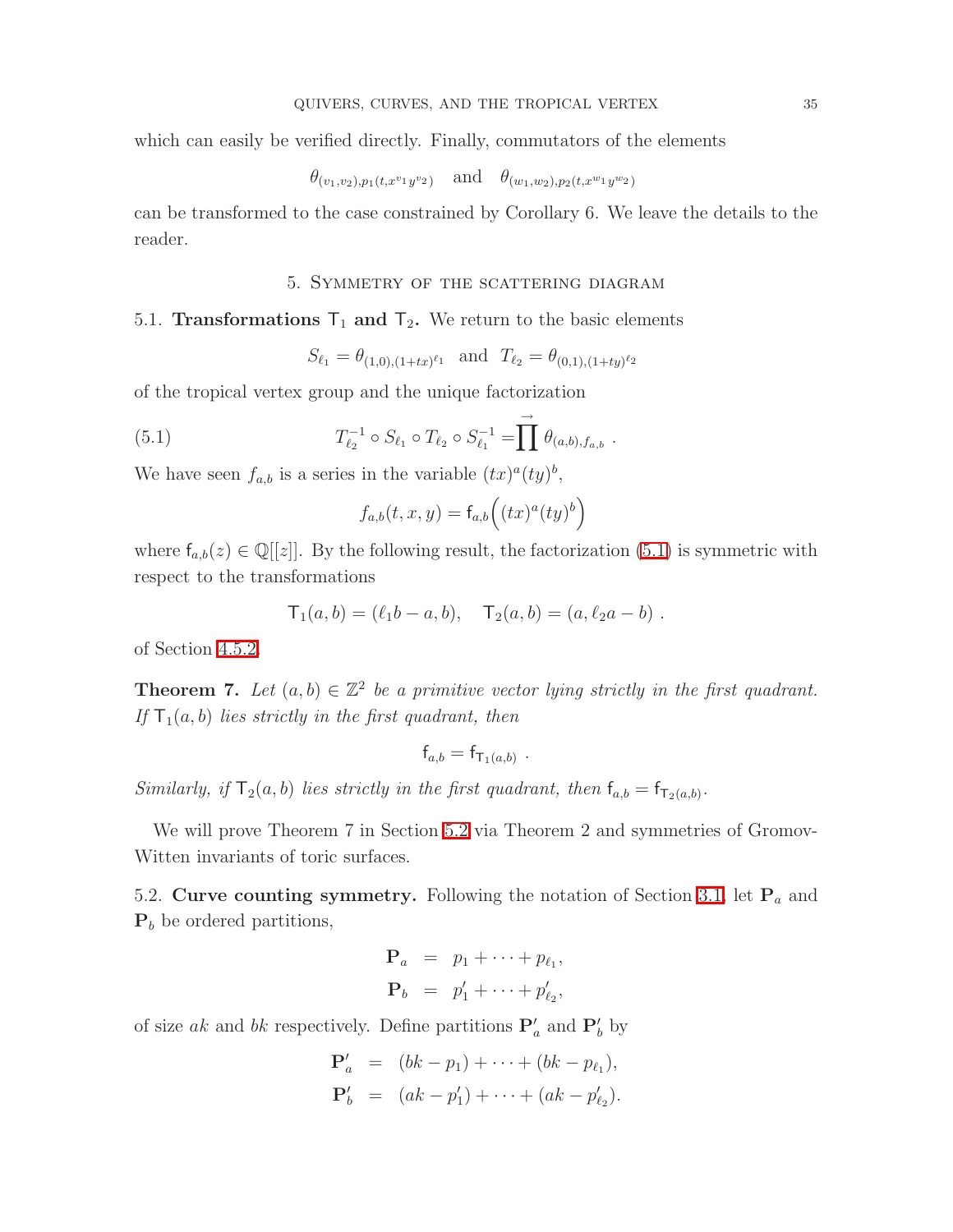<span id="page-35-0"></span>The following symmetry of Gromov-Witten invariants is the main step in the proof of Theorem 7.

 $\textbf{Proposition 5.1.} \,\, N_{a,b}[ (\mathbf{P}_a, \mathbf{P}_b)] = N_{\ell_1 b - a,b}[ (\mathbf{P}'_a, \mathbf{P}_b)] = N_{a,\ell_2 a - b}[ (\mathbf{P}_a, \mathbf{P}'_b)].$ 

Proof. We prove the first equality of Proposition [5.1.](#page-35-0) The argument for

$$
N_{a,b}[(\mathbf{P}_a, \mathbf{P}_b)] = N_{a,\ell_2 a - b}[(\mathbf{P}_a, \mathbf{P}_b']
$$

is, of course, identical.

Consider the surface  $Y_{a,b}$  obtained by subdividing the fan for  $X_{a,b}$  by adding a ray in the direction  $(1, 0)$ , as depicted in Figure [5.1.](#page-36-0) Denote by

$$
D_1, D_2, D'_1, D_{\text{out}} \subset Y_{a,b}
$$

the divisors corresponding to the rays generated by  $(-1, 0)$ ,  $(0, -1)$ ,  $(1, 0)$  and  $(a, b)$ respectively. Projection onto the second coordinate induces a map of toric varieties

$$
\pi: Y_{a,b} \to \mathbb{P}^1.
$$

Both  $D_2$  and  $D_{\text{out}}$  are fibres of  $\pi$ , but  $D_{\text{out}}$  occurs with multiplicity b. Away from  $D_{\text{out}}$ ,  $\pi$  is a  $\mathbb{P}^1$ -bundle. The divisors  $D_1$  and  $D'_1$  are sections of  $\pi$ .

Let  $Y_{a,b}^o \subset Y_{a,b}$  be the complement of the four torus fixed points, and let

$$
D_i^o = D_i \cap Y_{a,b}^o.
$$

Choose a set of  $\ell_1$  points on  $D_1^o$  and a set of  $\ell_2$  points on  $D_2^o$ . Let

$$
\nu_Y: Y_{a,b}[\mathbf{P}] \to Y_{a,b} , \quad \mathbf{P} = (\mathbf{P}_a, \mathbf{P}_b) ,
$$

be the blow-up along all  $\ell_1 + \ell_2$  chosen points. We use the same notation  $D_1, D_2, D'_1, D_{\text{out}}$ for the proper transforms in  $Y_{a,b}[\mathbf{P}]$  of the respective divisors. Let  $E_1, \ldots, E_{\ell_1}, E'_1, \ldots, E'_{\ell_2}$ be the exceptional divisors of  $\nu_Y$ .

We can similarly consider  $\overline{P} = (P_a', P_b)$  and perform the same construction for  $(\ell_1 b - a, b)$ . We obtain

$$
\overline{\nu}_Y: Y_{\ell_1b-a,b}[\overline{\mathbf{P}}] \to Y_{\ell_1b-a,b}.
$$

Let  $\overline{D}_1, \overline{D}'_1$  $Y_1, D_2, D_{\text{out}} \subset Y_{\ell_1 b - a, b}$  be the toric divisors. We denote their strict transforms with respect to  $\overline{\nu}_Y$  by the same symbols. Let  $\overline{E}_1, \ldots, \overline{E}_{\ell_1}, \overline{E}'_1$  $\frac{1}{1},\ldots,\overline{E}_{\ell}'$  $\ell_2$  be the exceptional divisors of  $\overline{\nu}_Y$ .

Let  $x_1, \ldots, x_{\ell_1} \in D_1^o \subseteq Y_{a,b}$  be the points we have chosen on  $D_1^o$ . On  $Y_{a,b}[\mathbf{P}]$ , the proper transforms of the fibres

<span id="page-35-1"></span>(5.2) 
$$
\pi^{-1}(\pi(x_1)), \ldots, \pi^{-1}(\pi(x_{\ell_1}))
$$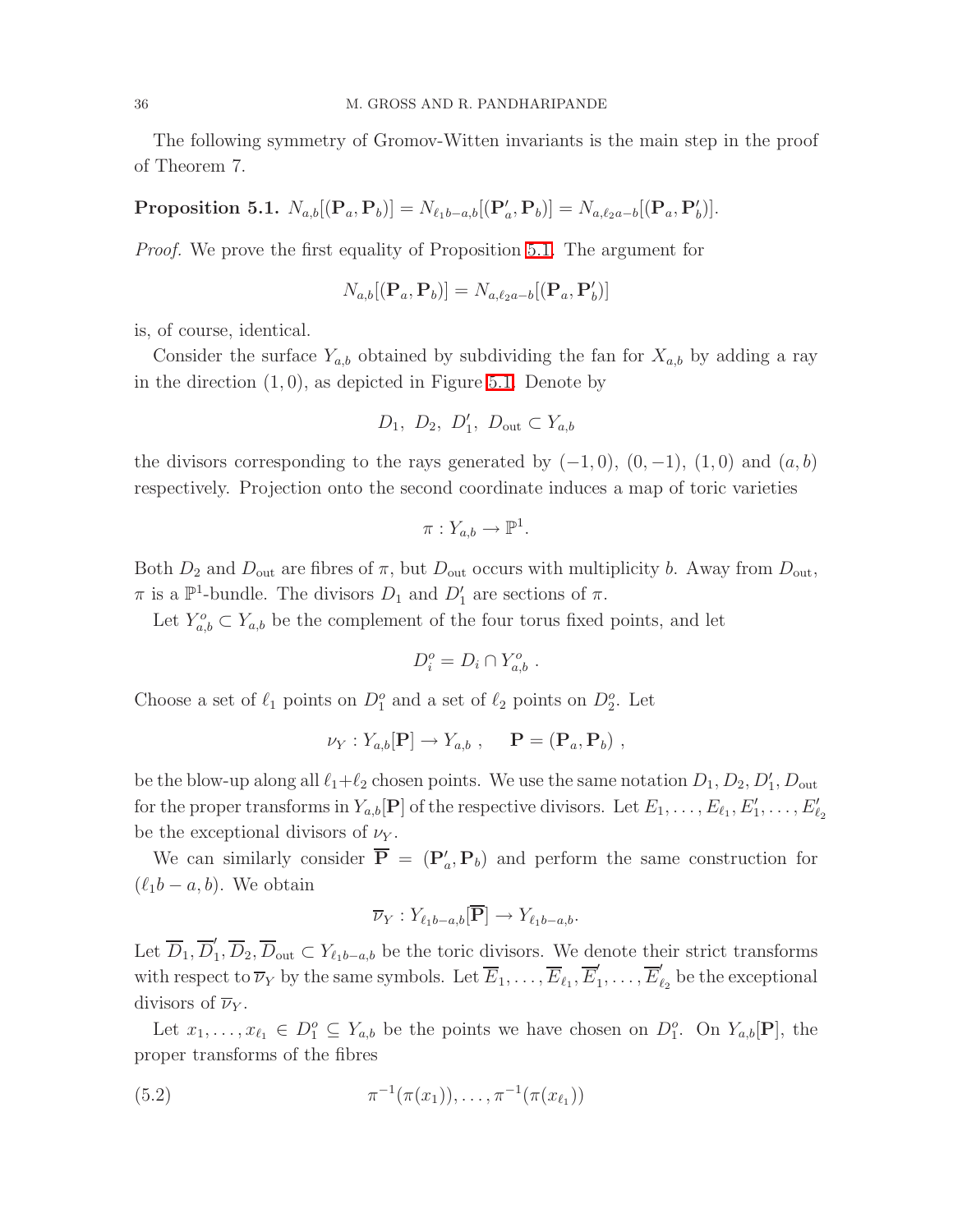

<span id="page-36-0"></span>

are  $(-1)$ -curves linearly equivalent to  $D_2 - E_1, \ldots, D_2 - E_{\ell_1}$  respectively. Let  $\eta$  be the blow-down of the  $\ell_1$  curves [\(5.2\)](#page-35-1) along with  $E'_1, \ldots, E'_{\ell_2}$ ,

$$
\eta: Y_{a,b}[\mathbf{P}] \to Z_{a,b}.
$$

The rational map  $\pi \circ \nu_Y \circ \eta^{-1}$  from  $Z_{a,b}$  to  $\mathbb{P}^1$  extends to a morphism

 $\pi_Z:Z_{a,b}\to \mathbb{P}^1$ 

with all fibres isomorphic to  $\mathbb{P}^1$  and reduced (except for the multiple fibre with support  $\eta(D_{\text{out}})$ ).<sup>[15](#page-36-1)</sup> Furthermore,  $\eta(D_1)$  and  $\eta(D'_1)$  are sections of  $\pi_Z$ . From the above geometry, we easily deduce that  $Z_{a,b}$  is a toric variety with toric boundary

$$
\eta(D_1) \cup \eta(D'_1) \cup \eta(D_2) \cup \eta(D_{\text{out}}).
$$

Which toric variety is  $Z_{a,b}$ ? Because the restriction of  $\pi_Z$  to  $Z_{a,b} \setminus \eta(D_{\text{out}})$  is a smooth  $\mathbb{P}^1$ -bundle over  $\mathbb{A}^1$ , we see

$$
Z_{a,b} \setminus \eta(D_{\text{out}}) \cong \mathbb{P}^1 \times \mathbb{A}^1
$$

as toric varieties. The latter is given, up to lattice isomorphism, by a fan with rays generated by  $(\pm 1, 0)$  and  $(0, -1)$ , so  $Z_{a,b}$  must be given by a fan with an additional ray. The fan must look exactly like Figure [5.1,](#page-36-0) with  $(a, b)$  replaced by some  $(a', b')$ :

• Since the morphism  $\pi_Z$  is induced by projection onto the second coordinate of the fan and  $\eta(D_{\text{out}})$  is still the support of a fibre of  $\pi_Z$  with multiplicity b, we have  $b'=b$ .

<span id="page-36-1"></span><sup>&</sup>lt;sup>15</sup>The birational transformation we have described between the  $\mathbb{P}^1$ -bundles  $\pi: Y_{a,b} \to \mathbb{P}^1$  and  $\pi_Z: Z_{a,b} \to \mathbb{P}^1$  is known as an *elementary transformation*.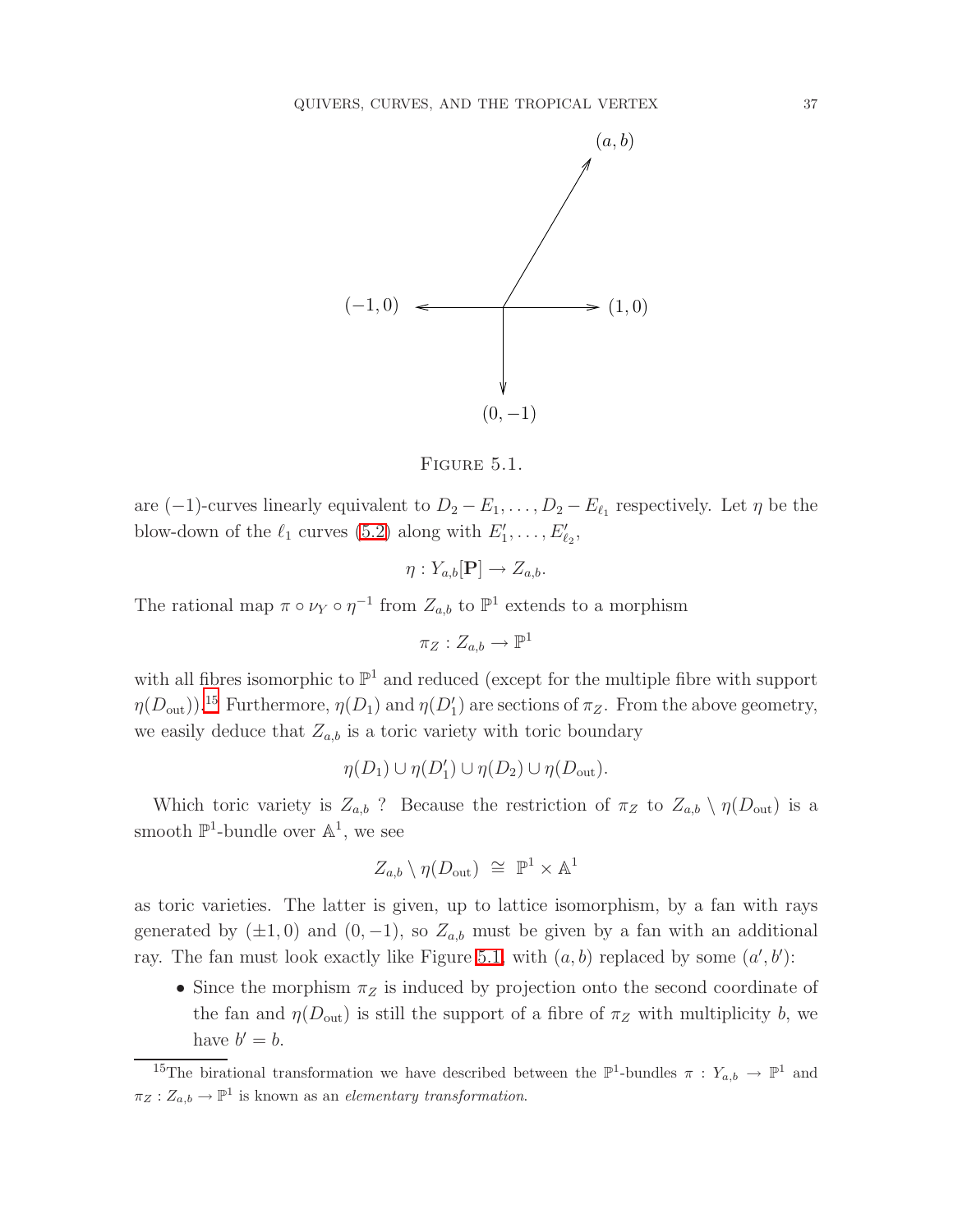• On  $Y_{a,b}$ , we have  $D_1^2 = \frac{a}{b}$  $\frac{a}{b}$ . Hence,  $D_1^2 = \frac{a}{b} - \ell_1$  on  $Y_{a,b}[\mathbf{P}]$ . Then, on  $Z_{a,b}$ ,

$$
\eta(D_1)^2 = \frac{a - \ell_1 b}{b}.
$$

Thus,  $a' = a - \ell_1 b$ .

Using the identification  $(a', b') = (a - \ell_1 b, b)$ , we conclude

$$
Z_{a,b} \cong Y_{a-\ell_1b,b} \cong Y_{\ell_1b-a,b}
$$

where the second isomorphism is obtained by the involution  $(m_1, m_2) \mapsto (-m_1, m_2)$  on  $\mathbb{Z}^2$  identifying the fans for  $Y_{a-\ell_1b,b}$  and  $Y_{\ell_1b-a,b}$ . The composition

$$
Y_{a,b}[\mathbf{P}] \xrightarrow{\eta} Z_{a,b} \cong Y_{\ell_1 b-a,b}
$$

is the blow-up of  $\ell_1$  points on  $\overline{D}_1^o$  $\frac{1}{2}$  and  $\ell_2$  points on  $\overline{D}_2^o$  $\frac{0}{2}$ .

We have shown, if the point sets for the  $\ell_1 + \ell_2$  blow-ups are chosen appropriately, there is an isomorphism

$$
\varphi: Y_{a,b}[\mathbf{P}] \xrightarrow{\sim} Y_{\ell_1 b-a,b}[\mathbf{\overline{P}}]
$$

compatible with boundary geometry

$$
\varphi(D_1) = \overline{D}'_1, \quad \varphi(D'_1) = \overline{D}_1, \quad \varphi(D_2) = \overline{D}_2, \quad \varphi(D_{\text{out}}) = \overline{D}_{\text{out}}.
$$

Let  $\beta_k^Y \in H_2(Y_{a,b}, \mathbb{Z})$  be the unique class with intersection numbers

$$
\beta_k^Y \cdot D_1 = ak, \quad \beta_k^Y \cdot D_1' = 0, \quad \beta_k^Y \cdot D_2 = bk, \quad \beta_k^Y \cdot D_{\text{out}} = k,
$$

and let  $\beta_k^Y \in H_2(Y_{\ell_1 b - a,b}, \mathbb{Z})$  be the unique class with intersection numbers

$$
\beta_k^Y \cdot \overline{D}_1 = (\ell_1 b - a)k, \quad \beta_k^Y \cdot \overline{D}'_1 = 0, \quad \beta_k^Y \cdot \overline{D}_2 = bk, \quad \beta_k^Y \cdot \overline{D}_{out} = k.
$$

A straightforward analysis of  $\varphi$  yields the relation

$$
\nu_Y^*(\beta_k^Y) - \sum_{i=1}^{\ell_1} p_i[E_i] - \sum_{j=1}^{\ell_2} p'_j[E'_j] = \varphi^* \Big( \overline{\nu}_Y^*(\beta_k^Y) - \sum_{i=1}^{\ell_1} (bk - p_i) [\overline{E}_i] - \sum_{j=1}^{\ell_2} p'_j [\overline{E}'_j] \Big).
$$

The equality  $N_{a,b}[(\mathbf{P}_a, \mathbf{P}_b)] = N_{\ell_1 b-a,b}[(\mathbf{P}'_a, \mathbf{P}_b)]$  now follows by unravelling the def-initions in Section [3.2](#page-16-1) of the Gromov-Witten invariants. The isomorphism  $\varphi$  equates the corresponding moduli spaces of relative stable maps

$$
\overline{\mathfrak{M}}(X^o_{a,b}[\mathbf{P}]/D^o_{\text{out}}) \cong \overline{\mathfrak{M}}(X^o_{\ell_1b-a,b}[\overline{\mathbf{P}}]/D^o_{\text{out}}) .
$$

The extra blow-ups (corresponding to divisors  $D'_1$  and  $\overline{D}'_1$  $Y_{a,b}[\mathbf{P}]$  and  $Y_{\ell_1 b-a,b}[\overline{P}]$  do not affect the relevant moduli spaces.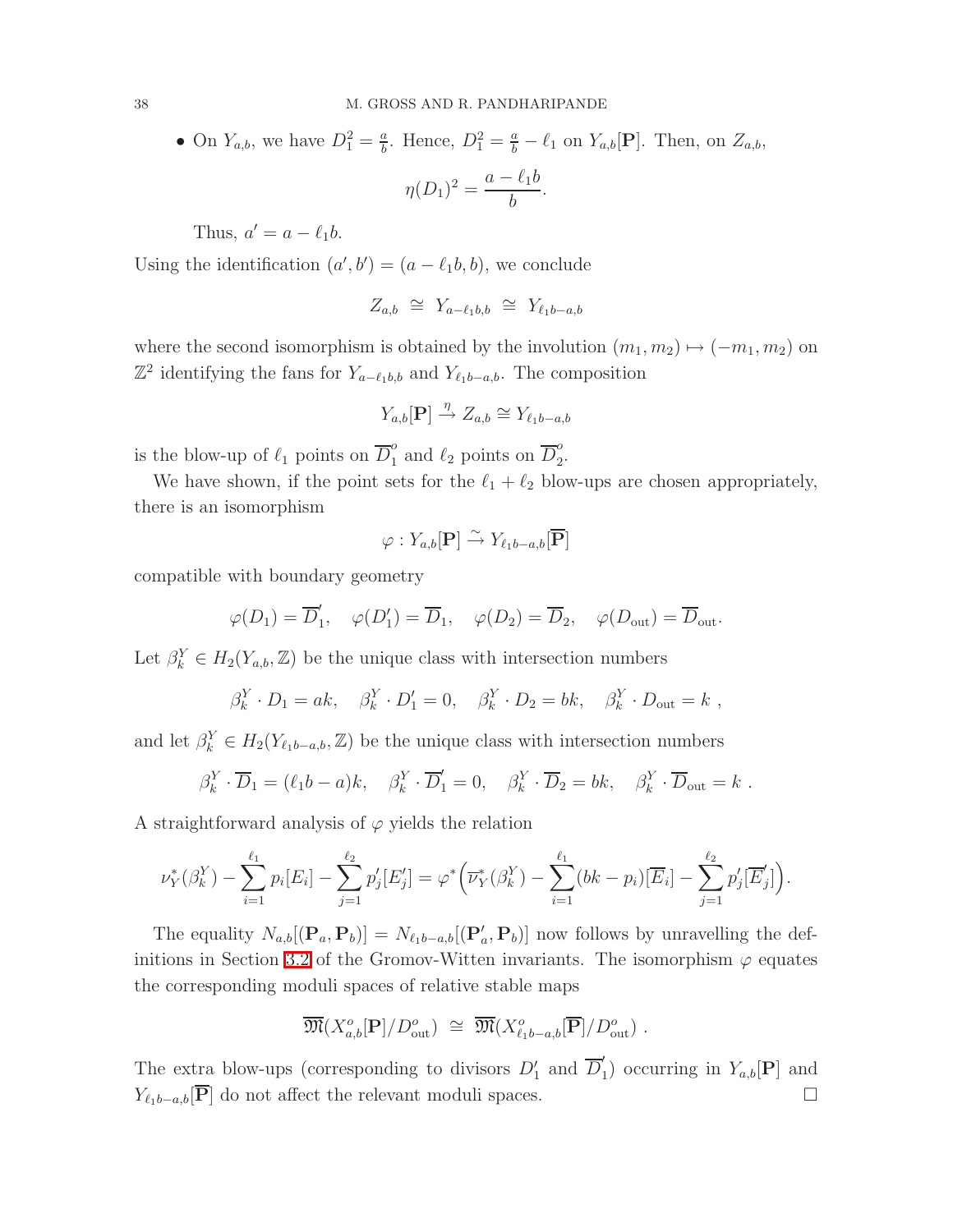The symmetry of Proposition [5.1](#page-35-0) applied to Theorem 2 immediately yields the symmetry of Theorem 7.

If any part of  $\mathbf{P}'_a$  is negative, then  $N_{\ell_1b-a,b}[(\mathbf{P}'_a, \mathbf{P}_b)]$  vanishes since

$$
\overline{\mathfrak{M}}(X^o_{\ell_1 b-a,b}[\overline{\mathbf{P}}]/D^o_{\text{out}}) = \emptyset.
$$

Proposition [5.1](#page-35-0) then asserts the vanishing of  $N_{a,b}[(\mathbf{P}_a, \mathbf{P}_b)]$ . Similar logic holds if any part of  $\mathbf{P}'_b$  is negative.

Consider the discrete series  $\mathcal{B}^*_{\ell_1,\ell_2}$  of the scattering pattern associated to  $(\ell_1,\ell_2)$ . By Theorem 7, all the functions  $f_{a,b}$  for  $(a,b) \in \mathcal{B}_{\ell_1,\ell_2}^*$  are *equal* to  $f_{\mathsf{T}_1(0,1)}$ . If we apply the transformation  $T_1$  to  $T_1(0, 1)$ , we leave the strict first quadrant, but Proposition [5.1](#page-35-0) still applies. The result is a simple calculation on  $\mathbb{P}^1 \times \mathbb{P}^1$  which we leave to the reader.

**Lemma 5.2.** In the factorization  $(5.1)$ ,

$$
f_{a,b} = (1 + (tx)^a (ty)^b)^{\ell_2}
$$

for all  $(a, b) \in \mathcal{B}_{\ell_1, \ell_2}^*$ .

Similarly, by switching the roles of  $x$  and  $y$ , we obtain the parallel conclusion for the other discrete series.

**Lemma 5.3.** In the factorization  $(5.1)$ ,

$$
f_{a,b} = (1 + (tx)^a (ty)^b)^{\ell_1}
$$

for all  $(a, b) \in \mathcal{A}_{\ell_1, \ell_2}^*$ .

5.3. Reflection functors for  $Q_m$ . In case  $m = \ell_1 = \ell_2$ , the symmetry of the fac-torization [\(5.1\)](#page-34-1) has a very nice interpretation in terms of the moduli spaces of  $(1, 0)$ semistable representations of  $Q_m$ .

Let  $\rho = (V_1, V_2, \tau_1, \ldots, \tau_m)$  be a  $(1, 0)$ -semistable representation of  $Q_m$  with dimension vector  $(d_1, d_2)$ . Consider the canonically associated sequence

<span id="page-38-0"></span>(5.3) 
$$
V_1 \stackrel{\tau}{\rightarrow} \bigoplus_{i=1}^m V_2 \stackrel{\gamma}{\rightarrow} \text{Coker}(\tau) \rightarrow 0 ,
$$

where  $\tau = (\tau_1, \ldots, \tau_m)$ . The (1,0)-semistability condition implies  $\tau$  is injective, hence

$$
\dim_{\mathbb{C}} \mathrm{Coker}(\tau) = md_2 - d_1.
$$

The reflection  $R\rho$  is defined to be the representation

$$
R\rho = (V_2, \text{Coker}(\tau), \gamma \circ \iota_1, \ldots, \gamma \circ \iota_m) ,
$$

<span id="page-38-1"></span>where  $\iota_i$  is the inclusion of  $V_2$  as the  $i^{th}$  factor of  $\bigoplus_{i=1}^{m} V_2$ , see [\[2\]](#page-43-18). The following Lemma is a standard result [\[21\]](#page-44-1).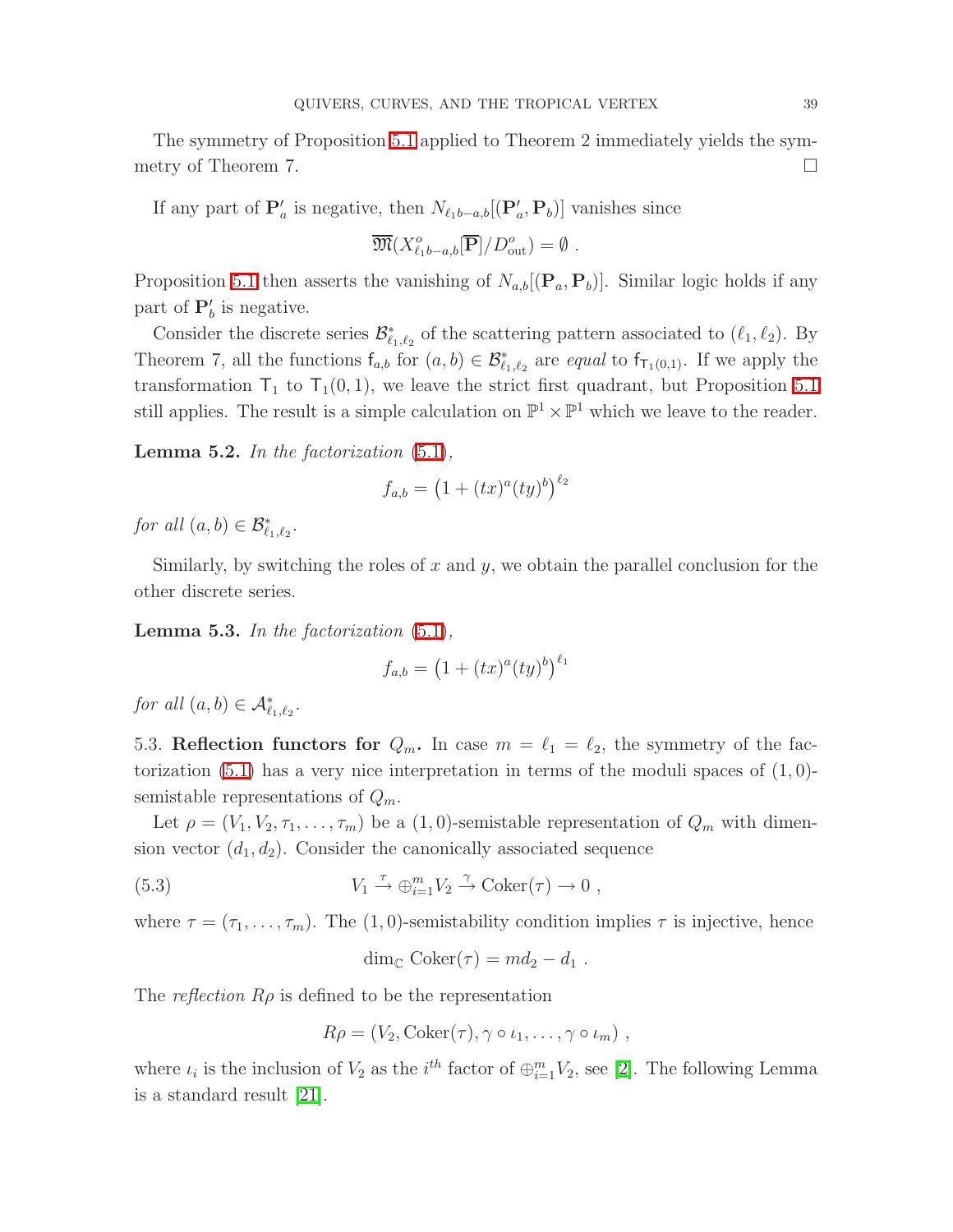**Lemma 5.4.**  $R\rho$  is  $(1,0)$ -semistable.

*Proof.* The dimension vector of  $R\rho$  is  $(d_2, md_2 - d_1)$ . Suppose

$$
U_1 \subset V_2
$$
 and  $U_2 \subset \text{Coker}(\tau)$ 

determine a subrepresentation of  $R\rho$  with dimension vector  $(u_1, u_2)$ . If  $(U_1, U_2)$  destabilizes  $R\rho$ , then

<span id="page-39-0"></span>(5.4) 
$$
\frac{u_1}{u_1 + u_2} > \frac{d_2}{(m+1)d_2 - d_1}.
$$

<span id="page-39-2"></span>An associated subrepresentation of  $\rho$  is obtained from the data

(5.5) 
$$
\tau^{-1}(\bigoplus_{i=1}^{m}U_1) \subset V_1 \text{ and } U_1 \subset V_2.
$$

<span id="page-39-1"></span>Let  $u_3$  be the dimension of  $\tau^{-1}(\bigoplus_{i=1}^m U_1)$ . By sequence [\(5.3\)](#page-38-0),  $u_3 \geq m u_1 - u_2$  and hence

(5.6) 
$$
\frac{u_3}{u_3 + u_1} \ge \frac{m u_1 - u_2}{(m+1)u_1 - u_2}.
$$

Using [\(5.4\)](#page-39-0), we conclude the right side of [\(5.6\)](#page-39-1) is strictly greater than  $\frac{d_1}{d_1+d_2}$ . Hence, the slope of the subrepresentation [\(5.5\)](#page-39-2) contradicts the (1,0)-semistability of  $\rho$ .

The inverse to R is defined as follows. From  $\rho$ , we construct the sequence

$$
0 \to \text{Ker}(\tau') \xrightarrow{\gamma'} \oplus_{i=1}^{m} V_1 \xrightarrow{\tau'} V_2 ,
$$

where  $\tau' = \tau_1 \circ \iota_1' + \cdots + \tau_m \circ \iota_m'$  and  $\iota_i'$  is the projection of  $\bigoplus_{i=1}^m V_i$  on the  $i^{th}$  factor. The (1,0)-semistability of  $\rho$  implies the surjectivity of  $\tau'$ . Hence,

$$
\dim_{\mathbb{C}} \operatorname{Ker}(\tau') = md_1 - d_2.
$$

Define the representation  $R^{-1}\rho = (\text{Ker}(\tau'), V_1, \iota'_1 \circ \gamma', \dots, \iota'_m \circ \gamma')$ . Following the proof of Lemma [5.4,](#page-38-1) we obtain the parallel result.

Lemma 5.5.  $R^{-1} \rho$  is (1,0)-semistable.

<span id="page-39-3"></span>A straightforward verifications shows R and  $R^{-1}$  are inverse to each other,

(5.7) 
$$
R^{-1}R\rho \stackrel{\sim}{=} RR^{-1}\rho \stackrel{\sim}{=} \rho ,
$$

for all  $(1, 0)$ -semistable representations of  $\rho$ . The transformations R and R<sup>-1</sup> act on dimension vectors by

$$
R(a, b) = (b, mb - a), \quad R^{-1}(a, b) = (ma - b, a).
$$

Using [\(5.7\)](#page-39-3), we find isomorphisms of moduli spaces

$$
\mathcal{M}_m^{(1,0)}(d_1, d_2) \stackrel{\sim}{=} \mathcal{M}_m^{(1,0)}(R^{\pm}(d_1, d_2))
$$

for  $(d_1, d_2)$  and  $R^{\pm}(d_1, d_2)$  in the first quadrant.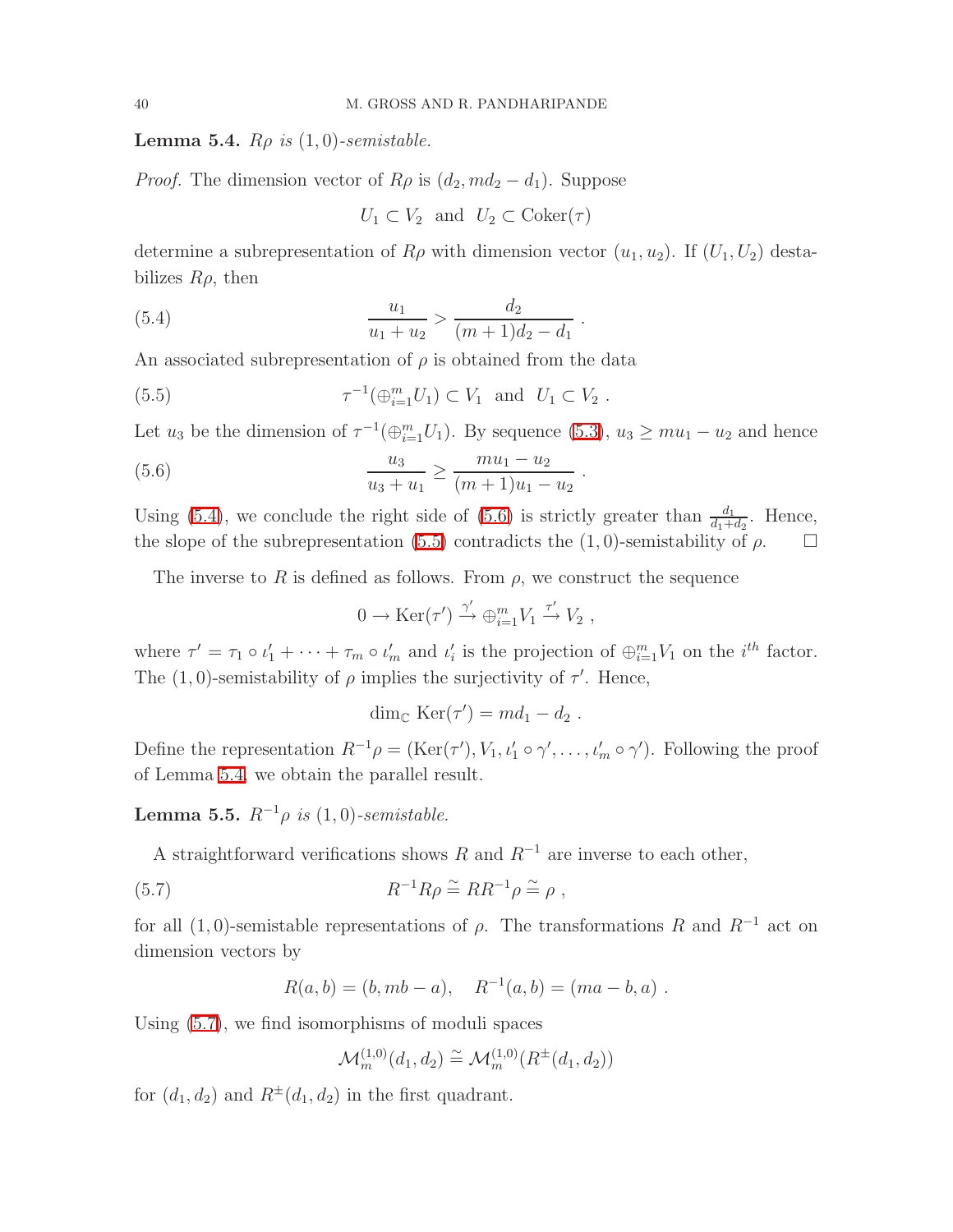Next, we consider the role of the framings of Section [2.4.](#page-10-0) Suppose  $\rho$  has a front framing  $L_2 \subset V_2$ . The subspace  $L_2 \subset V_2$  defines a back framing for  $R\rho$ . The argument of Lemma [5.4](#page-38-1) yields a refined result.

**Lemma 5.6.** If  $(\rho, L_2 \subset V_2)$  is a  $(1, 0)$ -stable front framed representation of  $Q_m$ , then  $(R\rho, L_2 \subset V_2)$  is a  $(1, 0)$ -stable back framed representation.

Similarly, the back framing  $L_1 \subset V_1$  of  $\rho$  determines a front framing of  $R^{-1}\rho$ .

**Lemma 5.7.** If  $(\rho, L_1 \subset V_1)$  is a  $(1, 0)$ -stable back framed representation of  $Q_m$ , then  $(R^{-1}\rho, L_1 \subset V_1)$  is a  $(1,0)$ -stable front framed representation.

We conclude the reflections yield isomorphisms of moduli spaces of framed representations as well,  $^{16}$  $^{16}$  $^{16}$ 

<span id="page-40-1"></span>(5.8) 
$$
\mathcal{M}_m^{(1,0),F}(d_1, d_2) \cong \mathcal{M}_m^{(1,0),B}(R(d_1, d_2)).
$$

For primitive  $(a, b)$ , the generating series of Euler characteristics of Section [2.7](#page-13-0) may be written as

$$
B_{a,b}(t,x,y) = \mathsf{B}_{a,b}\Big((tx)^a(ty)^b\Big), \quad F_{a,b}(t,x,y) = \mathsf{F}_{a,b}\Big((tx)^a(ty)^b\Big) ,
$$

where  $B_{a,b}(z)$  and  $F_{a,b}(z) \in \mathbb{Q}[[z]]$ .

**Proposition 5.8.** Let  $(a, b)$  be a primitive vector lying strictly in the first quadrant. If  $R(a, b)$  lies in the first quadrant,  $f_{a,b} = f_{R(a,b)}$ .

*Proof.* By the isomorphisms [\(5.8\)](#page-40-1) for all dimension vectors  $(ak, bk)$ , we conclude

<span id="page-40-2"></span>
$$
\mathsf{F}_{a,b}=\mathsf{B}_{R(a,b)}.
$$

The result then follows from Theorem 1.

Since  $m = \ell_1 = \ell_2$ , there is an additional elementary symmetry given by

$$
\mathbf{f}_{a,b} = \mathbf{f}_{b,a} .
$$

In the presence of  $(5.9)$ , the symmetry generated by R is equivalent to the symmetries generated by  $T_1$  and  $T_2$  of Theorem 7.

In the context of the ordered product factorization [\(5.1\)](#page-34-1) of the commutator of  $S_m$ and  $T_m$ , the symmetry R was noticed earlier by Kontsevich.

<span id="page-40-0"></span><sup>16</sup>The spaces  $\mathcal{M}_m^{(1,0),B}(d_1, d_2)$  and  $\mathcal{M}_m^{(1,0),F}(R(d_1, d_2))$  may fail to be isomorphic.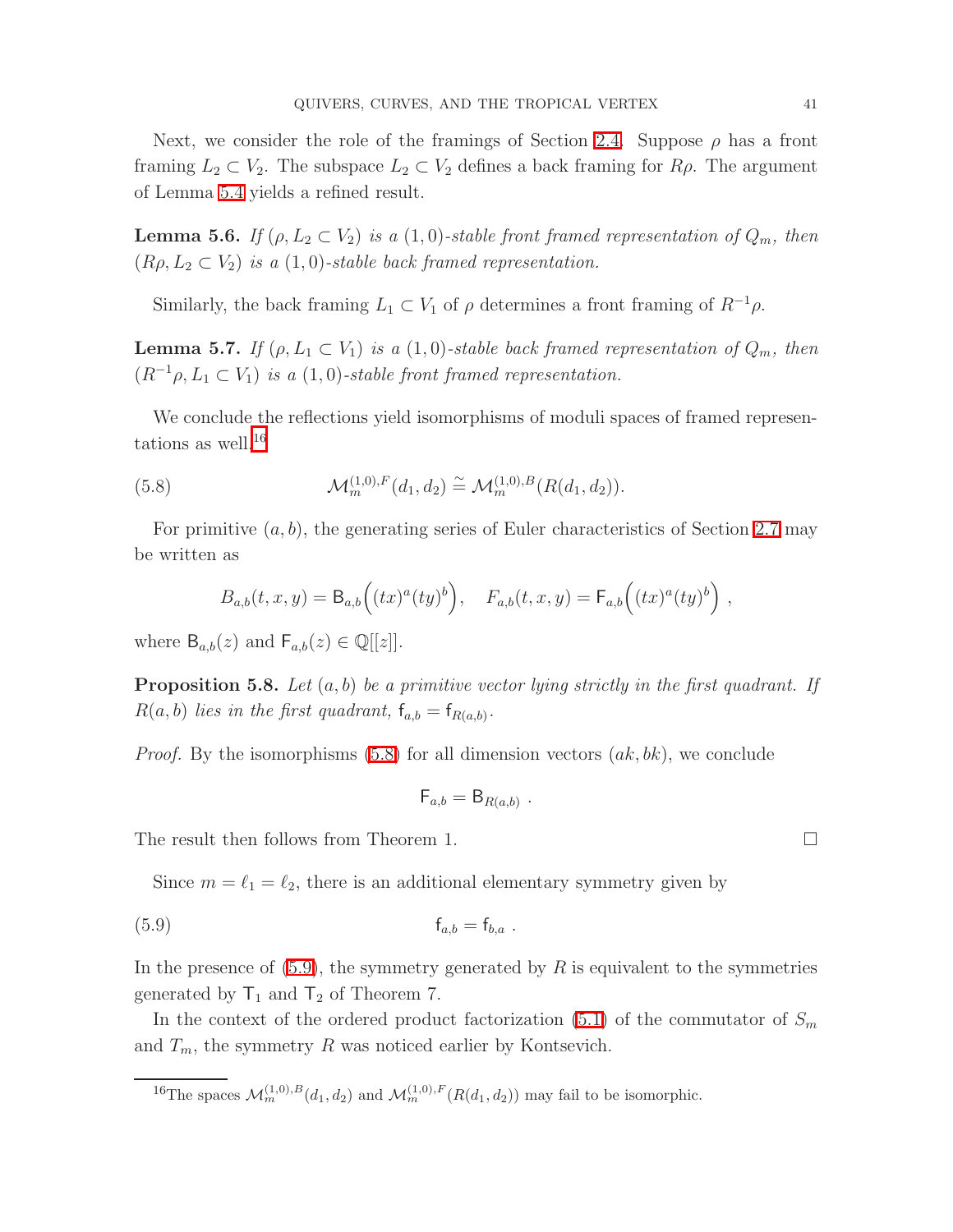5.4. Further commutators. Symmetries of commutators of more general elements of the tropical vertex group may be similarly considered. Let

$$
p_1(t,x) = 1 + c_1(tx)^1 + c_2(tx)^2 + \cdots + c_{\ell_1-1}(tx)^{\ell_1-1} + (tx)^{\ell_1},
$$
  
\n
$$
p_2(t,y) = 1 + c'_1(ty)^1 + c'_2(ty)^2 + \cdots + c'_{\ell_2-1}(ty)^{\ell_2-1} + (ty)^{\ell_2}
$$

be polynomials of degrees  $\ell_1$  and  $\ell_2$  respectively with highest coefficient equal to 1. Let

$$
\widehat{p}_1(t,x) = 1 + c_{\ell_1-1}(tx)^1 + c_{\ell_1-2}(tx)^2 + \cdots + c_1(tx)^{\ell_1-1} + (tx)^{\ell_1}, \n\widehat{p}_2(t,y) = 1 + c'_{\ell_2-1}(ty)^1 + c'_{\ell_2-2}(ty)^2 + \cdots + c'_1(ty)^{\ell_2-1} + (ty)^{\ell_2}.
$$

Consider the four elements

$$
\mathcal{S}_{\ell_1} = \theta_{(1,0),p_1(t,x)}, \quad \mathcal{T}_{\ell_2} = \theta_{(0,1),p_2(t,y)},
$$
  

$$
\widehat{\mathcal{S}}_{\ell_1} = \theta_{(1,0),\widehat{p}_1(t,x)}, \quad \widehat{\mathcal{I}}_{\ell_2} = \theta_{(0,1),\widehat{p}_2(t,y)}
$$

of the tropical vertex group.

The scattering pattern associated to the commutator

$$
\mathcal{T}_{\ell_2}^{-1} \circ \mathcal{S}_{\ell_1} \circ \mathcal{T}_{\ell_2} \circ \mathcal{S}_{\ell_1}^{-1} = \prod^{\rightarrow} \theta_{(a,b),f_{a,b}}
$$

is related to the scattering patterns

$$
\mathcal{T}_{\ell_2}^{-1} \circ \widehat{\mathcal{S}}_{\ell_1} \circ \mathcal{T}_{\ell_2} \circ \widehat{\mathcal{S}}_{\ell_1}^{-1} = \prod_{i=1}^{d} \theta_{(a,b),g_{a,b}} \quad \text{and} \quad \widehat{\mathcal{T}}_{\ell_2}^{-1} \circ \mathcal{S}_{\ell_1} \circ \widehat{\mathcal{T}}_{\ell_2} \circ \mathcal{S}_{\ell_1}^{-1} = \prod_{i=1}^{d} \theta_{(a,b),h_{a,b}}.
$$

As before, let

$$
f_{a,b}(t,x,y) = f_{a,b}\Big((tx)^a(ty)^b\Big), \qquad g_{a,b}(t,x,y) = g_{a,b}\Big((tx)^a(ty)^b\Big),
$$

$$
h_{a,b}(t,x,y) = h_{a,b}\Big((tx)^a(ty)^b\Big).
$$

**Corollary 8.** Let  $(a, b) \in \mathbb{Z}^2$  be a primitive vector lying strictly in the first quadrant. If  $T_1(a, b)$  lies strictly in the first quadrant, then

$$
\mathsf{f}_{a,b}=\mathsf{g}_{\mathsf{T}_1(a,b)}\ .
$$

Similarly, if  $T_2(a, b)$  lies strictly in the first quadrant, then  $f_{a,b} = h_{T_2(a,b)}$ .

*Proof.* As in the proof of Corollary 6, we start by factoring  $p_1$  and  $p_2$  over  $\mathbb{C}$ ,

$$
\mathcal{S}_{\ell_1} = \theta_{(1,0),(1+t_1x)(1+t_2x)\cdots(1+t_{\ell_1}x)}, \qquad \mathcal{T}_{\ell_2} = \theta_{(0,1),(1+s_1y)(1+s_2y)\cdots(1+s_{\ell_2}y)}.
$$

The result then follows from Proposition [5.1](#page-35-0) applied to Theorem 5.4 of [\[8\]](#page-43-4).  $\Box$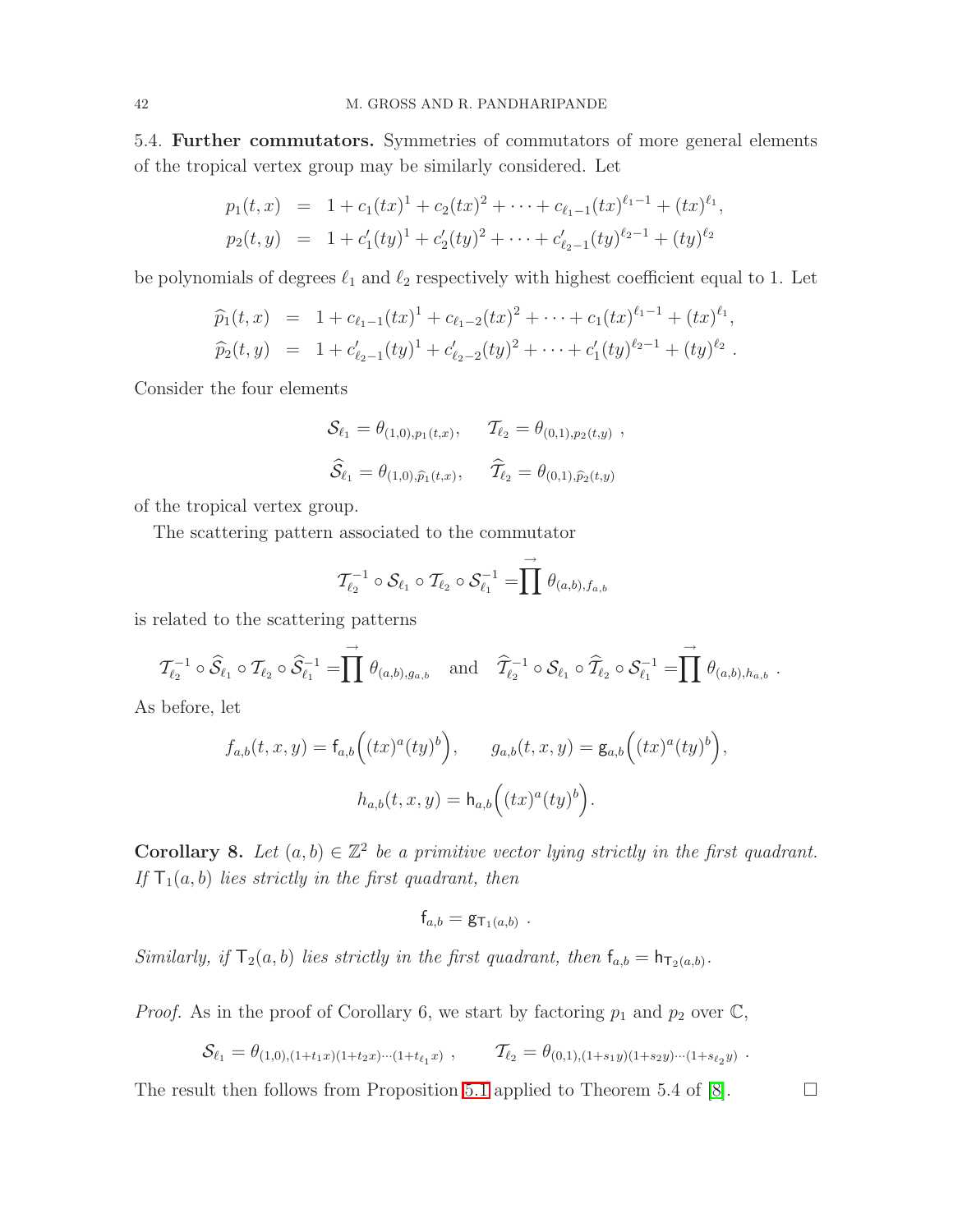## 6. Further directions

<span id="page-42-0"></span>There are several interesting questions in the subject which we have not been able to discuss here. We end by stating three:

- (i) The functions  $f_{a,b}$  associated to the commutator [\(4.1\)](#page-21-1) should satisfy certain integrality properties. In the  $\ell_1 = \ell_2$  case, the relevant integrality is conjectured by Kontsevich and Soibelman in [\[13\]](#page-43-5) and proven by Reineke in [\[20\]](#page-44-0). The inte-grality of Conjecture 6.2 of [\[8\]](#page-43-4) constrains all cases  $(\ell_1, \ell_2)$  and, more generally, genus 0 relative Gromov-Witten invariants of surfaces (where the curves have full contact order at a single point with the relative divisor). Conjecture 6.2 of [\[8\]](#page-43-4) remains open.
- (ii) The curve counting side of Corollary 3 has a very natural higher genus ex-tension discussed in Section 5.8 of [\[8\]](#page-43-4) involving the top Chern class  $\lambda_q$  of the Hodge bundle on  $\overline{M}_q$ . The quiver side of Corollary 3 has a natural extension by replacing the Euler characteristic with the Poincar´e polynomial. The two extensions do not naively match. What is the meaning of the higher genus Gromov-Witten theory on the quiver side?
- (iii) Let  $m$  be fixed. M. Douglas has conjectured the function

$$
\frac{1}{a}\log\left(\chi\big(\mathcal{M}_m^{(1,0)}(a,b)\big)\right)
$$

asymptotically (for large and primitive  $(a, b)$ ) depends only upon  $\frac{b}{a}$ . Moreover, the limit function should be continuous. See [\[21\]](#page-44-1) for a discussion of results toward the conjecture.

A physical context for studying m-Kronecker quivers is explained in Section 4 of [\[5\]](#page-43-19). Prediction (iii) fits naturally in the framework of [\[5\]](#page-43-19).

#### **ACKNOWLEDGMENTS**

<span id="page-42-1"></span>Sections 1-3 of the paper closely follow a three lecture course given by R.P. at the Geometry summer school in July 2009 at the Instituto Superior Técnico in Lisbon. The results of Section 4 and 5 were worked out together during the IST visit and after. We thank the organizers A. Cannas da Silva and R. Fernandes for providing a stimulating environment.

Conversations with T. Bridgeland and A. King about quivers at a workshop on Derived categories at the Simons center in Stony Brook in January 2009 played an important role in the presentation of Section 2. We are very grateful to M. Reineke for contributing Proposition 4.15 on the existence of semistables. For the analysis in Sections [4.5.2-](#page-28-2)[4.5.4,](#page-30-1) M. Bhargava has found an alternate argument via the genus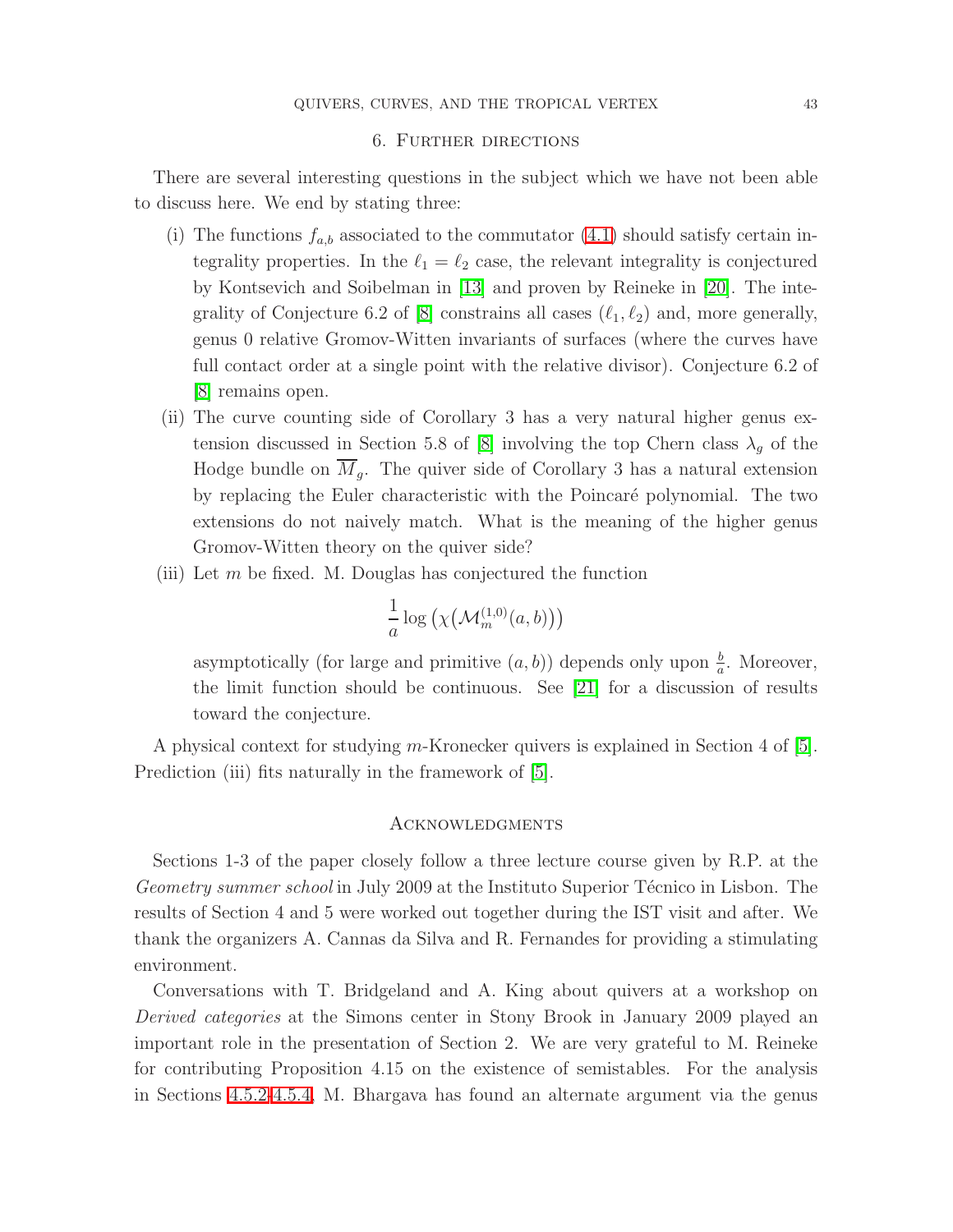theory of Gauss for values of integral quadratic forms. We thank P. Hacking, S. Keel, M. Kontsevich, D. Maulik, I. Setayesh, B. Siebert, Y. Soibelman, and R. Thomas for many related discussions.

M. G. was partially supported by NSF grant DMS-0805328 and the DFG. The paper was completed while M. G. was visiting MSRI in the fall of 2009. R. P. was partially supported by NSF grant DMS-0500187.

#### **REFERENCES**

- <span id="page-43-18"></span><span id="page-43-8"></span><span id="page-43-0"></span>[1] I. Assem, A. Skowronski, and D. Simson, Elements of the representation theory of associative algebras, Cambridge Univ. Press: Cambridge (2006).
- [2] I. N. Berstein, I. M. Gelfand, and V. A. Ponomarev, Coxeter functors and Gabriel's Theorem, Russian Math. Surveys 28 (1973), 17–32.
- <span id="page-43-14"></span><span id="page-43-13"></span>[3] J. Bryan and R. Pandharipande, Curves in Calabi-Yau threefolds and Topological Quantum *Field Theory*, Duke Math. J.  $126$  (2005), 369–396.
- <span id="page-43-19"></span>[4] J. Bryan and R. Pandharipande, Local Gromov-Witten theory of curves, J. AMS 21 (2008), 101–136.
- <span id="page-43-9"></span>[5] F. Denef and G. Moore, Split states, entropy enigmas, holes and halos, hep-th/0702146.
- [6] J. Engel and M. Reineke, Smooth models of quiver moduli, arXiv:0706.4306.
- <span id="page-43-10"></span><span id="page-43-4"></span>[7] W. Fulton, Introduction to toric varieties, Princeton Univ. Press: Princeton, NJ, 1993.
- [8] M. Gross, R. Pandharipande, and B. Siebert, The tropical vertex, Duke J. Math. (to appear), arXiv:0902.0779.
- [9] M. Gross and B. Siebert, From real affine geometry to complex geometry, math.AG/0703822.
- <span id="page-43-16"></span><span id="page-43-6"></span><span id="page-43-2"></span>[10] A. King, Moduli of representations of finite dimensional algebras, Quart. J. Math. 45 (1994), 515–530.
- <span id="page-43-1"></span>[11] A. King and C. Walters, On Chow rings of fine moduli spaces of modules, J. Reine Angew. Math. 461 (1995), 179–187.
- [12] M. Kontsevich and Y. Soibelman, Affine structures and non-Archimedean analytic spaces, in: The unity of mathematics (P. Etingof, V. Retakh, I.M. Singer, eds.), 321–385, Progr. Math. 244, Birkhäuser 2006.
- <span id="page-43-11"></span><span id="page-43-5"></span>[13] M. Kontsevich and Y. Soibelman, Stability structures, motivic Donaldson-Thomas invariants and cluster transformations, arXiv:0811.2435.
- <span id="page-43-12"></span>[14] J. Li, Stable morphisms to singular schemes and relative stable morphisms, J. Diff. Geom. 57 (2001), 509–578.
- <span id="page-43-15"></span>[15] T. Nishinou and B. Siebert, Toric degenerations of toric varieties and tropical curves, Duke Math. J. 135 (2006), 1–51.
- <span id="page-43-17"></span>[16] R. Pandharipande and R. Thomas, Curve counting via stable pairs in the derived category, Invent. Math. 178 (2009), 407 – 447.
- <span id="page-43-7"></span>[17] M. Reineke, The Harder-Narasimhan system in quantum groups and cohomology of quiver moduli, Invent. Math. **152** (2003), 349-368.
- <span id="page-43-3"></span>[18] M. Reineke, Moduli of representations of quivers, arXiv:0802.2147.
- [19] M. Reineke, Poisson automorphisms and quiver moduli, arXiv:0804.3214.